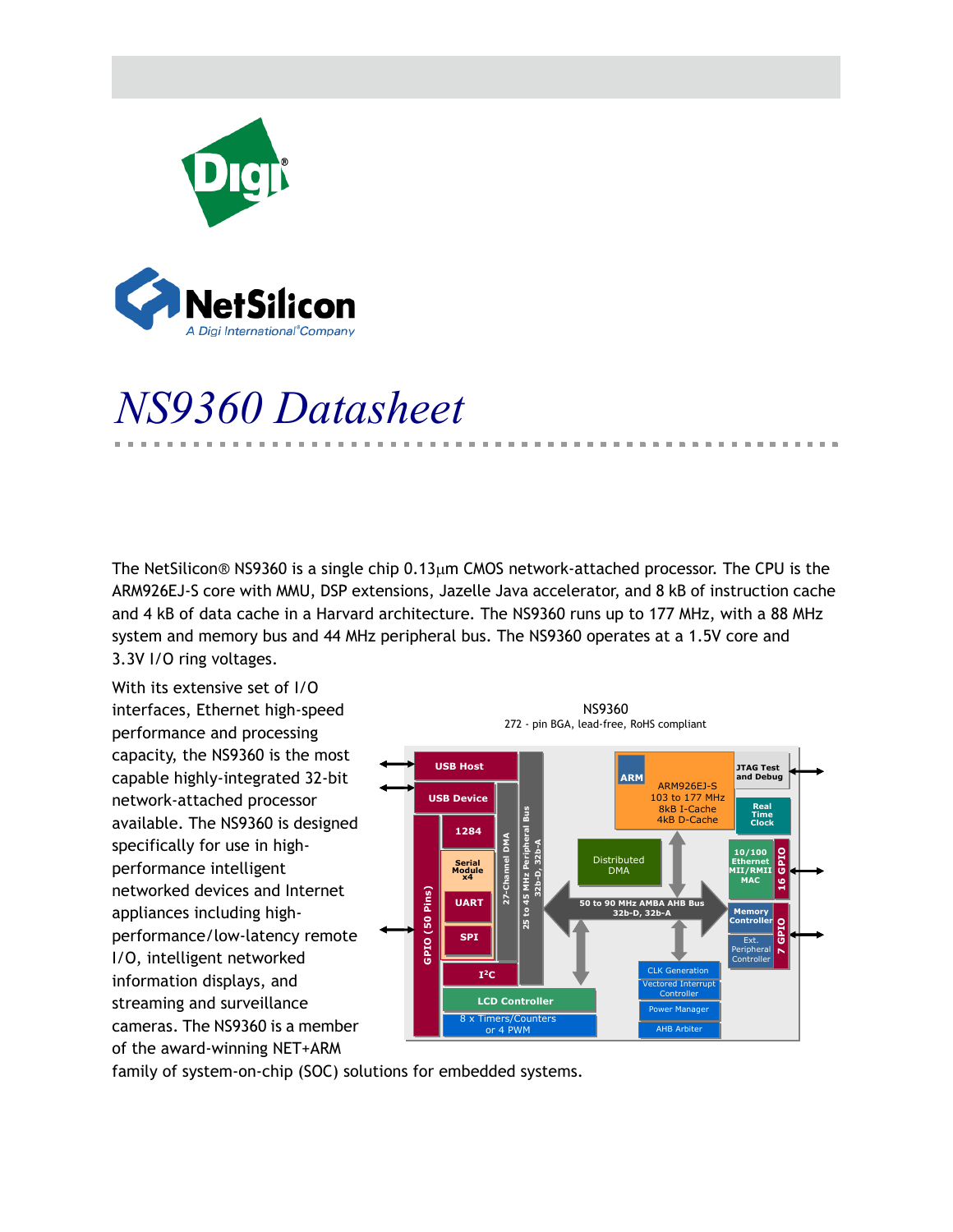The NS9360 offers a connection to an external bus expansion module as well as a glueless connection to SDRAM, PC100 DIMM, Flash, EEPROM, and SRAM memories. It includes a versatile embedded LCD controller supporting up to 64K color TFT or 3375 color STN LCD display. The NS9360 features a USB port for applications requiring WLAN, external storage, or external sensors, imagers, or scanners. Four multi-function serial ports, an  $I^2C$  port, and 1284 parallel port provide a standard glueless interface to a variety of external peripherals. The NS9360 features up to 73 general purpose I/O (GPIO) pins and highly-configurable power management with sleep mode.

NET+ARM processors are the foundation for the NET+Works® family of integrated hardware and software solutions for device networking. These comprehensive platforms include drivers, operating systems, networking software, development tools, APIs, and complete development boards.

Using the NS9360 and associated Net+Works packages allows system designers to achieve dramatic time-to-market reductions with pre-integrated and tested NET+ARM hardware, NET+Works software, and tools. Product unit costs are reduced dramatically with complete system-on-chip, including Ethernet, display support, a robust peripheral set, and the processing headroom to meet the most demanding applications. Customers save engineering resources, as no network development is required. Companies will reduce their design risk with a fully integrated and tested solution.

A complete NET+Works development package includes ThreadX™ picokernel RTOS, Green Hills™ MULTI® 2000 IDE or Microcross GNU X-Tools™, drivers, networking protocols and services with APIs, NET+ARM-based development board, NetSilicon-supplied utilities, Integrated File System, JTAG In Circuit Emulator (ICE), and support for Boundary Scan Description Language (BSDL). One year software maintenance and technical support is available.

**NetSilicon, Inc. (Corporate Headquarters) 411 Waverley Oaks Road, Suite 304 Waltham, MA 02452 U.S.A. Toll Free: 800 243-2333 Phone: 781 647-1234 Fax: 781 893-1338 Web: http://www.netsilicon.com/ Email: info@netsilicon.com**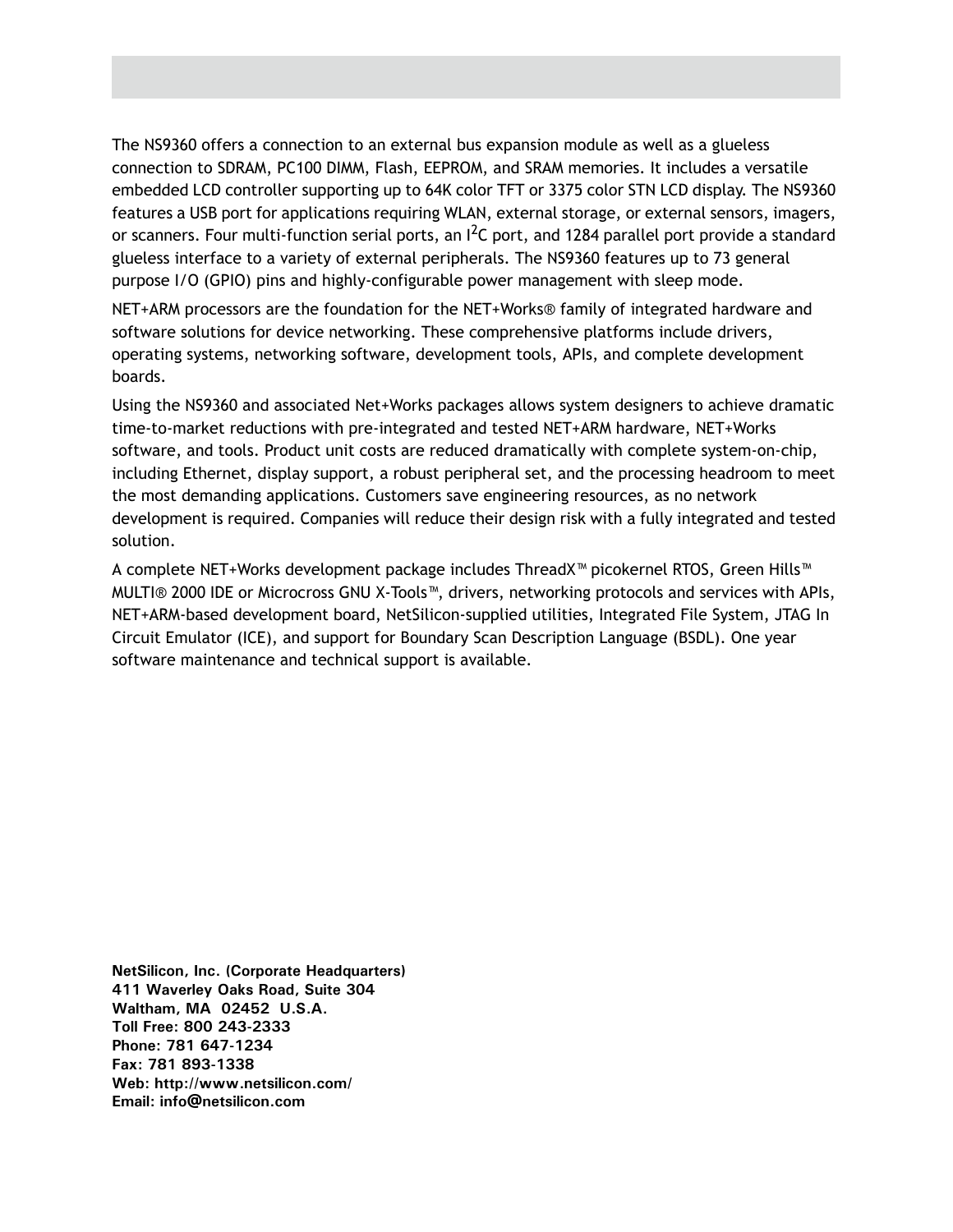# Contents

| Reset and edge sensitive input timing requirements  41 |  |
|--------------------------------------------------------|--|
|                                                        |  |
|                                                        |  |
|                                                        |  |
|                                                        |  |
|                                                        |  |
|                                                        |  |
|                                                        |  |
|                                                        |  |
|                                                        |  |

 $\blacksquare$  $\sim$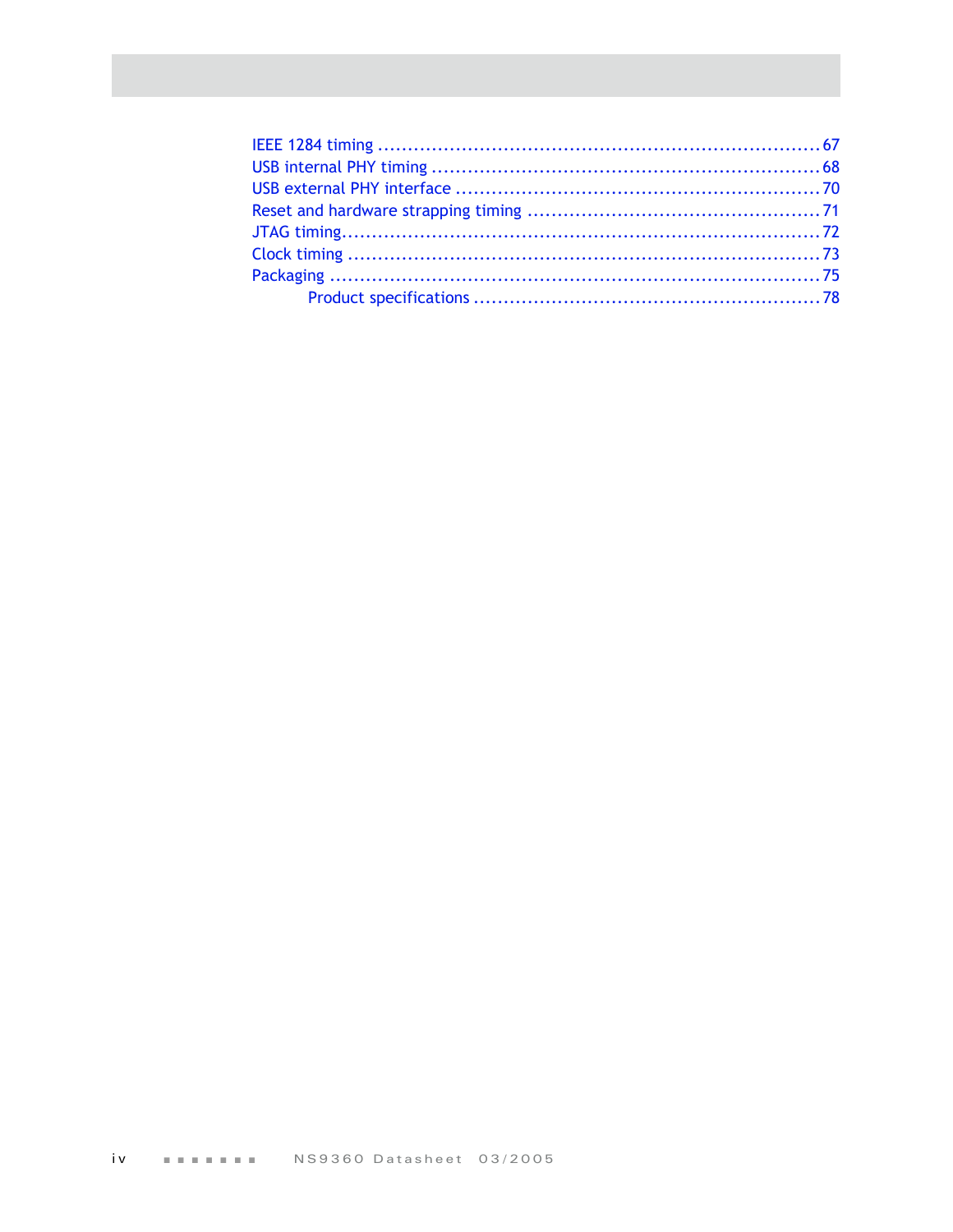# <span id="page-4-0"></span>**NS9360 Features**

#### **32-bit ARM926EJ-S RISC processor**

- $\blacksquare$  103 to 177 MHz
- 5-stage pipeline with interlocking
- **Harvard architecture**
- 8 kB instruction cache and 4 kB data cache
- 32-bit ARM and 16-bit Thumb instruction sets. Can be mixed for performance/code density tradeoffs
- **MMU** to support virtual memory-based OSs such as Linux, WinCE/Pocket PC, VxWorks, others
- DSP instruction extensions, improved divide, single cycle MAC
- ARM Jazelle, 1200CM (coffee marks) Java accelerator
- **EmbeddedICE-RT debug unit**
- **JTAG boundary scan, BSDL support**

#### **External system bus interface**

- 32-bit data, 32-bit internal address bus, 28-bit external address bus
- Glueless interface to SDRAM, SRAM, EEPROM, buffered DIMM, Flash
- 4 static and 4 dynamic memory chip selects
- 0-63 wait states per chip select
- Self-refresh during system sleep mode
- Automatic dynamic bus sizing to 8 bits, 16 bits, 32 bits
- Burst mode support with automatic data width adjustment
- Two external DMA channels for external peripheral support

#### **System Boot**

High-speed boot from 8-bit, 16-bit, or 32-bit ROM or Flash

 Hardware-supported low cost boot from serial EEPROM through SPI port (patent pending)

#### **High performance 10/100 Ethernet MAC**

- 10/100 Mbps MII/RMII PHY interfaces
- Full-duplex or half-duplex
- **Station, broadcast, or multicast address** filtering
- $\blacksquare$  2 kB RX FIFO
- 256 byte TX FIFO with on-chip buffer descriptor ring
	- Eliminates underruns and decreases bus traffic
- Separate TX and RX DMA channels
- Intelligent receive-side buffer size selection
- Full statistics gathering support
- External CAM filtering support

#### **Flexible LCD controller**

- Supports most commercially available displays:
	- 18-bit active Matrix color TFT displays
	- Single and dual panel color STN displays
	- Single and dual-panel monochrome STN displays
- **Formats image data and generates timing** control signals
- Internal programmable palette LUT and grayscaler support different color techniques
- Programmable panel-clock frequency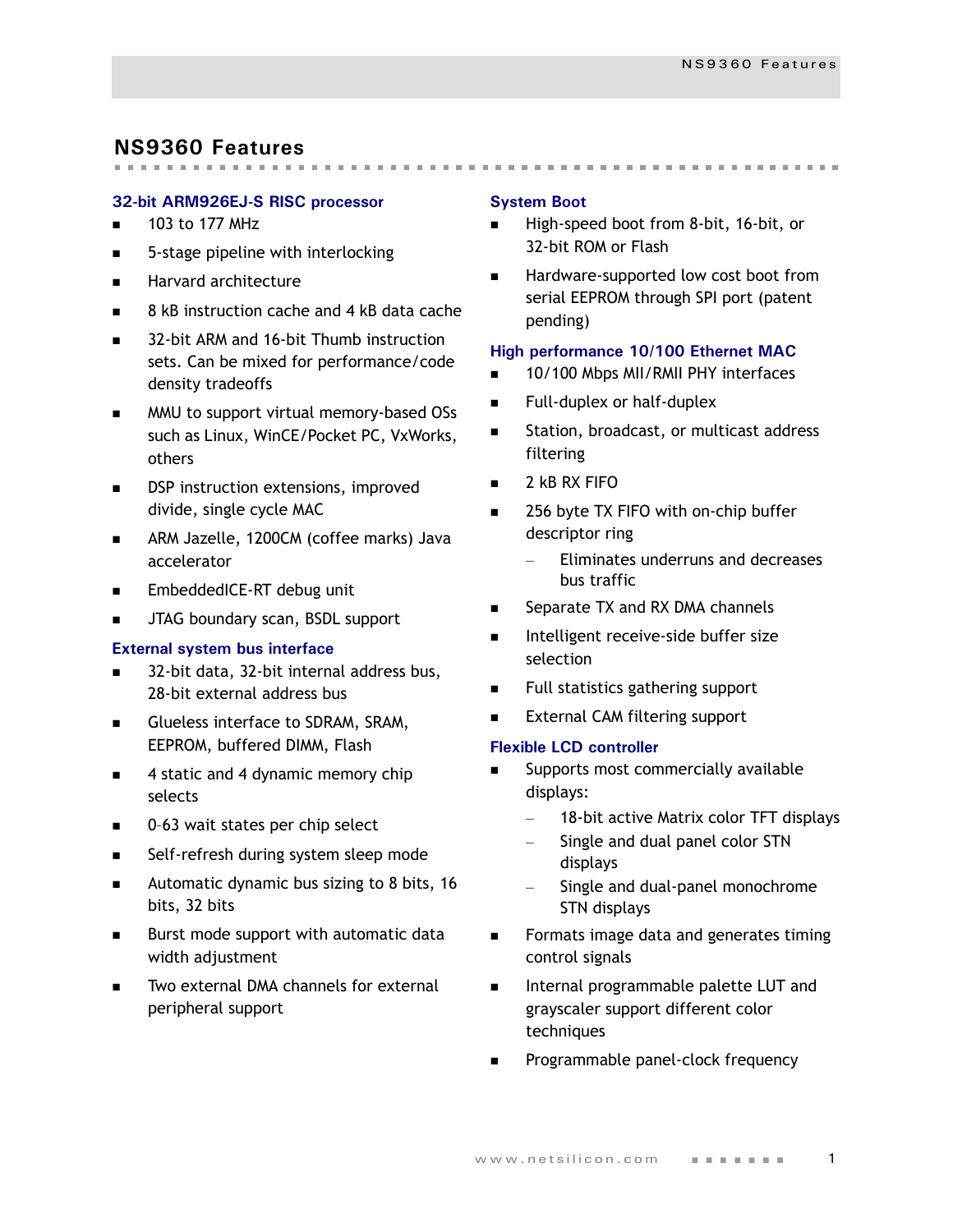#### **USB ports**

- USB v.2.0 full speed (12 Mbps) and low speed (1.5 Mbps)
- **Independent OHCI Host and Device ports**
- **Internal USB PHY**
- **External USB PHY interface**
- **USB** device supports one bidirectional control endpoint and 10 unidirectional endpoints
- All endpoints supported by a dedicated DMA channel
- 32 byte FIFO per endpoint

#### **Serial ports**

- 4 serial modules, each independently configurable to UART mode, SPI master mode, or SPI slave mode
- Bit rates from 75 bps to 921.6 kbps: asynchronous x16 mode
- Bit rates from 1.2 kbps to 11.25 Mbps: synchronous mode
- UART provides:
	- High-performance hardware and software flow control
	- Odd, even, or no parity
	- 5, 6, 7, or 8 bits
	- 1 or 2 stop bits
	- Receive-side character and buffer gap timers
- $\blacksquare$  Internal or external clock support, digital PLL for RX clock extraction
- 4 receive-side data match detectors
- 2 dedicated DMA channels per module, 8 channels total
- 32 byte TX FIFO and 32 byte RX FIFO per module

### **I 2C port**

- $I^2C$  v.1.0, configurable to master or slave mode
- Bit rates: fast (400 kHz) or normal (100 kHz) with clock stretching
- 7-bit and 10-bit address modes
- Supports  $1^2C$  bus arbitration

#### **1284 parallel peripheral port**

- All standard modes: ECP, byte, nibble, compatibility (also known as SPP or "Centronix")
- **RLE** (run length encoding) decoding of compressed data in ECP mode
- Operating clock from 100 kHz to 2 MHz

#### **High performance multiple-master/distributed DMA system**

- Intelligent bus bandwidth allocation (patent pending)
- System bus and peripheral bus

#### **System bus:**

 Every system bus peripheral is a bus master with a dedicated DMA engine

#### **Peripheral bus:**

- One 12-channel DMA engine supports USB device
	- 2 DMA channels support control endpoint
	- 10 DMA channels support 10 endpoints
- One 12-channel DMA engine supports:
	- 4 serial modules (8 DMA channels)
	- 1284 parallel port (4 DMA channels)
- All DMA channels support fly-by mode

#### **External peripheral:**

- One 2-channel DMA engine supports external peripheral connected to memory bus
- Each DMA channel supports memory-tomemory transfers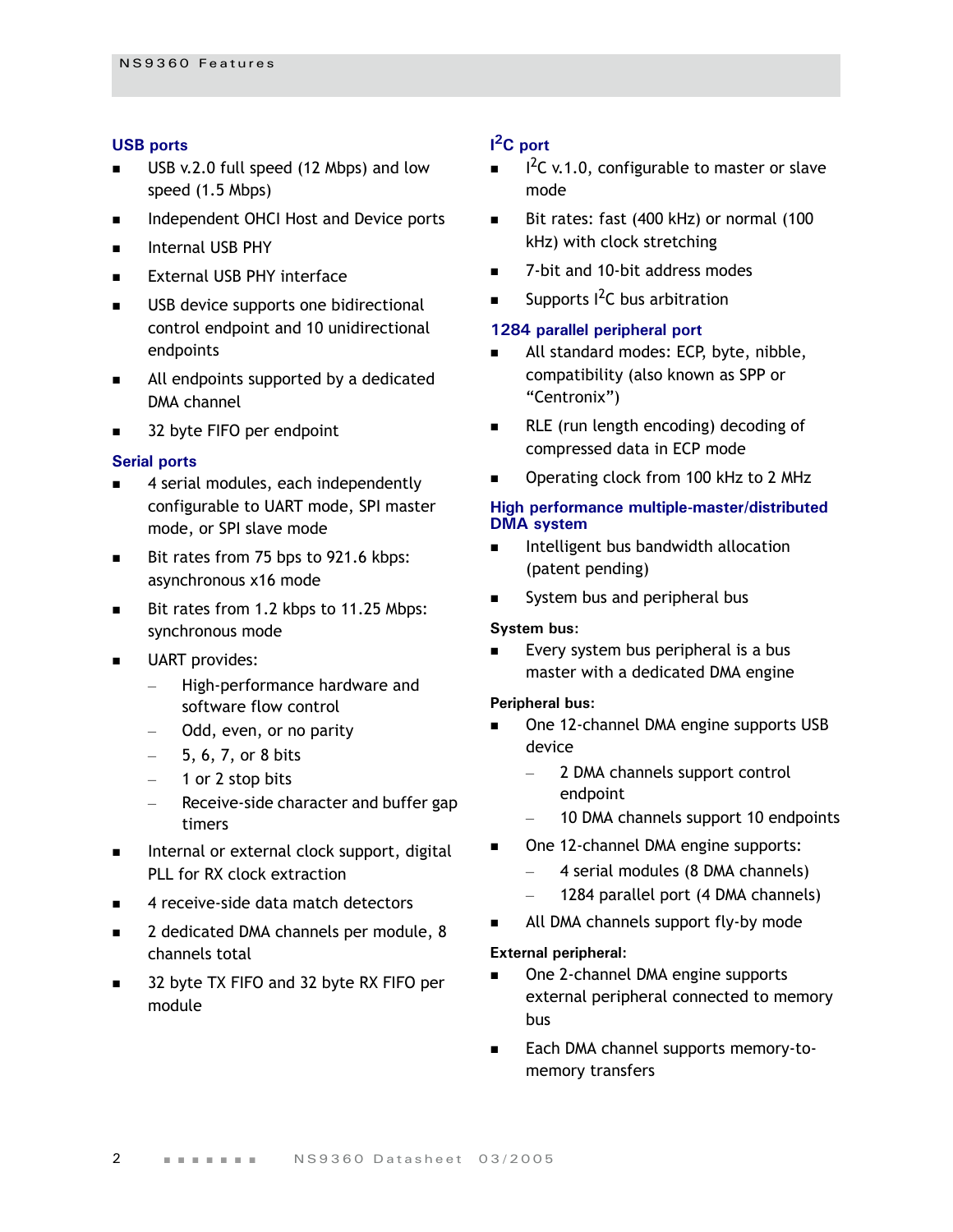#### **Power management (patent pending)**

- Power save during normal operation
	- Disables unused modules
- Power save during sleep mode
	- Sets memory controller to refresh
	- Disables all modules except selected wakeup modules
	- Wakeup on valid packets or characters

#### **Vector interrupt controller**

- Decreased bus traffic and rapid interrupt service
- **Hardware interrupt prioritization**

#### **General purpose timers/counters**

- 8 independent 16-bit or 32-bit programmable timers or counters
	- Each with an I/O pin
- Mode selectable into:
	- Internal timer mode
	- External gated timer mode
	- External event counter
- Can be concatenated
- Resolution to measure minute-range events
- Source clock selectable: internal clock or external pulse event
- Each can be individually enabled/disabled

#### **System timers**

- Watchdog timer
- System bus monitor timer
- System bus arbiter timer
- Peripheral bus monitor timer

#### **General purpose I/O**

- 73 programmable GPIO pins (muxed with other functions)
- Software-readable powerup status registers for every pin for customerdefined bootstrapping

#### **External interrupts**

- 4 external programmable interrupts
	- Rising or falling edge-sensitive
	- Low level- or high level-sensitive

#### **Clock generator**

- Low cost external crystal
- On-chip phase locked loop (PLL)
- Software programmable PLL parameters
- Optional external oscillator
- Separate PLL for USB

#### **Operating grades/Ambient temperatures**

- $\blacksquare$  177 MHz: 0 70 $^{\circ}$  C
- $\blacksquare$  155 MHz: -40 +85 $^{\circ}$  C
- $\blacksquare$  103 MHz: 0 70 $^{\circ}$  C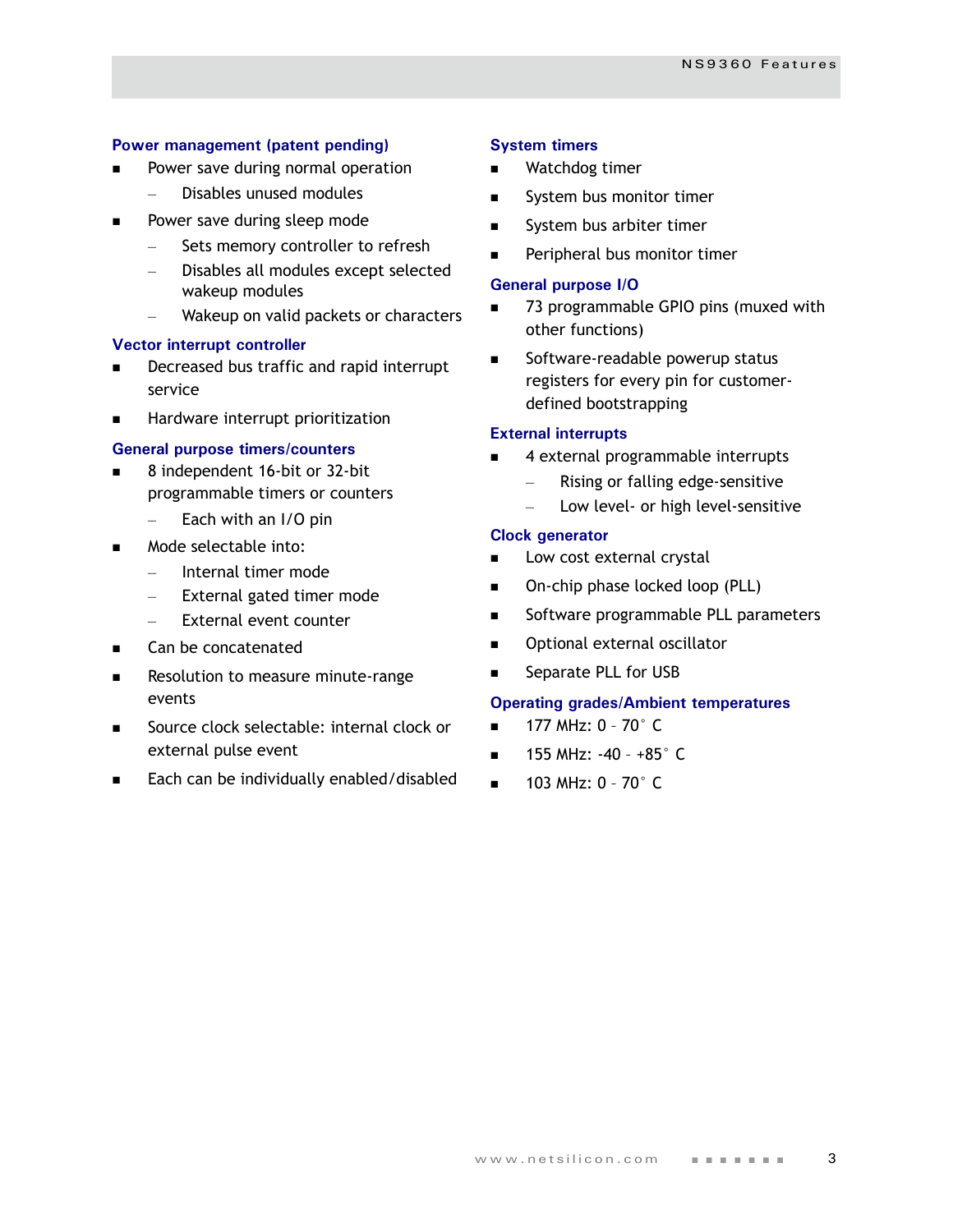# <span id="page-7-0"></span>**System-level interfaces**

Figure 1 shows the NS9360 system-level hardware interfaces.



 $\mathcal{M} = \mathcal{M} \times \mathcal{M} \times \mathcal{M}$ 

 $\sim$  $\mathbf{m}$  the company of the company

the control of the

#### *Figure 1: System-level hardware interfaces*

#### *NS9360 interfaces*

- Ethernet MII/RMII interface to an external PHY
- System Memory interface
	- Glueless connection to SDRAM
	- Glueless connection to buffered PC100 DIMM
	- Glueless connection to SRAM
	- Glueless connection to Flash memory or ROM
- USB Host or Device interface using internal USB PHY
- $I^2C$  interface
- 73 GPIO pins muxed with:
	- Four 8-pin-each serial ports, each programmable to UART or SPI
	- 1284 port
	- LCD controller interface
- Two external DMA channels
- Four external interrupt pins programmed to rising or falling edge, or to high or low level
- Sixteen 16-bit or 32-bit programmable timers or counters
- Two control signals to support USB host
- $\blacksquare$  Ethernet interface  $-$  USB Device interface to external USB PHY
- JTAG development interface
- Clock interfaces for crystal or external oscillator
	- System clock
	- USB clock
- Clock interface for optional LCD external oscillator
- Power and ground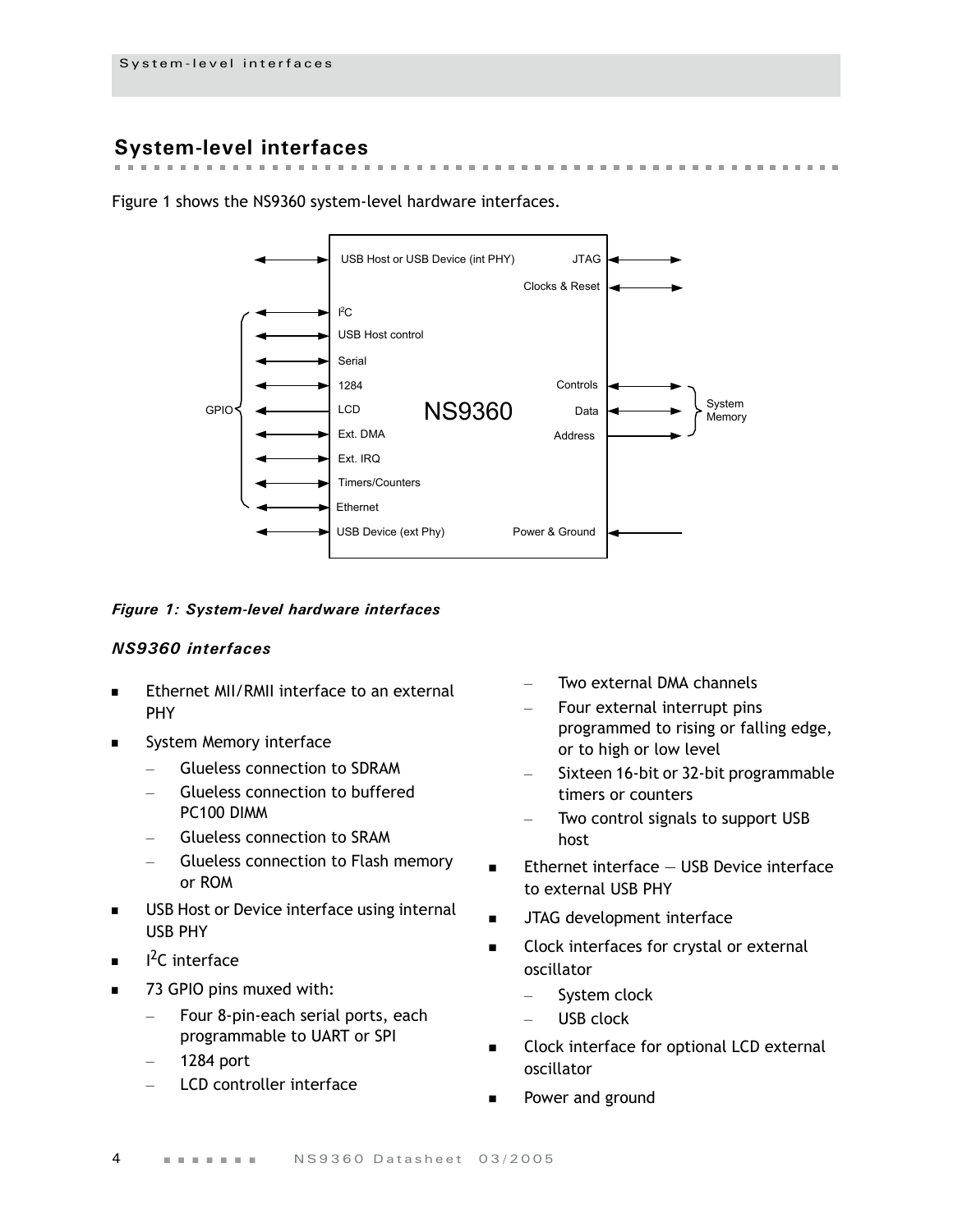# <span id="page-8-0"></span>**System configuration**

The PLL and other system settings can be configured at powerup before the CPU boots. External pins configure the necessary control register bits at powerup. External pulldown resistors can be used to configure the PLL and system configuration registers depending on the application. The recommended value is 2.2k ohm to 2.4k ohm.

Table 1 shows how each bit is used to configure the powerup settings, where 1 indicates the internal pullup resistor and 0 indicates an external pulldown resistor. Table 2 shows PLL ND[4:0] multiplier values.

| Pin name                             | <b>Configuration bits</b>                                                         |  |  |  |  |  |
|--------------------------------------|-----------------------------------------------------------------------------------|--|--|--|--|--|
| rtck out                             | Chip select 1 byte lane enable n/write enable n configuration bootstrap<br>select |  |  |  |  |  |
|                                      | write_enable_n for byte wide devices (default)<br>0                               |  |  |  |  |  |
|                                      | byte_lane_enable_n (2.4K pulldown added)<br>1                                     |  |  |  |  |  |
| gpio[24]                             | Chip select 1 data width bootstrap select                                         |  |  |  |  |  |
| gpio[20]                             | 16 bits<br>00                                                                     |  |  |  |  |  |
|                                      | 01<br>8 bits                                                                      |  |  |  |  |  |
|                                      | 11<br>32 bits                                                                     |  |  |  |  |  |
| gpio[49]                             | Chip select polarity                                                              |  |  |  |  |  |
| gpio[44]                             | Endian mode                                                                       |  |  |  |  |  |
| reset done                           | Bootup mode                                                                       |  |  |  |  |  |
| gpio[19]                             | Reserved                                                                          |  |  |  |  |  |
| $gpio[17]$ , $gpio[12]$ ,            | PLL ND $[4:0]$ (PLL multiplier, ND + 1)                                           |  |  |  |  |  |
| $gpio[10]$ , gpio $[8]$ ,<br>gpio[4] | (See Table 2: PLL ND[4:0] multiplier values.)                                     |  |  |  |  |  |
| $gpio[2]$ , $gpio[0]$                | PLL FS[1:0] (PLL frequency select)                                                |  |  |  |  |  |

*Table 1: Configuration pins— Bootstrap initialization*

| <b>Register configuration:</b><br>gpio 17, 12, 10, 8, 4 | <b>Multiplier</b> |
|---------------------------------------------------------|-------------------|
| 11010                                                   | 32                |
| 00100                                                   | 31                |
| 11000                                                   | 30                |
| 11001                                                   | 29                |
| 11110                                                   | 28                |
| 11111                                                   | 27                |

*Table 2: PLL ND[4:0] multiplier values*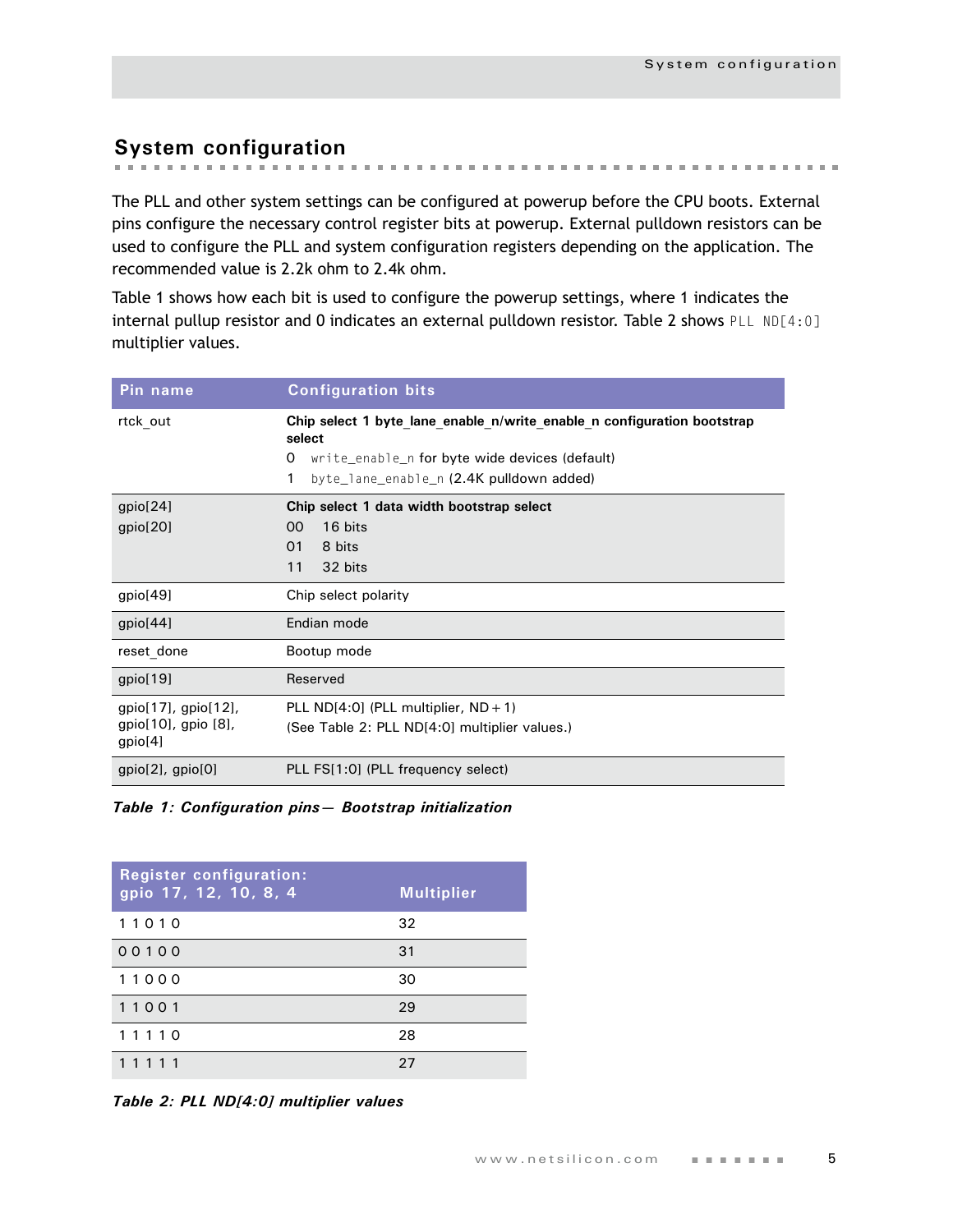| <b>Register configuration:</b><br>gpio 17, 12, 10, 8, 4 | <b>Multiplier</b> |
|---------------------------------------------------------|-------------------|
| 11100                                                   | 26                |
| 11101                                                   | 25                |
| 10010                                                   | 24                |
| 10011                                                   | 23                |
| 10000                                                   | 22                |
| 10001                                                   | 21                |
| 10110                                                   | 20                |
| 10111                                                   | 19                |
| 10100                                                   | 18                |
| 10101                                                   | 17                |
| 01010                                                   | 16                |
| 01011                                                   | 15                |
| 01000                                                   | 14                |
| 01001                                                   | 13                |
| 01110                                                   | 12                |
| 01111                                                   | 11                |
| 01100                                                   | 10                |
| 01101                                                   | 9                 |
| 00010                                                   | 8                 |
| 00011                                                   | 7                 |
| 00000                                                   | 6                 |
| 00001                                                   | 5                 |
| 00110                                                   | 4                 |
| 00111                                                   | 3                 |
| 00100                                                   | 2                 |
| 00101                                                   | $\mathbf{1}$      |

*Table 2: PLL ND[4:0] multiplier values*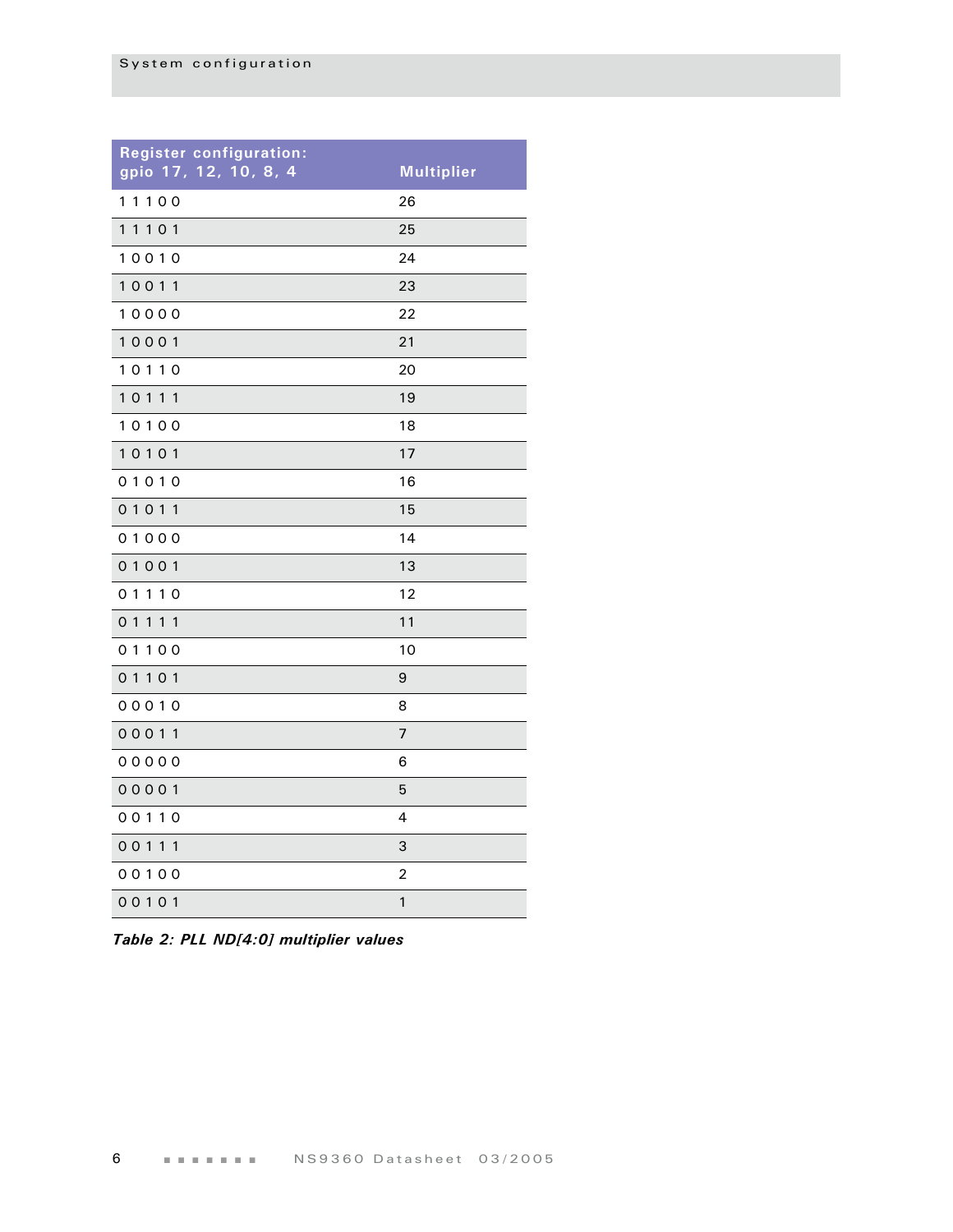There are 32 additional GPIO pins that are used to create a general purpose, user-defined ID register. These are external signals that are registered at powerup.

| gpio[41] | gpio[40] | gpio[39] | gpio[38] |
|----------|----------|----------|----------|
| gpio[37] | gpio[36] | gpio[35] | gpio[34] |
| gpio[33] | gpio[32] | gpio[31] | gpio[30] |
| gpio[29] | gpio[28] | gpio[27] | gpio[26] |
| gpio[25] | gpio[23] | gpio[22] | gpio[21] |
| gpio[18] | gpio[16] | gpio[15] | gpio[14] |
| gpio[13] | gpio[11] | gpio[9]  | gpio[7]  |
| gpio[6]  | gpio[5]  | gpio[3]  | gpio[1]  |

Read these signals for general purpose status information.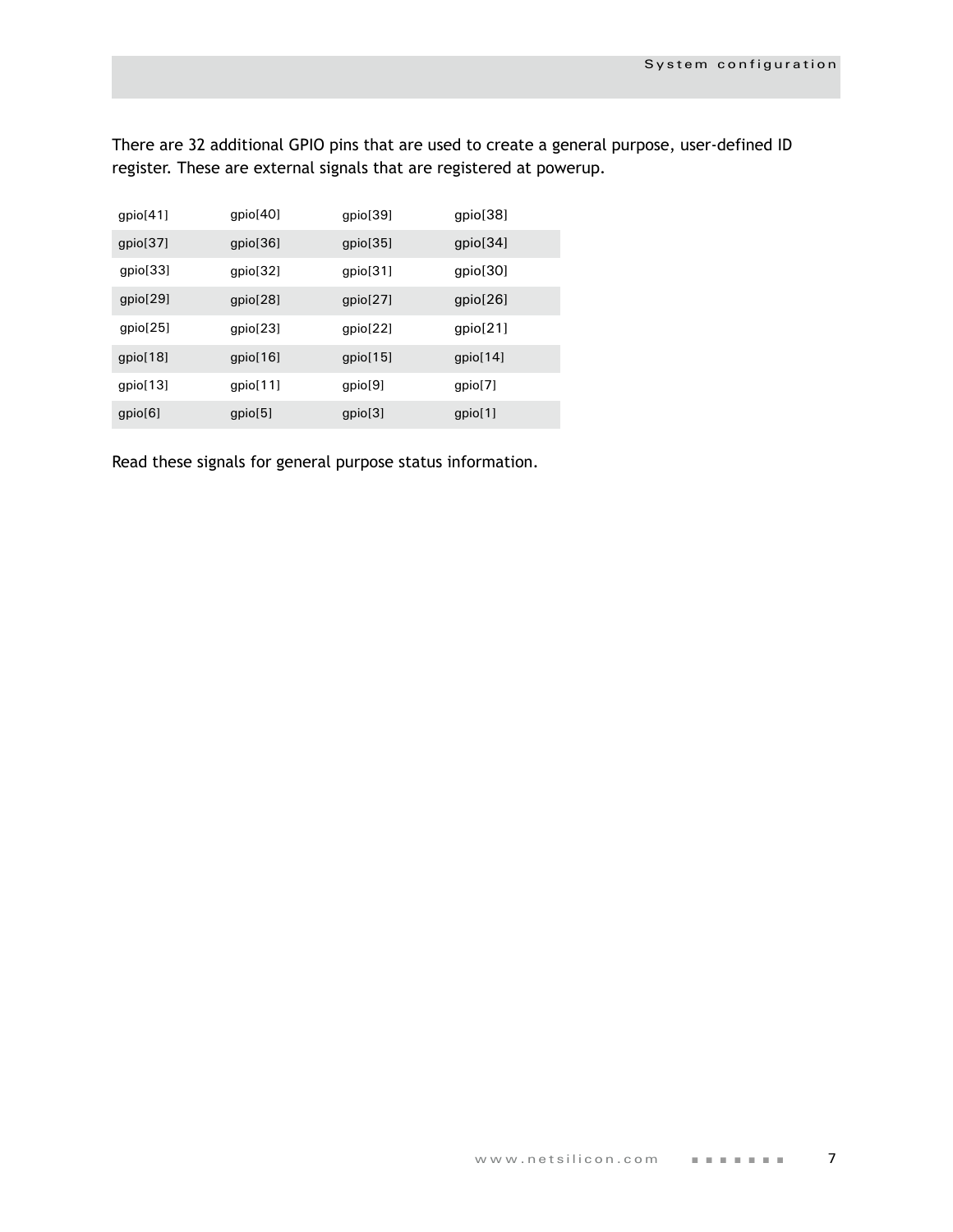### <span id="page-11-0"></span>**System boot**

. . . . . . . . . . . . . . . .

There are two ways to boot the NS9360 system:

- From a fast Flash over the system memory bus.
- **From an inexpensive, but slower, serial EEPROM through SPI port B.**

Both boot methods are glueless. The bootstrap pin, RESET\_DONEn, is used to indicate where to boot on a system powerup. Flash boot can be done from 8-bit, 16-bit, or 32-bit ROM or Flash.

. . . . . . . . . . . . . . . . . . . .

m.

Serial EEPROM boot is supported by NS9360 hardware. A configuration header in the EEPROM specifies total number of words to be fetched from EEPROM, as well as a system memory configuration and a memory controller configuration. The boot engine configures the memory controller and system memory, fetches data from low-cost serial EEPROM, and writes the data to external system memory, holding the CPU in reset.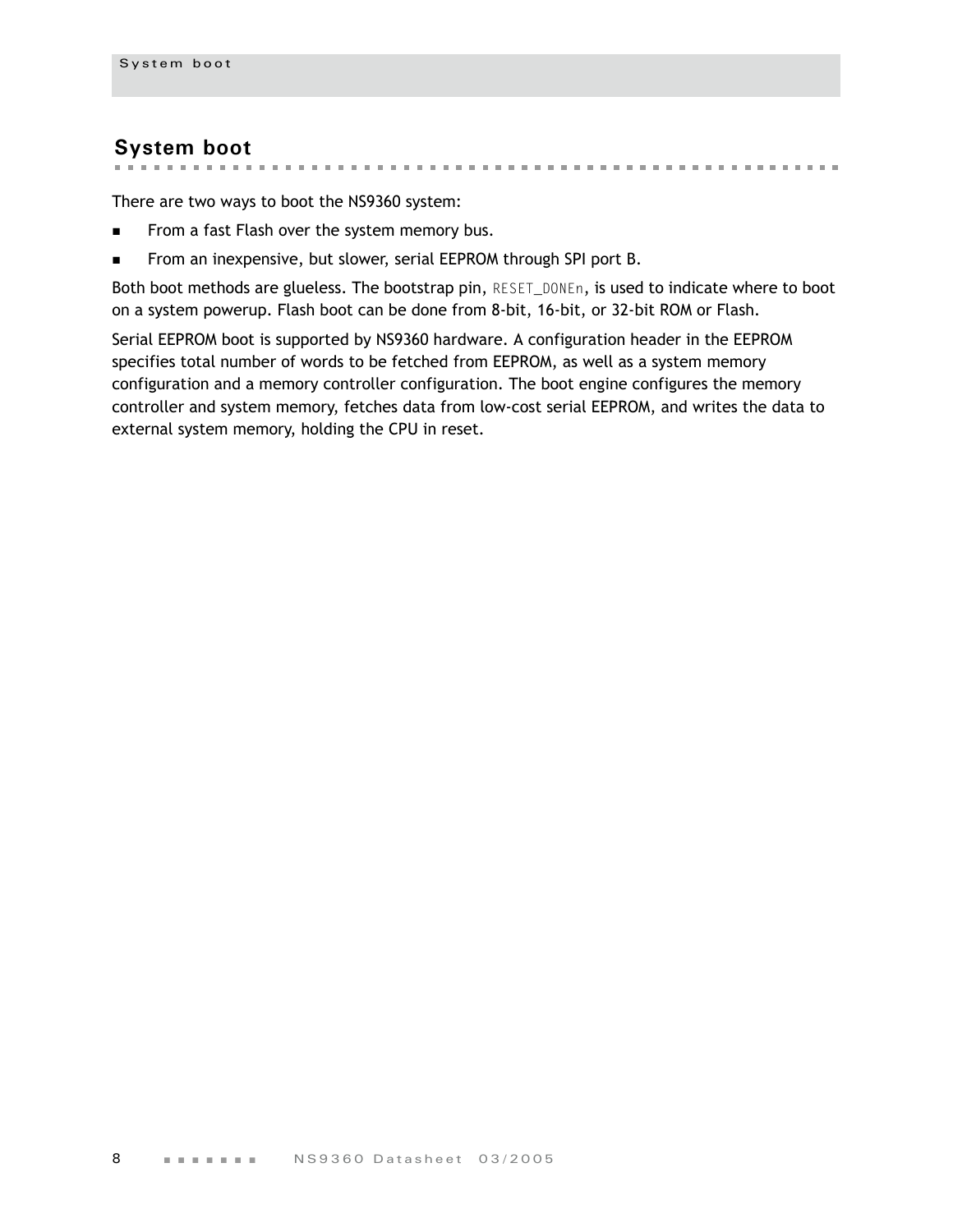### <span id="page-12-0"></span>**Reset**

. . . . . . . . . . . . . . . . the company of the company

Master reset using an external reset pin resets the NS9360. Only the AHB bus error status registers retain their values; software read resets these error status registers. The input reset pin can be driven by a system reset circuit or a simple power-on reset circuit.

#### <span id="page-12-1"></span>**RESET\_DONE as an input**

Used at bootup only:

- When set to 0, the system boots from SDRAM through the serial SPI EEPROM.
- When set to 1, the system boots from Flash/ROM. This is the default.

#### <span id="page-12-2"></span>**SPI boot sequence**

- **1** When the system reset turns to inactive, the reset signal to the CPU is still held active.
- **2** An I/O module on the peripheral bus (BBus) reads from a serial ROM device that contains the memory controller settings and the boot program.
- **3** The BBus-to-AHB bridge requests and gets the system bus.
- **4** The memory controller settings are read from the serial EEPROM and used to initialize the memory controller.
- **5** The BBus-to-AHB bridge loads the boot program into the SDRAM, starting at address 0.
- **6** The reset signal going to the CPU is released once the boot program is loaded. RESET DONE is now set to 1.
- **7** The CPU begins to execute code from address 0x0000 0000.

#### <span id="page-12-3"></span>**RESET\_DONE as an output**

Sets to 1, per Step 6 in the boot sequence:

If the system is booting from serial EEPROM through the SPI port, the boot program must be loaded into the SDRAM before the CPU is released from reset. The memory controller is powered up with dy\_cs\_n[0] enabled with a default set of SDRAM configurations. The default address range for dy\_cs\_n[0] is from 0x0000 0000. The other chip selects are disabled.

Figure 2 shows a sample reset circuit without JTAG. For reset with JTAG, see [Figure 6, "JTAG](#page-36-1)  [interface," on page 33](#page-36-1).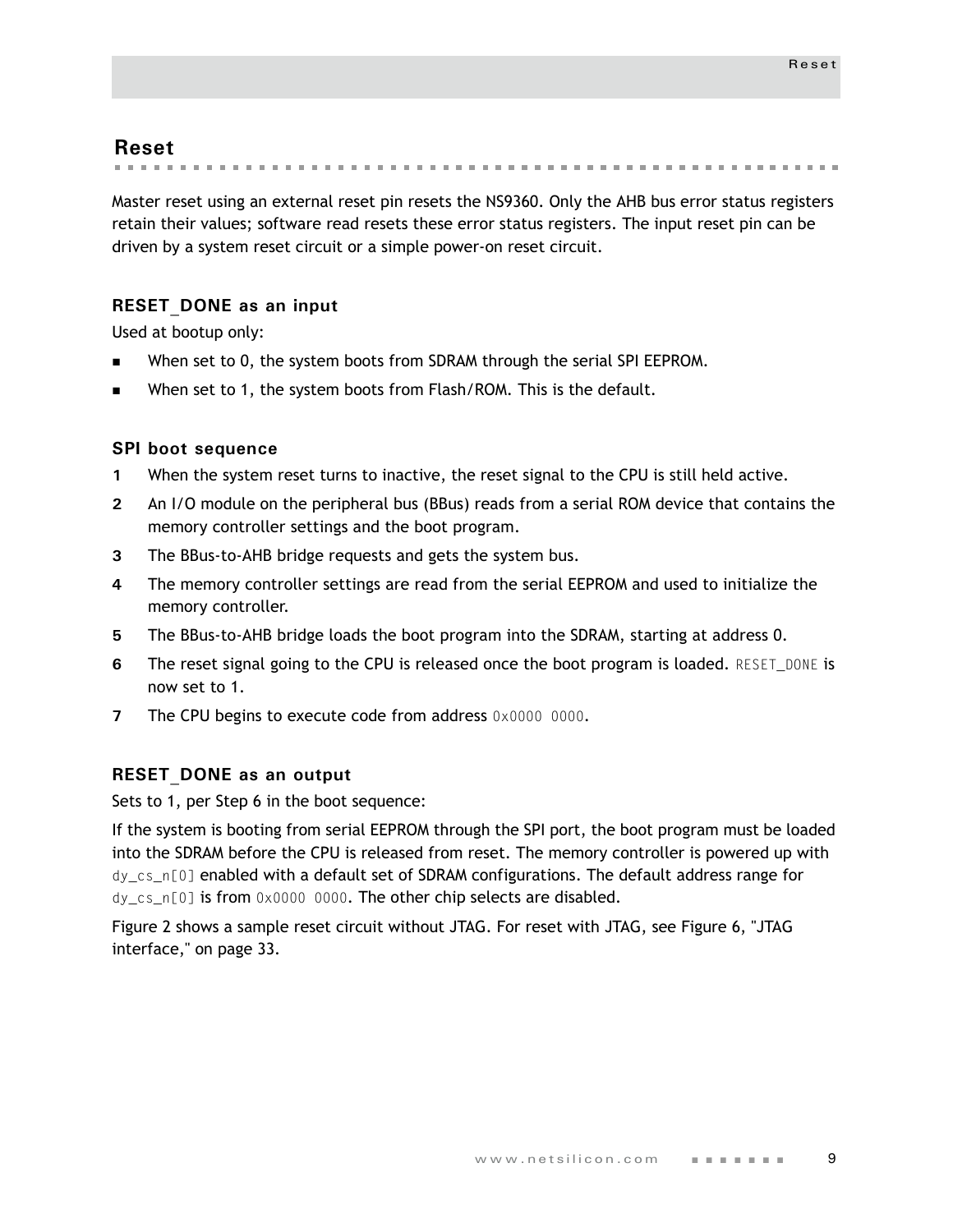

*Figure 2: Sample reset circuit*

You can use one of four software resets to reset NS9360. Select the reset by setting the appropriate bit in the appropriate register:

- Watchdog timer can issue reset upon Watchdog timer expiration.
- AHB bus arbiter can issue reset upon AHB bus arbiter timer expiration.
- **AHB** bus monitor can issue reset upon AHB bus monitor timer expiration.
- Software reset can reset individual internal modules or all modules (except memory and CPU).
- The system is reset whenever software sets the PLL SW change bit, in the PLL Configuration register, to 1.

Hardware reset duration is 4ms for PLL to stabilize. Software reset duration depends on speed grade, as shown:

| Speed grade' | <b>CPU clock cycles</b> | <b>Duration</b> |
|--------------|-------------------------|-----------------|
| 177 MHz      | 128                     | 723 ns          |
| 155 MHz      | 128                     | 826 ns          |
| 103 MHz      | 128                     | $1243$ ns       |

#### *Table 3: Software reset duration*

The minimum reset pulse width is 10 crystal clocks.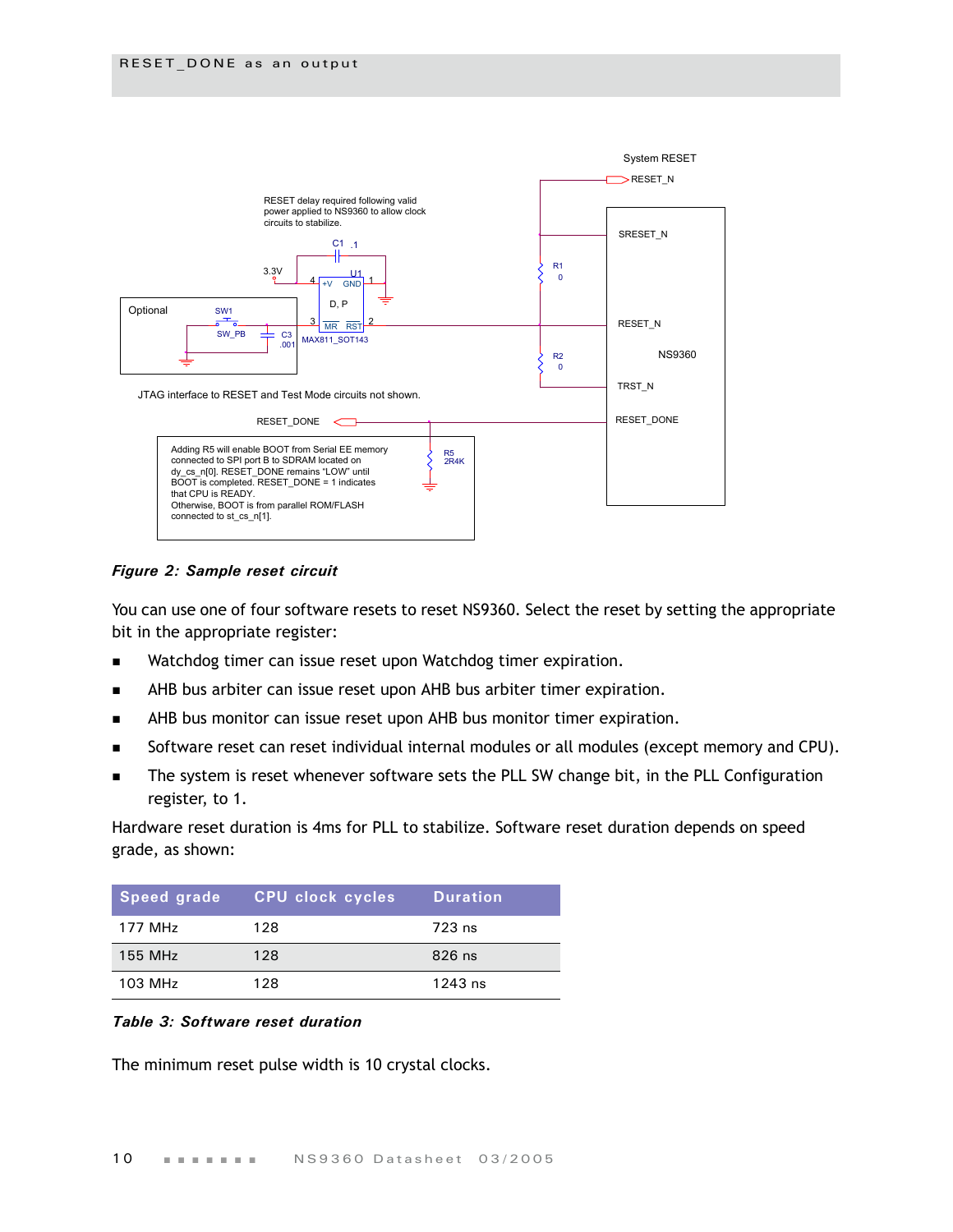# <span id="page-14-0"></span>**System Clock**

**Street Advised Association**  $\mathbf{m}$  $\mathcal{M} \rightarrow \mathcal{M}$  .  $\mathbb{R}^n$  $\mathbf{m}$  $\sim$  $\sim$  $\sim$  $\pm 0$  $\mathbf{m}$  $\mathbf{m}$  . the first time.

The system clock is provided to NS9360 by either a crystal or an external oscillator; this table shows sample clock frequency settings for each chip speed grade.

| $\sqrt{3}$ Speed | cpu clk  | ahb clk (main bus) bbus clk |         |
|------------------|----------|-----------------------------|---------|
| 177 MHz          | 176.9472 | 88.4736                     | 44.2368 |
| 155 MHz          | 154.8288 | 77.4144                     | 38.7072 |
| 103 MHz          | 103.2192 | 51.6096                     | 24.8048 |

*Table 4: Sample clock frequency settings with 29.4912 MHz crystal*

Pulldowns are required as follows:

- To produce 176.9472 MHz, pull down gpio[12], gpio[10], gpio[4].
- To produce 154.8288 MHz, pull down gpio[12], gpio[10], gpio[8].
- To produce 103.2192 MHz, pull down gpio[17], gpio[10], gpio[8], gpio[4].

#### *Using an oscillator*

If an oscillator is used, it must be connected to the  $x1$ \_sys\_osc input (C8 pin) on the NS9360. If a crystal is used, it must be connected with a circuit such as the one shown in [Figure 3.](#page-14-1)



<span id="page-14-1"></span>*Figure 3: NS9360 system clock*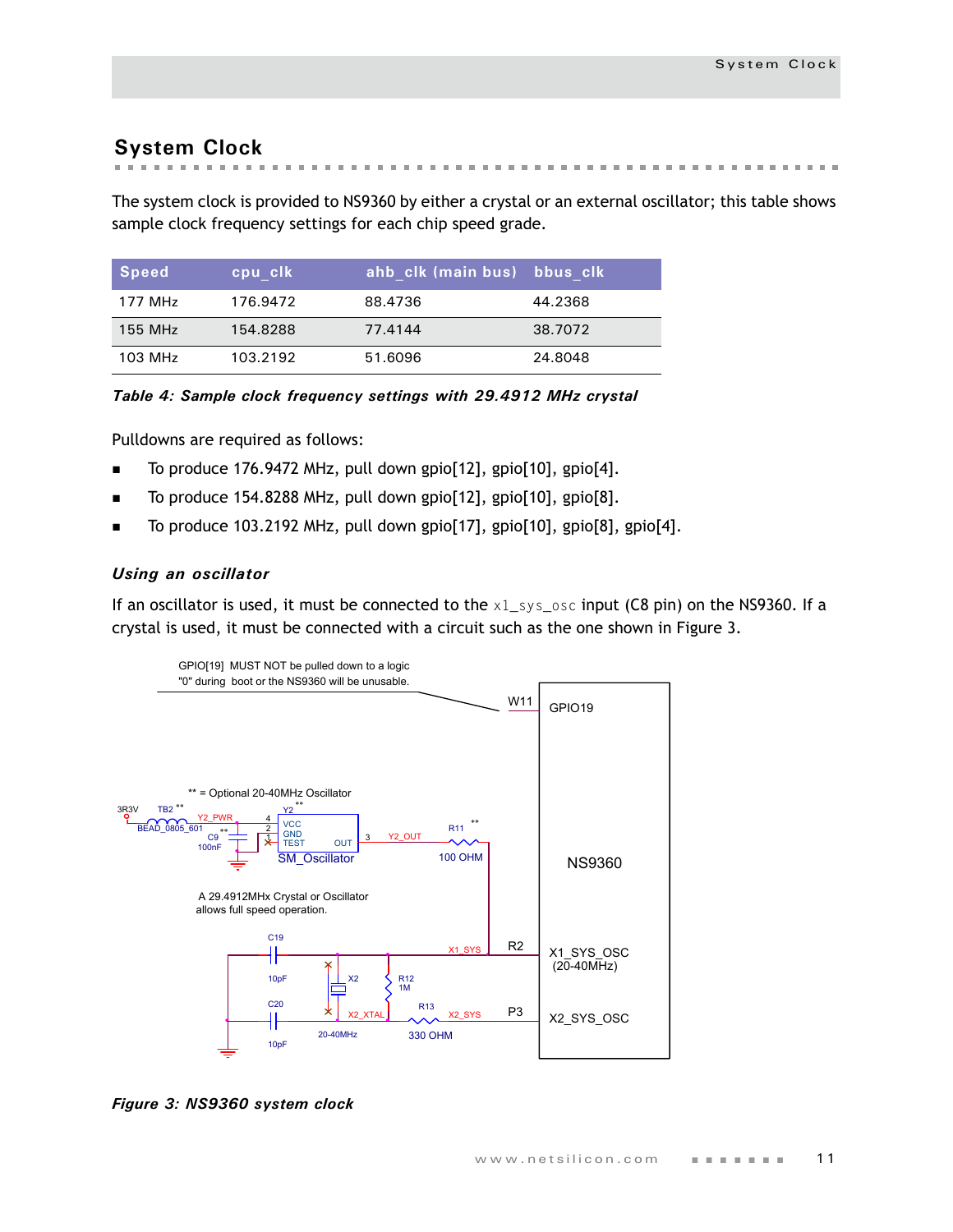The PLL parameters are initialized on powerup reset, and can be changed by software. For a 177 MHz grade, the CPU may change from 177 MHz to 103 MHz, the AHB system bus may change from 88 MHz to 51 MHz, and the peripheral BBus may change from 44 MHz to 26 MHz. If changed by software, the system resets automatically after the PLL stabilizes (approximately 4 ms).

The system clock provides clocks for CPU, AHB system bus, peripheral BBus, LCD, timers, memory controller, and BBus modules (serial modules and 1284 parallel port).

The Ethernet MAC uses external clocks from a MII PHY or a RMII PHY. For a MII PHY, these clocks are input signals:  $rx_c \nc 1k$  on pin V4 for receive clock and  $tx_c \nc 1k$  on pin V2 for transmit clock. For a RMII, there is only one clock, and it connects to the  $rx\_c1k$  on pin V4. In this case, the transmit clock, tx\_clk, should be tied low.

LCD controller, serial modules (UART, SPI), and the 1284 port optionally can use external clock signals.

# <span id="page-15-0"></span>**USB clock**

USB is clocked by a separate PLL driven by an external 48 MHz crystal, or it can be driven directly by an external 48 MHz oscillator.

. . . . . . . . . . .



*Figure 4: USB clock*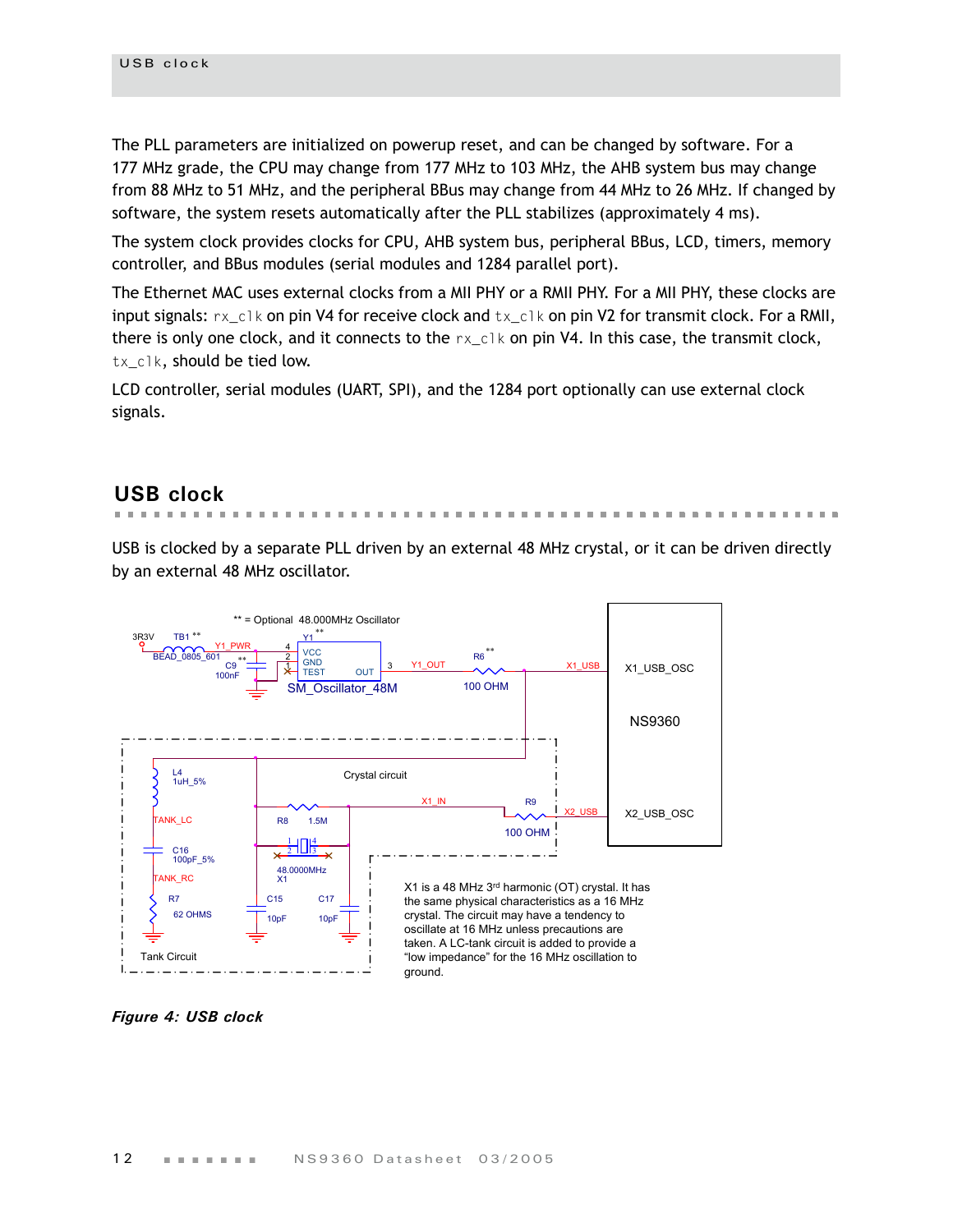# <span id="page-16-0"></span>**NS9360 pinout and signal descriptions**

Each pinout table applies to a specific interface, and contains the following information:

| <b>Heading</b> | <b>Description</b>                                                                                                                                                                                                                                              |
|----------------|-----------------------------------------------------------------------------------------------------------------------------------------------------------------------------------------------------------------------------------------------------------------|
| Pin $#$        | Pin number assignment for a specific I/O signal.                                                                                                                                                                                                                |
| Signal         | Pin name for each I/O signal. Some signals have multiple function modes and are identified<br>accordingly. The mode is configured through firmware using one or more configuration registers.<br>n in the signal name indicates that this signal is active low. |
| U/D            | U or D indicates whether the pin has an internal pullup resistor or a pulldown resistor:<br>$U -$ Pullup (input current source)<br>$D -$ Pulldown (input current sink)<br>If no value appears, that pin has neither an internal pullup nor pulldown resistor.   |
| I/O            | The type of signal: input, output, or input/output.                                                                                                                                                                                                             |
| OD (mA)        | The output drive of an output buffer. NS9360 uses one of three drivers:<br>2 <sub>m</sub> A<br>4 mA<br>■<br>8 mA                                                                                                                                                |

More detailed signal descriptions are provided for selected modules.

#### <span id="page-16-1"></span>**System Memory interface**

Some system memory interface signals are muxed behind gpio. These signals are noted in the *Signal name / muxed behind* column. If there is no slash and no gpio pin indicated, the signal is not muxed behind a gpio signal.

| Pin $#$         | Signal Name /<br>muxed behind | U/D | OD<br>(mA) | 1/O      | <b>Description</b> |
|-----------------|-------------------------------|-----|------------|----------|--------------------|
| P <sub>18</sub> | addr[0]                       |     | 8          | O        | Address bus signal |
| R <sub>20</sub> | addr $[1]$                    |     | 8          | O        | Address bus signal |
| P <sub>19</sub> | addr[2]                       |     | 8          | O        | Address bus signal |
| P <sub>20</sub> | addr[3]                       |     | 8          | $\Omega$ | Address bus signal |
| N <sub>18</sub> | addr[4]                       |     | 8          | O        | Address bus signal |
| N <sub>19</sub> | addr[5]                       |     | 8          | $\circ$  | Address bus signal |
| N <sub>20</sub> | addr[6]                       |     | 8          | O        | Address bus signal |
| M18             | addr[7]                       |     | 8          | $\circ$  | Address bus signal |
| M <sub>19</sub> | addr[8]                       |     | 8          | O        | Address bus signal |

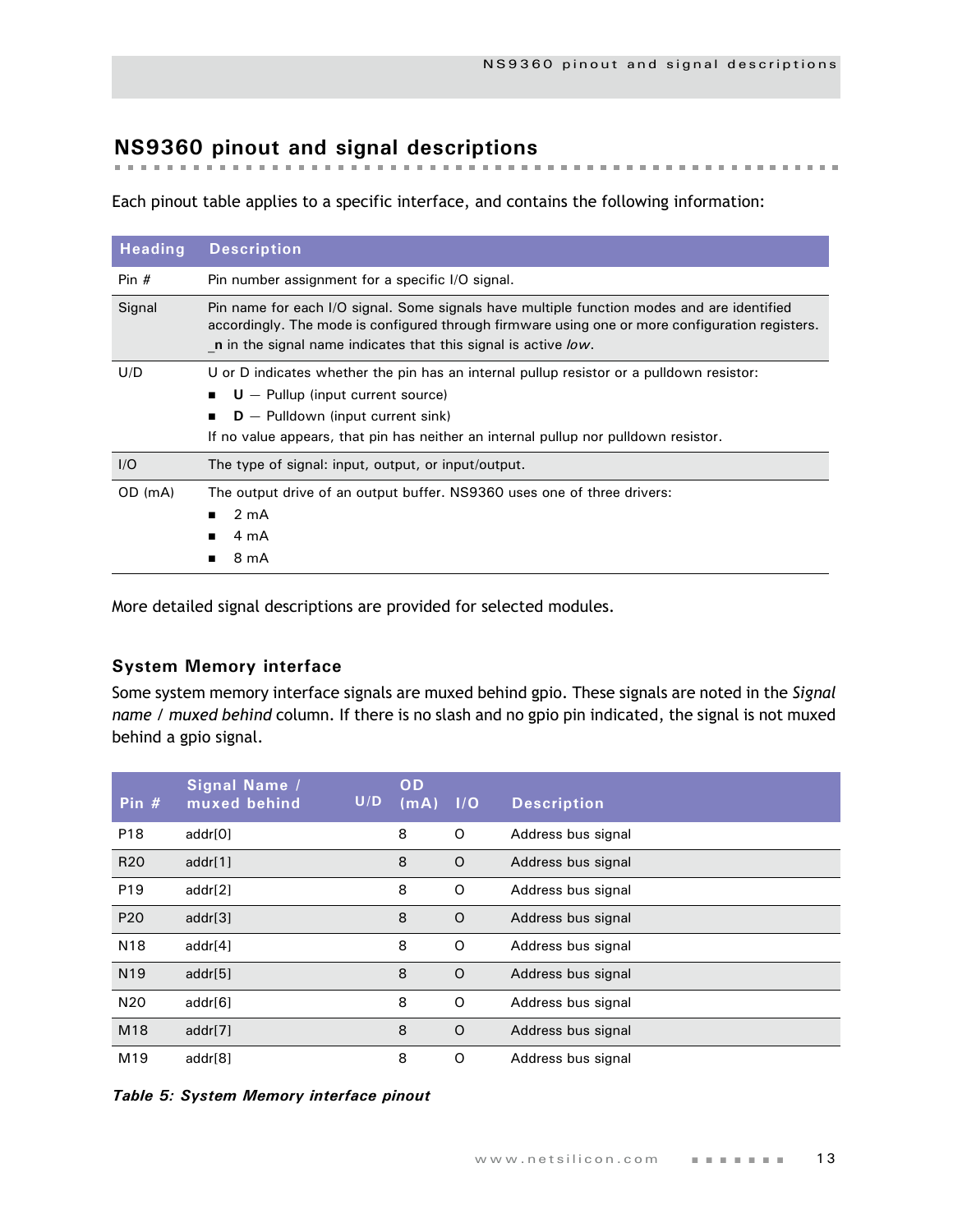| Pin #           | Signal Name /<br>muxed behind | U/D | OD<br>(mA) | I/O         | <b>Description</b>                                                |
|-----------------|-------------------------------|-----|------------|-------------|-------------------------------------------------------------------|
| M20             | addr[9]                       |     | 8          | O           | Address bus signal                                                |
| L <sub>19</sub> | addr[10]                      |     | 8          | O           | Address bus signal                                                |
| L18             | addr[11]                      |     | 8          | $\mathsf O$ | Address bus signal                                                |
| L20             | addr[12]                      |     | 8          | $\mathsf O$ | Address bus signal                                                |
| K20             | addr[13]                      |     | 8          | $\mathsf O$ | Address bus signal                                                |
| K18             | addr[14]                      |     | 8          | $\mathsf O$ | Address bus signal                                                |
| K19             | addr[15]                      |     | 8          | $\mathsf O$ | Address bus signal                                                |
| J20             | addr[16]                      |     | 8          | $\mathsf O$ | Address bus signal                                                |
| J19             | addr[17]                      |     | 8          | $\mathsf O$ | Address bus signal                                                |
| J18             | addr[18]                      |     | 8          | $\mathsf O$ | Address bus signal                                                |
| H <sub>20</sub> | addr[19]                      |     | 8          | $\mathsf O$ | Address bus signal                                                |
| H <sub>18</sub> | addr[20]                      |     | 8          | $\mathsf O$ | Address bus signal                                                |
| G20             | addr[21]                      |     | 8          | $\mathsf O$ | Address bus signal                                                |
| H <sub>19</sub> | addr[22] / gpio[66]           |     | 8          | $\mathsf O$ | Address bus signal                                                |
| E18             | addr[23] / gpio[67]           |     | 8          | $\mathsf O$ | Address bus signal                                                |
| D <sub>19</sub> | addr[24] / gpio[68]           |     | 8          | $\mathsf O$ | Address bus signal                                                |
| C <sub>20</sub> | addr[25] / gpio[69]           |     | 8          | $\mathsf O$ | Address bus signal                                                |
| A17             | addr[26] / gpio[70]           |     | 8          | $\mathsf O$ | Address bus signal                                                |
| <b>B16</b>      | addr[27] / gpio[71]           |     | 8          | $\mathsf O$ | Address bus signal                                                |
| D <sub>19</sub> | clk_en[0] / gpio[68]          |     | 8          | O           | SDRAM clock enable                                                |
| C <sub>20</sub> | clk_en[1] / gpio[69]          |     | 8          | $\mathsf O$ | <b>SDRAM</b> clock enable                                         |
| A17             | clk_en[2] / gpio[70]          |     | 8          | $\mathsf O$ | SDRAM clock enable                                                |
| <b>B16</b>      | clk_en[3] / gpio[71]          |     | 8          | $\mathsf O$ | SDRAM clock enable                                                |
| C15             | clk out[0]                    |     | 8          | $\mathsf O$ | SDRAM clock                                                       |
| A12             | clk_out[1]                    |     | 8          | $\mathsf O$ | SDRAM reference clock. Connect to clk in using<br>AC termination. |
| A7              | clk_out[2]                    |     | 8          | 0           | SDRAM clock                                                       |
| G <sub>1</sub>  | clk_out[3]                    |     | 8          | O           | SDRAM clock                                                       |
| A16             | data[0]                       |     | 8          | I/O         | Data bus signal                                                   |
| <b>B15</b>      | data[1]                       |     | 8          | I/O         | Data bus signal                                                   |
| C14             | data[2]                       |     | 8          | I/O         | Data bus signal                                                   |
| A15             | data[3]                       |     | 8          | I/O         | Data bus signal                                                   |

*Table 5: System Memory interface pinout*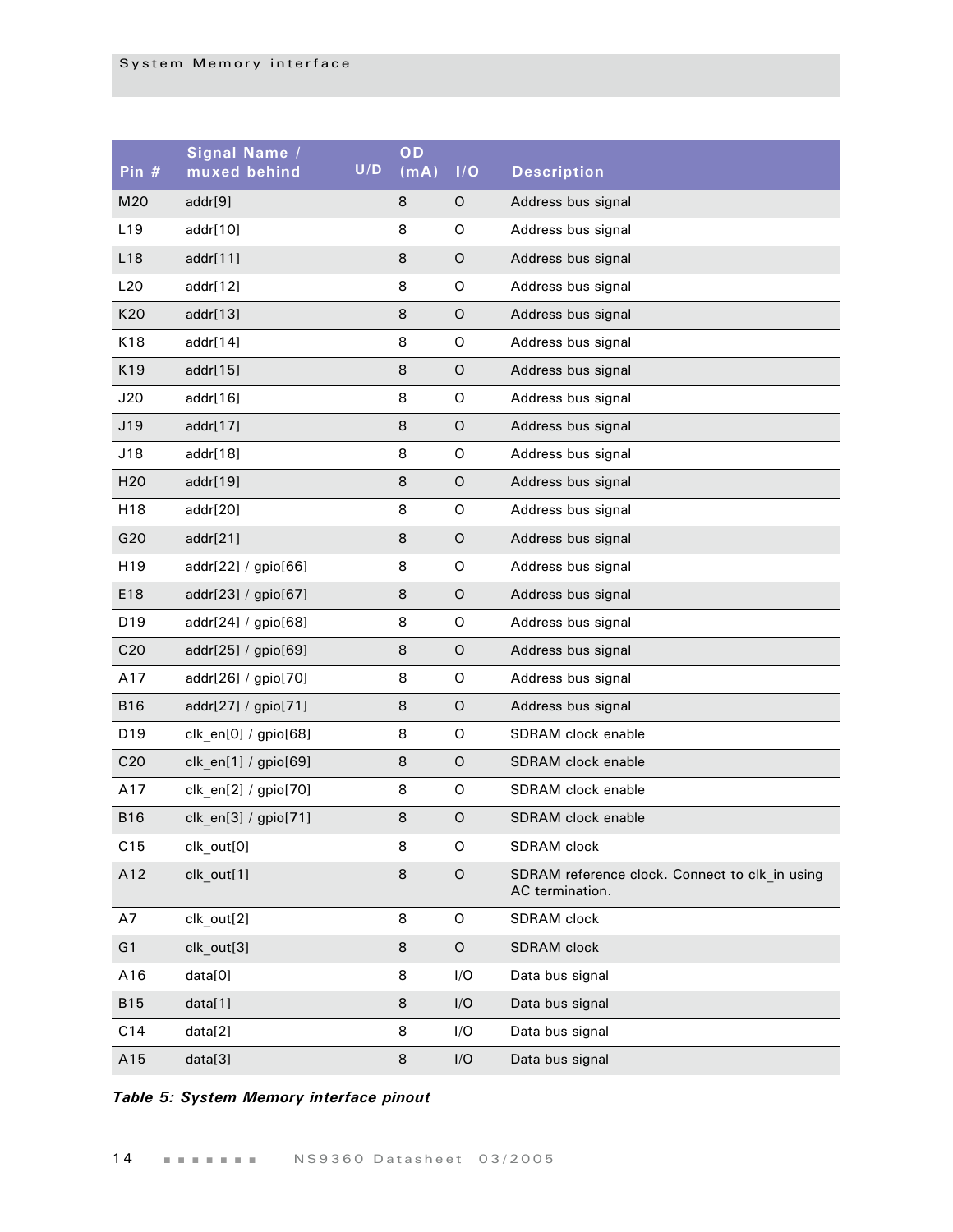| Pin #          | Signal Name /<br>muxed behind | U/D | OD<br>(mA) | I/O | <b>Description</b>     |
|----------------|-------------------------------|-----|------------|-----|------------------------|
| <b>B14</b>     | data[4]                       |     | 8          | I/O | Data bus signal        |
| A14            | data[5]                       |     | 8          | I/O | Data bus signal        |
| C13            | data[6]                       |     | 8          | I/O | Data bus signal        |
| <b>B13</b>     | data[7]                       |     | 8          | I/O | Data bus signal        |
| A13            | data[8]                       |     | 8          | I/O | Data bus signal        |
| C12            | data[9]                       |     | 8          | I/O | Data bus signal        |
| <b>B12</b>     | data[10]                      |     | 8          | I/O | Data bus signal        |
| <b>B11</b>     | data[11]                      |     | 8          | I/O | Data bus signal        |
| C11            | data[12]                      |     | 8          | I/O | Data bus signal        |
| A11            | data[13]                      |     | 8          | I/O | Data bus signal        |
| A10            | data[14]                      |     | 8          | I/O | Data bus signal        |
| C10            | data[15]                      |     | 8          | I/O | Data bus signal        |
| <b>B10</b>     | data[16]                      |     | 8          | I/O | Data bus signal        |
| A <sub>9</sub> | data[17]                      |     | 8          | I/O | Data bus signal        |
| B9             | data[18]                      |     | 8          | I/O | Data bus signal        |
| C <sub>9</sub> | data[19]                      |     | 8          | I/O | Data bus signal        |
| A8             | data[20]                      |     | 8          | I/O | Data bus signal        |
| B <sub>8</sub> | data[21]                      |     | 8          | I/O | Data bus signal        |
| C8             | data[22]                      |     | 8          | I/O | Data bus signal        |
| <b>B7</b>      | data[23]                      |     | 8          | I/O | Data bus signal        |
| A <sub>6</sub> | data[24]                      |     | 8          | I/O | Data bus signal        |
| C7             | data[25]                      |     | 8          | I/O | Data bus signal        |
| B <sub>6</sub> | data[26]                      |     | 8          | I/O | Data bus signal        |
| A5             | data[27]                      |     | 8          | I/O | Data bus signal        |
| C <sub>6</sub> | data[28]                      |     | 8          | I/O | Data bus signal        |
| B <sub>5</sub> | data[29]                      |     | 8          | I/O | Data bus signal        |
| A4             | data[30]                      |     | 8          | I/O | Data bus signal        |
| C <sub>5</sub> | data[31]                      |     | 8          | I/O | Data bus signal        |
| F <sub>2</sub> | data_mask[0]                  |     | 8          | O   | SDRAM data mask signal |
| G <sub>3</sub> | data_mask[1]                  |     | 8          | O   | SDRAM data mask signal |
| F1             | data_mask[2]                  |     | 8          | O   | SDRAM data mask signal |
| G2             | data_mask[3]                  |     | 8          | O   | SDRAM data mask signal |

*Table 5: System Memory interface pinout*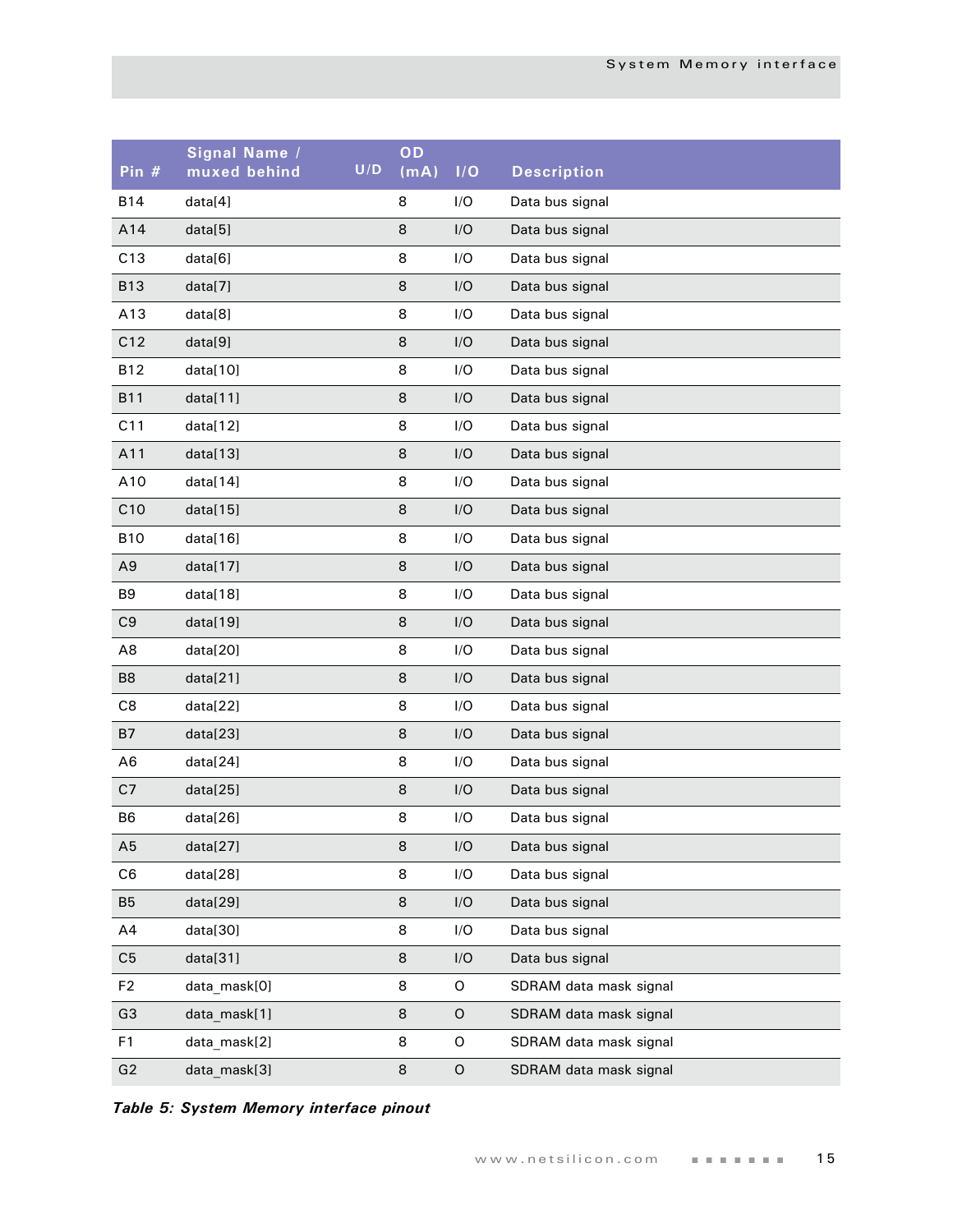| Pin #          | Signal Name /<br>muxed behind | U/D | OD<br>(mA) | I/O     | <b>Description</b>                                                                     |
|----------------|-------------------------------|-----|------------|---------|----------------------------------------------------------------------------------------|
| J2             | clk_in                        |     |            |         | SDRAM feedback clock. Connect to clk_out[1].                                           |
| D <sub>1</sub> | byte lane sel n[0]            |     | 8          | $\circ$ | Static memory byte lane enable[0] or<br>write enable n[0] for byte-wide device signals |
| E <sub>2</sub> | byte lane sel n[1]            |     | 8          | O       | Static memory byte lane enable[1] or<br>write_enable_n[1] for byte-wide device signals |
| F <sub>3</sub> | byte lane sel n[2]            |     | 8          | $\circ$ | Static memory byte lane enable[2] or<br>write enable n[2] for byte-wide device signals |
| E <sub>1</sub> | byte lane sel n[3]            |     | 8          | O       | Static memory byte lane enable[3] or<br>write_enable_n[3] for byte-wide device signals |
| H1             | cas n                         |     | 8          | $\circ$ | SDRAM column address strobe                                                            |
| <b>B4</b>      | dy cs n[0]                    |     | 8          | O       | SDRAM chip select signal                                                               |
| A <sub>3</sub> | dy $cs$ $n[1]$                |     | 8          | O       | SDRAM chip select signal                                                               |
| D <sub>5</sub> | dy cs n[2]                    |     | 8          | O       | SDRAM chip select signal                                                               |
| C <sub>4</sub> | dy $cs$ $n[3]$                |     | 8          | $\circ$ | SDRAM chip select signal                                                               |
| H <sub>2</sub> | st oe n                       |     | 8          | O       | Static memory output enable                                                            |
| J3             | ras n                         |     | 8          | $\circ$ | SDRAM row address strobe                                                               |
| B <sub>3</sub> | st cs n[0]                    |     | 8          | O       | Static memory chip select signal                                                       |
| C <sub>1</sub> | st_cs_n[1]                    |     | 8          | $\circ$ | Static memory chip select signal                                                       |
| D <sub>2</sub> | st $cs$ $n[2]$                |     | 8          | O       | Static memory chip select signal                                                       |
| E <sub>3</sub> | st cs n[3]                    |     | 8          | $\circ$ | Static memory chip select signal                                                       |
| H <sub>3</sub> | we n                          |     | 8          | O       | SDRAM write enable. Used for static and SDRAM<br>devices.                              |
| J <sub>1</sub> | ta strb / gpio[72]            | U   |            | I       | Slow peripheral transfer acknowledge                                                   |

*Table 5: System Memory interface pinout*

#### <span id="page-19-0"></span>**System Memory interface signals**

Table 6 describes the System Memory interface signals in more detail. All signals are internal to the chip.

| <b>Name</b> | 1/O | <b>Description</b>                                                                                                          |
|-------------|-----|-----------------------------------------------------------------------------------------------------------------------------|
| addr[27:0]  | O   | Address output. Used for both static and SDRAM devices. SDRAM memories<br>use bits [14:0]; static memories use bits [27:0]. |
|             |     | Address bits [27:22] are muxed behind gpio [71:66].<br>Note:                                                                |

#### *Table 6: System Memory interface signal descriptions*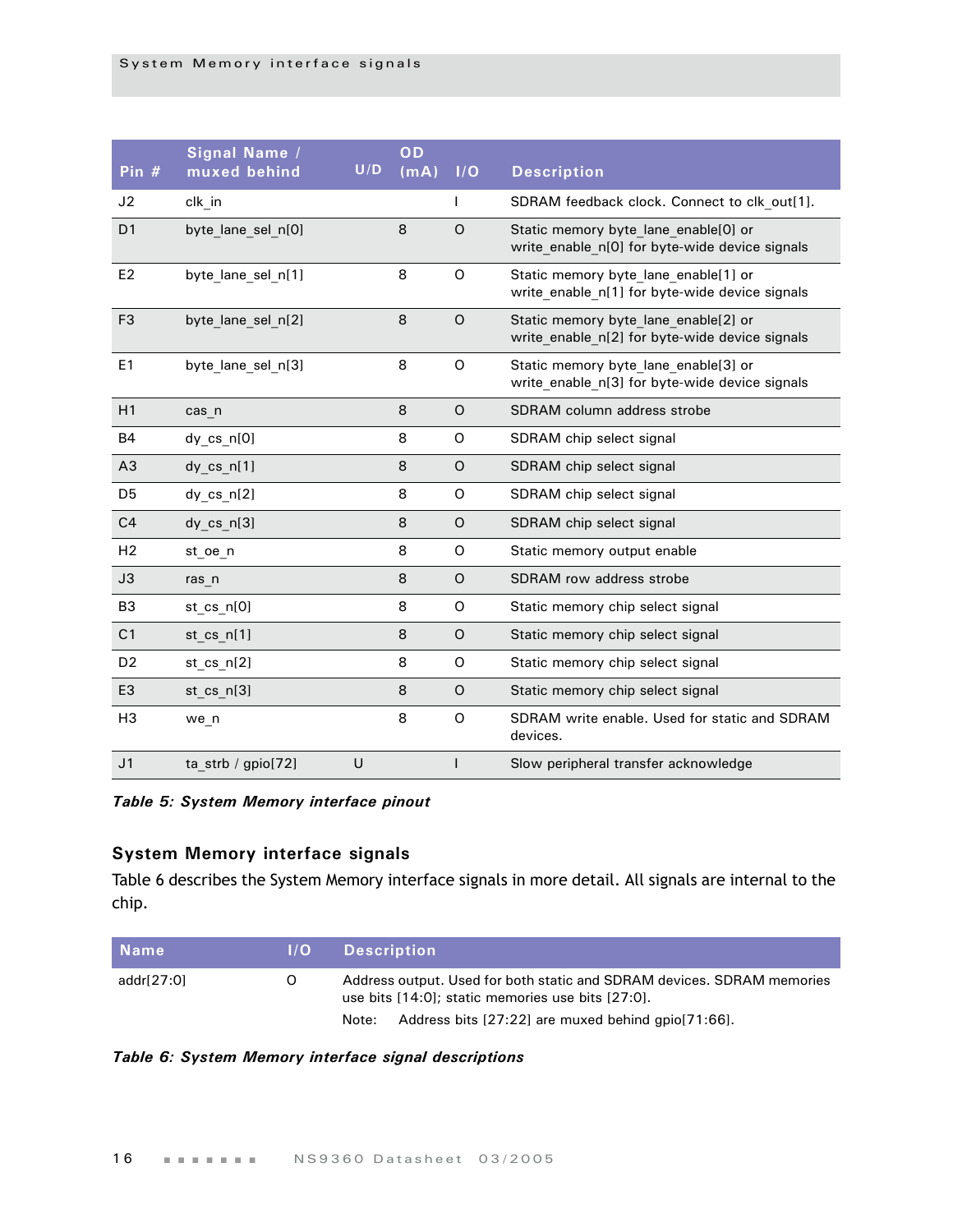| <b>Name</b>          | I/O     | <b>Description</b>                                                                                                                                                                                                   |
|----------------------|---------|----------------------------------------------------------------------------------------------------------------------------------------------------------------------------------------------------------------------|
| $clk$ en $[3:0]$     | O       | SDRAM clock enable. Used for SDRAM devices. These signals are muxed<br>behind $qpi[71:68]$ .<br>Note:<br>The clk en signals are associated with the dy cs n signals.                                                 |
|                      |         |                                                                                                                                                                                                                      |
| clk out[3:1]         | O       | SDRAM clocks. Used for SDRAM devices.                                                                                                                                                                                |
| clk out[0]           | O       | SDRAM clk_out[0] is connected to clk_in.                                                                                                                                                                             |
| data[31:0]           | I/O     | Read data from memory. Used for the static memory controller and the<br>dynamic memory controller.                                                                                                                   |
| data mask[3:0]       | 0       | Data mask output to SDRAMs. Used for SDRAM devices.                                                                                                                                                                  |
| clk in               | I       | Feedback clock. Always connects to clk out[0].                                                                                                                                                                       |
| byte lane sel n[3:0] | $\circ$ | Static memory byte_lane_select, active low, or write_enable_n for byte-wide<br>devices.                                                                                                                              |
| cas n                | O       | Column address strobe. Used for SDRAM devices.                                                                                                                                                                       |
| dy cs n[3:0]         | O       | SDRAM chip selects. Used for SDRAM devices.                                                                                                                                                                          |
| st oe n              | O       | Output enable for static memories. Used for static memory devices.                                                                                                                                                   |
| ras n                | O       | Row address strobe. Used for SDRAM devices.                                                                                                                                                                          |
| st cs $n[3:0]$       | O       | Static memory chip selects. Default active low. Used for static memory<br>devices.                                                                                                                                   |
| we n                 | O       | Write enable. Used for SDRAM and static memories.                                                                                                                                                                    |
| ta strb              |         | Slow peripheral transfer acknowledge can be used to terminate static memory<br>cycles sooner than the number of wait states programmed in the chip select<br>setup register.<br>This signal is muxed being gpio[72]. |

#### *Table 6: System Memory interface signal descriptions*

[Figure 5, "SDRAM clock termination," on page 18,](#page-21-1) shows an example of NS9360 SDRAM clock termination. clk\_out[0] is shown, but you can use any clk\_out signal (0, 1, 2, or 3).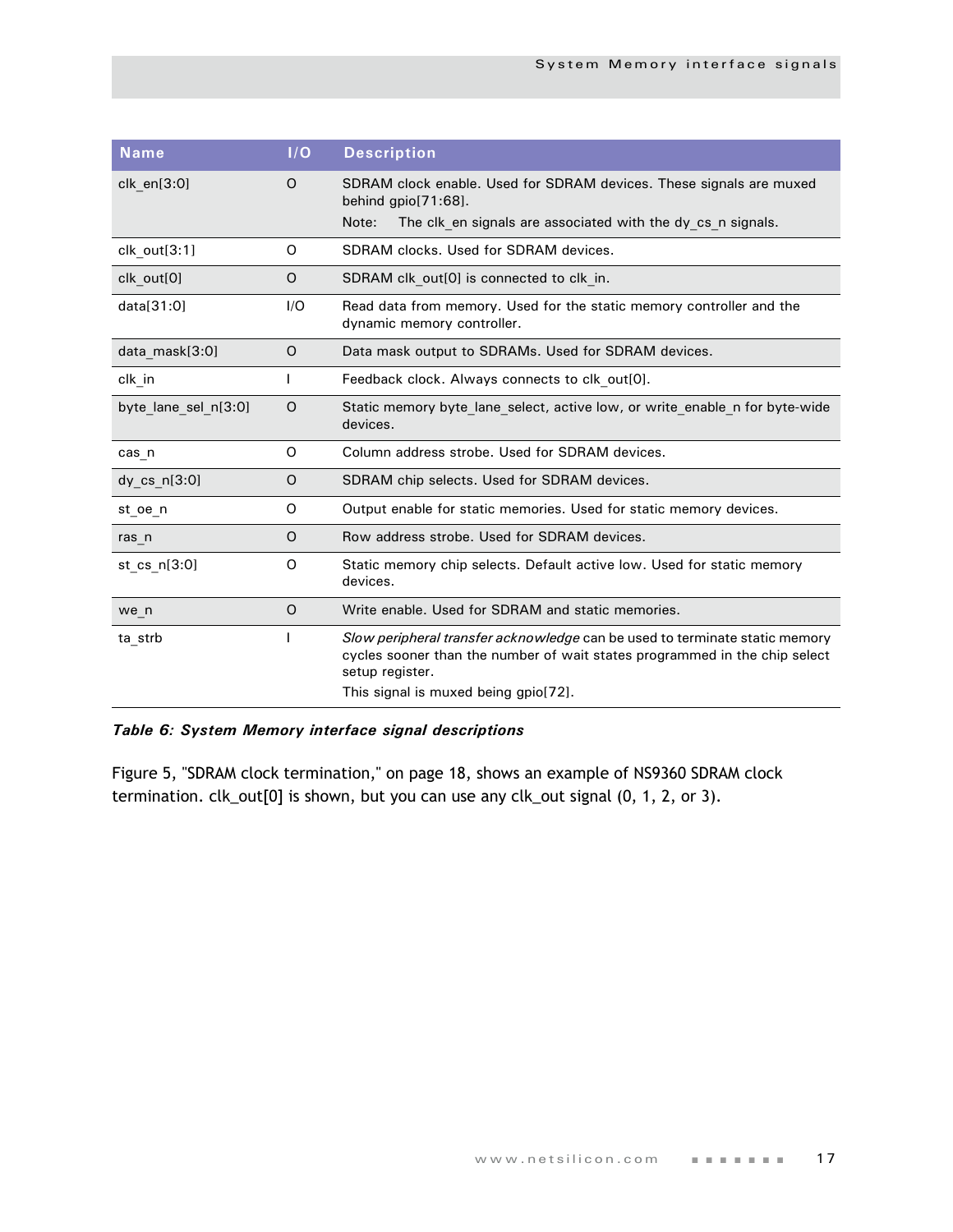

<span id="page-21-1"></span>*Figure 5: SDRAM clock termination*

#### <span id="page-21-0"></span>**Ethernet interface**

#### **Notes:**

- Most Ethernet MII signals are muxed behind gpio. These are noted in the *Signal name: MII / muxed behind* column. If there is no slash and no gpio pin indicated, the Ethernet signal is not muxed behind a gpio signal.
- N/C indicates *No Connect* or *ground*, as indicated in the description for the pin.

| Pin $#$        | Signal name           |      | U/ | <b>OD</b> |       | <b>Description</b> |                                       |
|----------------|-----------------------|------|----|-----------|-------|--------------------|---------------------------------------|
|                | MII / muxed<br>behind | RMII | D  | (mA)      | Z1/07 | <b>MII</b>         | <b>RMIL</b>                           |
| P <sub>2</sub> | col / $gpio[63]$      | N/C  |    |           |       | Collision          | Pull low external to<br><b>NS9360</b> |

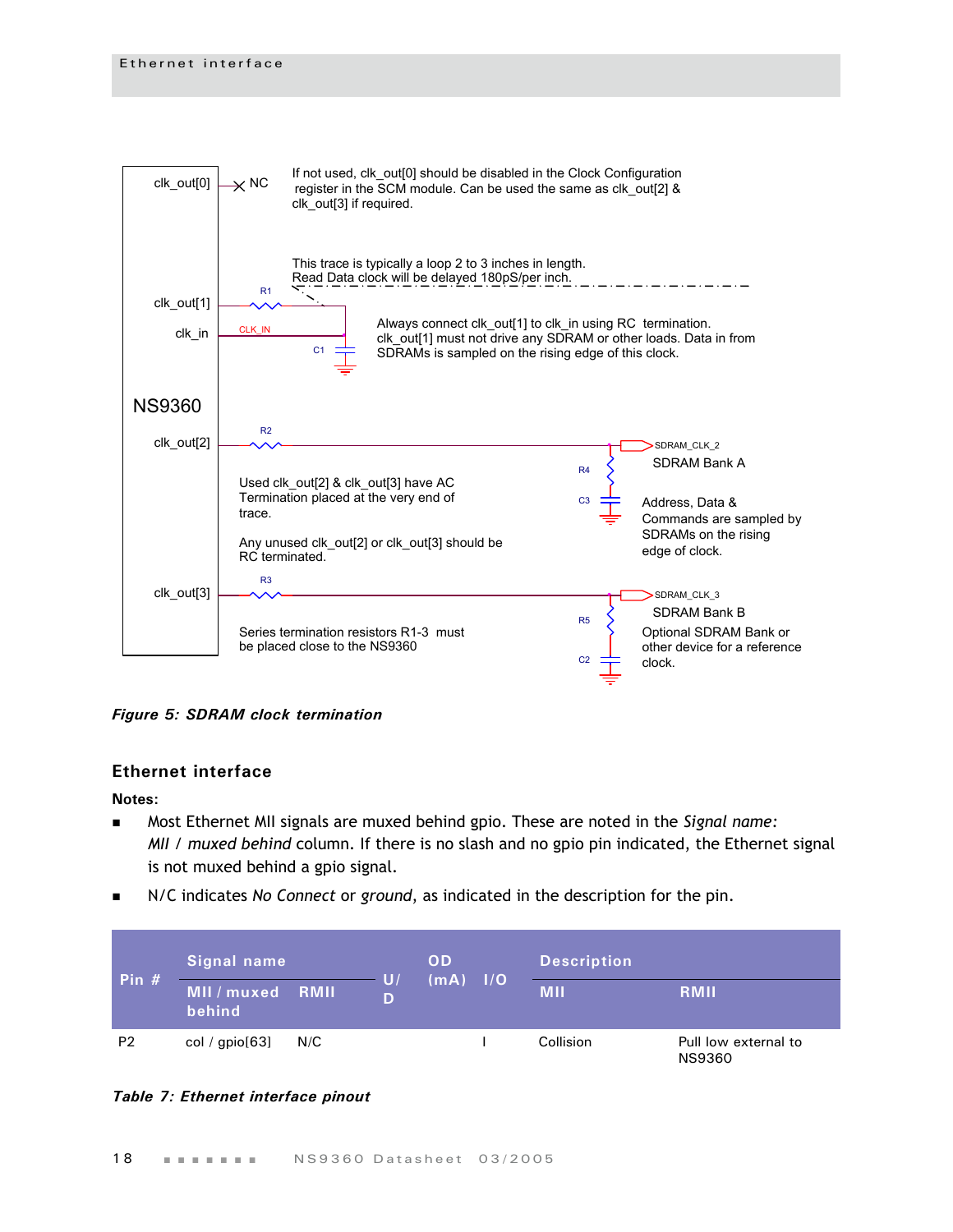|                | <b>Signal name</b>                |                      |         | OD             |              | <b>Description</b>                |                                                                |
|----------------|-----------------------------------|----------------------|---------|----------------|--------------|-----------------------------------|----------------------------------------------------------------|
| Pin #          | MII / muxed<br>behind             | RMII                 | U/<br>D | (mA)           | 1/O          | <b>MII</b>                        | RMII                                                           |
| R1             | crs / $gpio[64]$                  | crs_dv               |         |                | $\mathsf{I}$ | Carrier sense                     | Carrier sense/data valid                                       |
| P <sub>1</sub> | enet_phy_int_n<br>/ gpio[65]      | enet_phy_<br>$int_n$ | U       |                | $\mathbf{I}$ | <b>Ethernet PHY</b><br>interrupt  | Ethernet PHY interrupt                                         |
| L2             | mdc                               | mdc                  |         | $\overline{4}$ | $\circ$      | MII management<br>interface clock | MII management<br>interface clock                              |
| K <sub>2</sub> | mdio / gpio[50]                   | mdio                 |         | $\overline{2}$ | I/O          | MII management<br>data            | MII management data                                            |
| V <sub>4</sub> | $rx$ _clk                         | ref_clk              |         |                | $\mathbf{I}$ | Receive clock                     | Reference clock                                                |
| U3             | rx_dv /<br>gpio[51]               | N/C                  |         |                | $\mathbf{I}$ | Receive data valid                | Pull low external to<br><b>NS9360</b>                          |
| V <sub>1</sub> | $rx$ er / gpio[52]                | rx er                |         |                | $\mathbf{I}$ | Receive error                     | Optional signal; pull low<br>external to NS9360 if<br>not used |
| N <sub>3</sub> | rxd[0] /<br>gpio[53]              | rxd[0]               |         |                | T            | Receive data bit 0                | Receive data bit 0                                             |
| N <sub>2</sub> | rxd[1]/<br>gpio[54]               | rxd[1]               |         |                | $\mathbf{I}$ | Receive data bit 1                | Receive data bit 1                                             |
| N <sub>1</sub> | $rxd[2]$ /<br>gpio[55]            | N/C                  |         |                | $\mathbf{I}$ | Receive data bit 2                | Pull low external to<br><b>NS9360</b>                          |
| M <sub>3</sub> | $rxd[3]$ /<br>gpio[56]            | N/C                  |         |                | $\mathsf{I}$ | Receive data bit 3                | Pull low external to<br><b>NS9360</b>                          |
| V <sub>2</sub> | tx_clk                            | N/C                  |         |                | $\mathbf{I}$ | Transmit clock                    | Pull low external to<br><b>NS9360</b>                          |
| M <sub>2</sub> | $tx$ en /<br>gpio[57]             | $tx_{en}$            |         | $\overline{2}$ | $\circ$      | Transmit enable                   | Transmit enable                                                |
| M <sub>1</sub> | $tx$ <sub>_er</sub> / gpio $[58]$ | N/C                  |         | $\overline{2}$ | O            | Transmit error                    | N/A                                                            |
| L3             | $txd[0]$ /<br>gpio[59]            | txd[0]               |         | $\overline{2}$ | O            | Transmit data bit 0               | Transmit data bit 0                                            |
| L1             | txd[1]/<br>gpio[60]               | txd[1]               |         | $\overline{2}$ | $\circ$      | Transmit data bit 1               | Transmit data bit 1                                            |
| K1             | txd $[2]$ /<br>gpio[61]           | N/C                  |         | $\overline{2}$ | $\circ$      | Transmit data bit 2               | N/A                                                            |
| K3             | $txd[3]$ /<br>gpio[62]            | N/C                  |         | $\sqrt{2}$     | $\mathsf O$  | Transmit data bit 3               | N/A                                                            |

*Table 7: Ethernet interface pinout*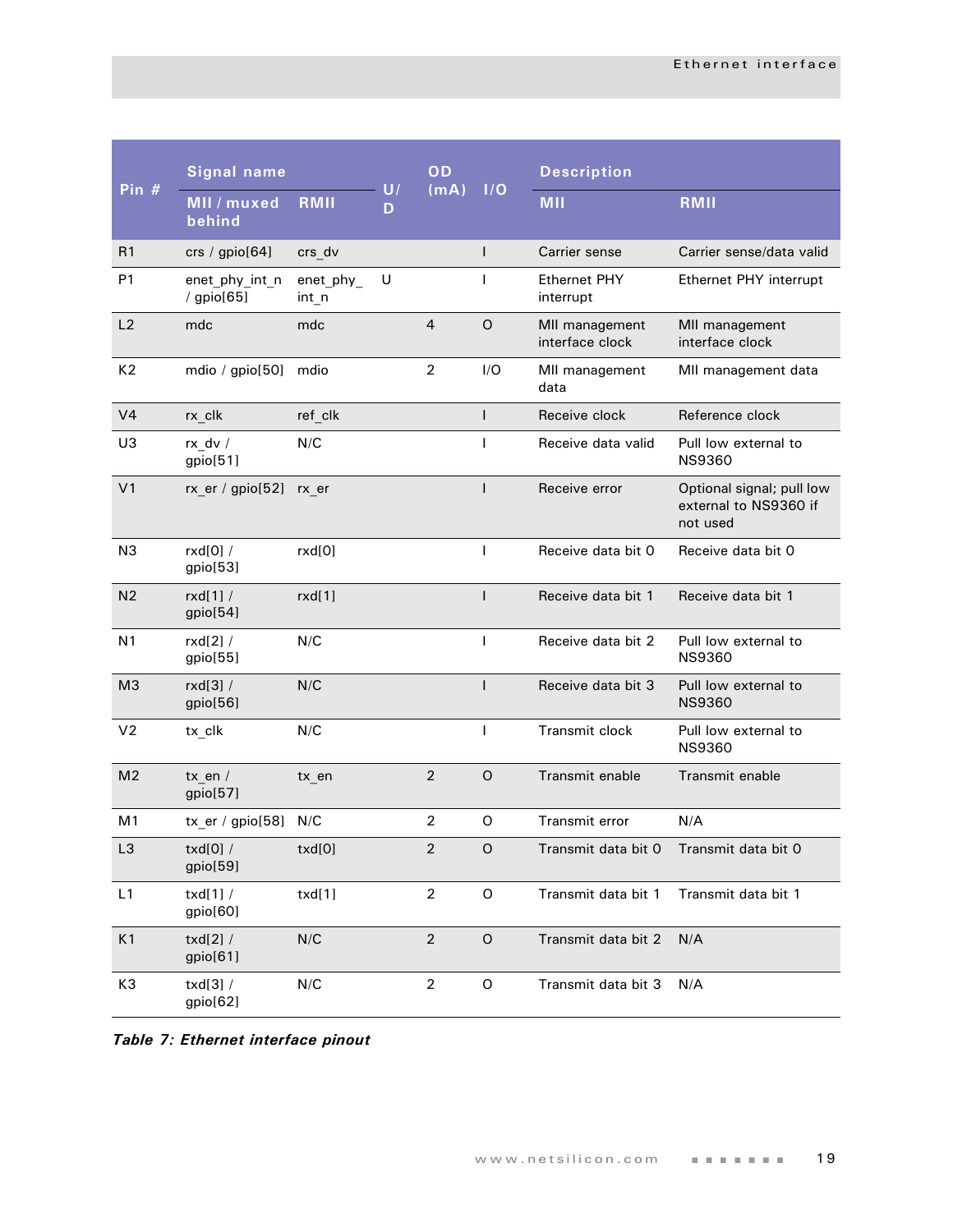#### <span id="page-23-0"></span>**Clock generation/system pins**

| Pin $#$        | <b>Signal name</b> | U/D | OD<br>(mA)     | I/O          | <b>Description</b>                                                                  |
|----------------|--------------------|-----|----------------|--------------|-------------------------------------------------------------------------------------|
| R <sub>2</sub> | x1 sys osc         |     |                |              | System clock crystal oscillator circuit input                                       |
| P <sub>3</sub> | x2_sys_osc         |     |                | O            | System clock crystal oscillator circuit output                                      |
| T <sub>1</sub> | sys osc vdd        |     |                |              | System oscillator 3.3V power                                                        |
| F18            | x1 usb osc         |     |                |              | USB clock crystal oscillator circuit input. (Connect<br>to GND if USB is not used.) |
| E20            | x2_usb_osc         |     |                | O            | USB clock crystal oscillator circuit output                                         |
| E19            | usb osc vdd        |     |                |              | USB oscillator 3.3V power                                                           |
| W <sub>4</sub> | reset done         | U   | $\overline{2}$ | I/O          | CPU is enabled once the boot program is loaded.<br>Reset done is set to 1.          |
| U <sub>5</sub> | reset n            | U   |                | $\mathsf{I}$ | System reset input signal                                                           |
| W <sub>3</sub> | sreset n           | U   |                |              | System reset. sreset_n is the same as reset but<br>does not reset the system PLL.   |
| V <sub>5</sub> | bist_en_n          |     |                |              | Enable internal BIST operation                                                      |
| U <sub>6</sub> | pll test n         |     |                |              | Enable PLL testing                                                                  |
| Y <sub>3</sub> | scan en n          |     |                | ı            | Enable internal scan testing                                                        |
| R <sub>3</sub> | sys pll dvdd       |     |                |              | System clock PLL 1.5V digital power                                                 |
| T <sub>2</sub> | sys_pll_dvss       |     |                |              | System clock PLL digital ground                                                     |
| U <sub>2</sub> | sys pll avdd       |     |                |              | System clock PLL 3.3V analog power                                                  |
| U <sub>1</sub> | sys pll avss       |     |                |              | System clock PLL analog ground                                                      |
| T <sub>3</sub> | pll_lpf            |     |                | O            | PLL diagnostic output                                                               |
| V10            | Icdclk / gpio[15]  | U   |                |              | External LCD clock input (muxed behind gpio[15])                                    |

*Table 8: Clock generation/system pins pinout*

#### <span id="page-23-1"></span>**bist\_en\_n, pll\_test\_n, and scan\_en\_n**

[Table 9 i](#page-23-2)s a truth/termination table for bist\_en\_n, pll\_test\_n, and scan\_en\_n.

|            | <b>Normal operation</b> | Arm debug |                                                  |
|------------|-------------------------|-----------|--------------------------------------------------|
| pll test n | pull up                 | pull up   | 10K recommended                                  |
| bist_en_n  | pull down               | pull up   | $10K$ pullup = debug<br>$2.4K$ pulldown = normal |
| scan en n  | pull down               | pull down | 2.4K recommended                                 |

<span id="page-23-2"></span>*Table 9: bist\_en\_n, pll\_test\_n, & scan\_en\_n truth/termination table*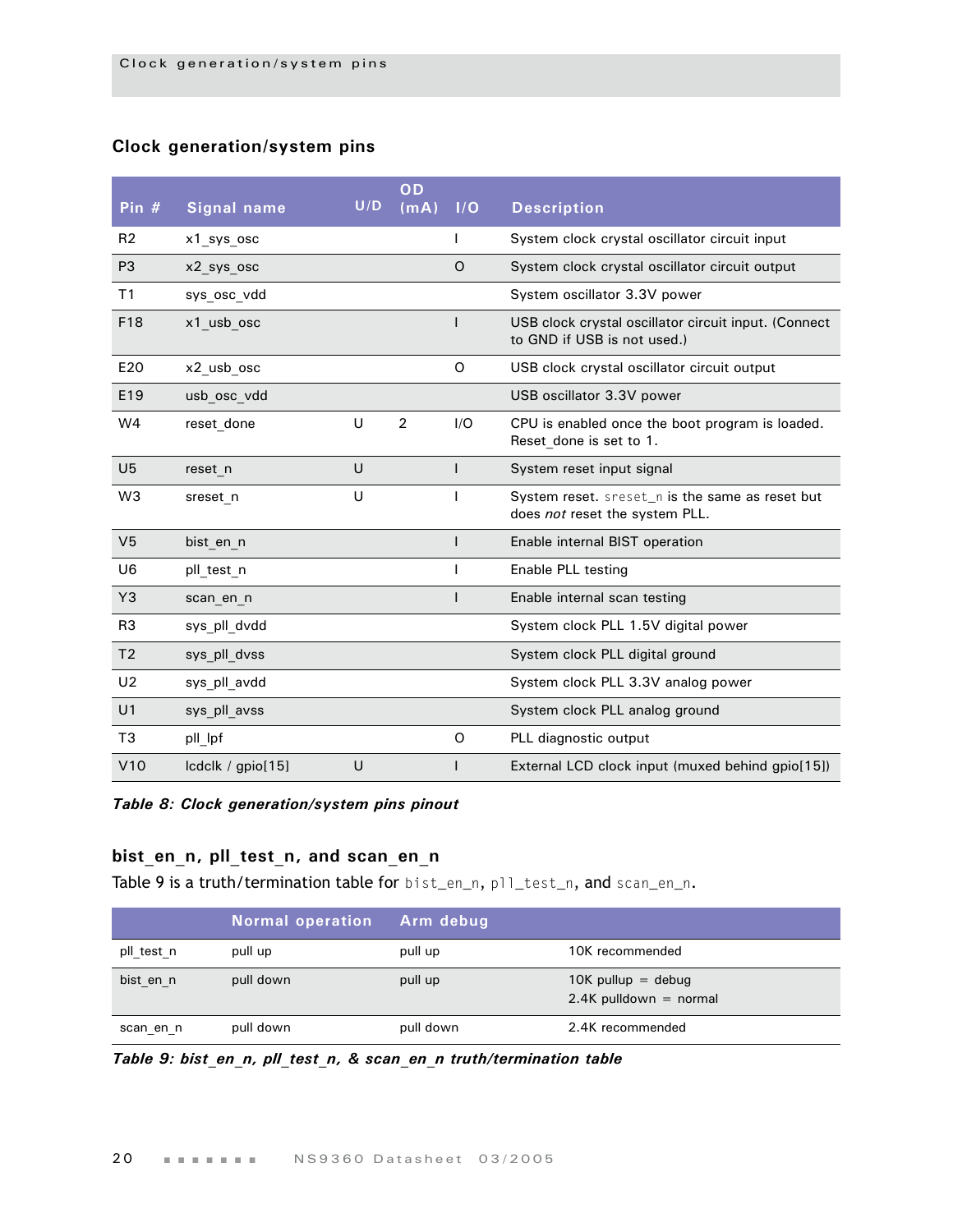#### <span id="page-24-0"></span>**GPIO MUX**

- The BBus utility contains the control pins for each GPIO MUX bit. Each pin can be selected individually; that is, you can select any option (00, 01, 02, 03) for any pin, by setting the appropriate bit in the appropriate register.
- Some signals are muxed to two different GPIO pins, to maximize the number of possible applications. These duplicate signals are marked as such in the Descriptions column in the table. Selecting the primary GPIO pin and the duplicate GPIO pin for the same function is not recommended. If both the primary GPIO pin and duplicate GPIO pin are programmed for the same function, however, the primary GPIO pin has precedence and will be used.
- $\blacksquare$  The 00 option for the serial ports (B, A, C, and D) are configured for UART and SPI mode, respectively; that is the UART option is shown first, followed by the SPI option if there is one. If only one value appears, it is the UART mode value. SPI options all begin with *SPI*.

| Pin $#$        | <b>Signal name</b>      | U/D    | OD<br>(mA)     | I/O | Descriptions (4 options: 00, 01, 02, 03)                                                                                  |
|----------------|-------------------------|--------|----------------|-----|---------------------------------------------------------------------------------------------------------------------------|
| W <sub>5</sub> | $gpio[0]$ <sup>1</sup>  | U      | $\overline{2}$ | I/O | Ser port B TXData / SPI port B dout<br>00<br>01<br>DMA ch 1 done (duplicate)<br>02<br>Timer 1 (duplicate)<br>GPIO 0<br>03 |
| V <sub>6</sub> | gpio[1]                 | U      | $\overline{2}$ | I/O | 00<br>Ser port B RXData / SPI port B din<br>DMA ch 1 req (duplicate)<br>01<br>02<br>Ext IRQ 0<br>GPIO 1<br>03             |
| Y5             | gpio $[2]$ <sup>1</sup> | $\cup$ | $\overline{2}$ | I/O | Ser port B RTS<br>00<br>Timer 0<br>01<br>02<br>DMA ch 2 read enable<br>03<br>GPIO <sub>2</sub>                            |
| W <sub>6</sub> | gpio[3]                 | U      | $\overline{2}$ | I/O | 00<br>Ser port B CTS<br>1284 nACK (peripheral-driven)<br>01<br>DMA ch 1 req<br>02<br>GPIO <sub>3</sub><br>03              |
| V <sub>7</sub> | $gpio[4]$ <sup>1</sup>  | U      | $\overline{2}$ | I/O | 00<br>Ser port B DTR<br>01<br>1284 busy (peripheral-driven)<br>02<br>DMA ch 1 done<br>03<br>GPIO 4                        |
| <b>Y6</b>      | gpio[5]                 | U      | $\overline{2}$ | I/O | 00<br>Ser port B DSR<br>01<br>1284 PError (peripheral-driven)<br>DMA ch 1 read enable<br>02<br>GPIO 5<br>03               |

The  $I^2C$  module must be held in reset until the GPIO assigned to the  $I^2C$  has been configured.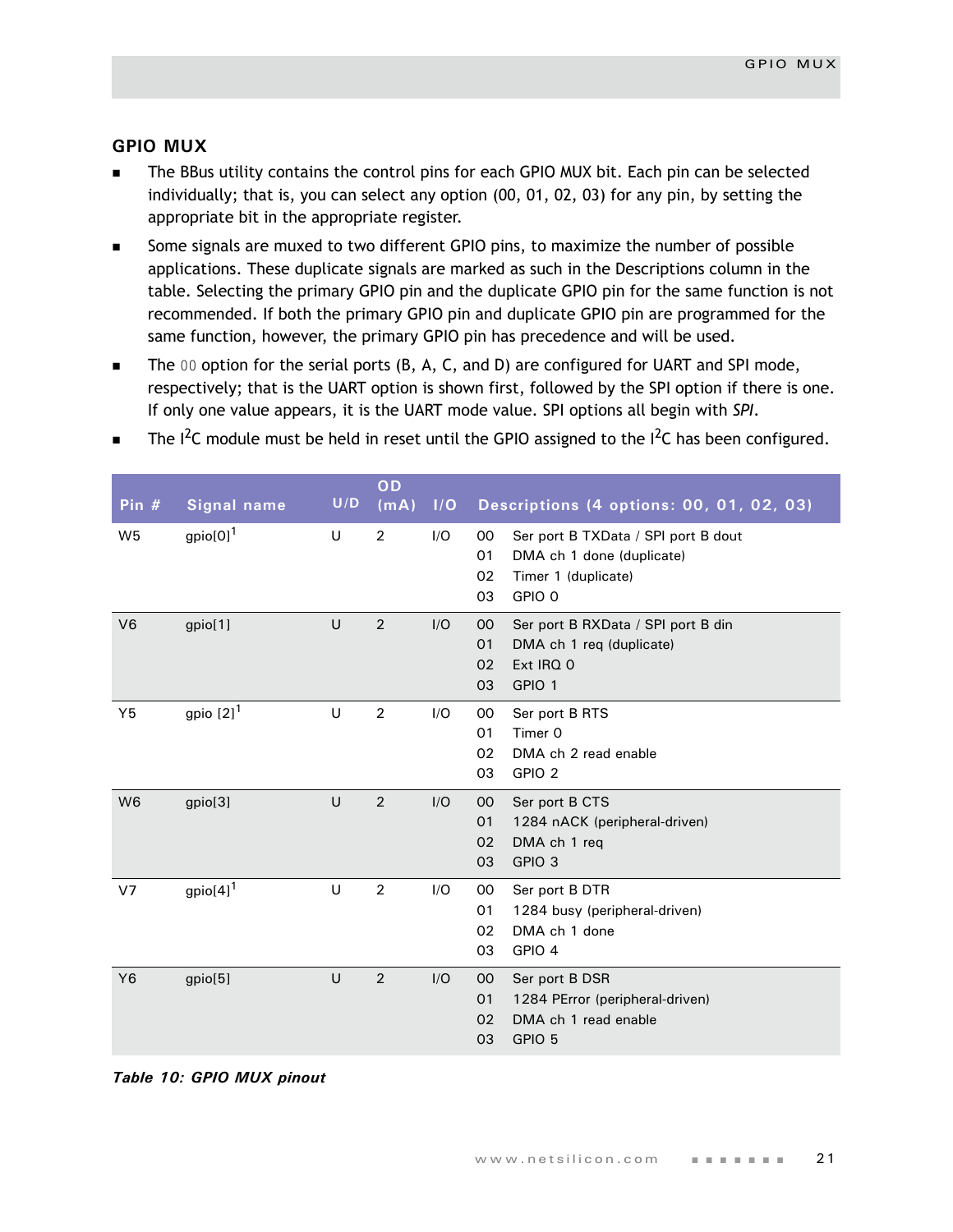| Pin# | <b>Signal name</b>       | U/D     | OD<br>(mA)     | I/O | Descriptions (4 options: 00, 01, 02, 03)                                                                                         |
|------|--------------------------|---------|----------------|-----|----------------------------------------------------------------------------------------------------------------------------------|
| W7   | gpio[6]                  | U       | $\overline{2}$ | I/O | 00<br>Ser port B RI / SPI port B clk<br>01<br>1284 nFault (peripheral-driven)<br>02<br>Timer 7 (duplicate)<br>GPIO 6<br>03       |
| Y7   | gpio[7]                  | U       | $\overline{2}$ | I/O | 00<br>Ser port B DCD / SPI port B enable<br>01<br>DMA ch 1 read enable (duplicate)<br>Ext IRQ 1<br>02<br>GPIO <sub>7</sub><br>03 |
| V8   | gpio $[8]$ <sup>1</sup>  | U       | $\overline{2}$ | I/O | 00<br>Ser port A TXData / SPI port A dout<br>01<br>Reserved<br>02<br>Reserved<br>03<br>GPIO <sub>8</sub>                         |
| W8   | gpio[9]                  | U       | $\overline{2}$ | I/O | 00<br>Ser port A RXData / SPI port A din<br>01<br>Reserved<br>02<br>Reserved<br>GPIO 9<br>03                                     |
| Y8   | gpio $[10]$ <sup>1</sup> | $\cup$  | $\overline{2}$ | I/O | 00<br>Ser port A RTS<br>01<br>Reserved<br>02<br>PWM ch 0 (duplicate)<br>GPIO 10<br>03                                            |
| V9   | gpio[11]                 | U       | $\overline{2}$ | I/O | 00<br>Ser port A CTS<br>01<br>Ext IRQ2 (duplicate)<br>Timer 0 (duplicate)<br>02<br><b>GPIO 11</b><br>03                          |
| W9   | gpio $[12]$ <sup>1</sup> | U       | $\overline{2}$ | I/O | 00<br>Ser port A DTR<br>01<br>Reserved<br>02<br>PWM ch 1 (duplicate)<br>03<br>GPIO 12                                            |
| Y9   | gpio[13]                 | U       | $\overline{2}$ | I/O | $00\,$<br>Ser port A DSR<br>01<br>Ext IRQ 0 (duplicate)<br>02<br>PWM ch 2 (duplicate)<br>03<br>GPIO 13                           |
| W10  | gpio[14]                 | $\sf U$ | $\overline{2}$ | I/O | 00<br>Ser port A RI / SPI port A clk<br>01<br>Timer 1<br>PWM ch 3 (duplicate)<br>02<br>03<br>GPIO 14                             |
| V10  | gpio[15]                 | U       | $\overline{2}$ | I/O | Ser port A DCD / SPI port A enable<br>00<br>Timer 2<br>01<br>LCD clock input<br>02<br>GPIO 15<br>03                              |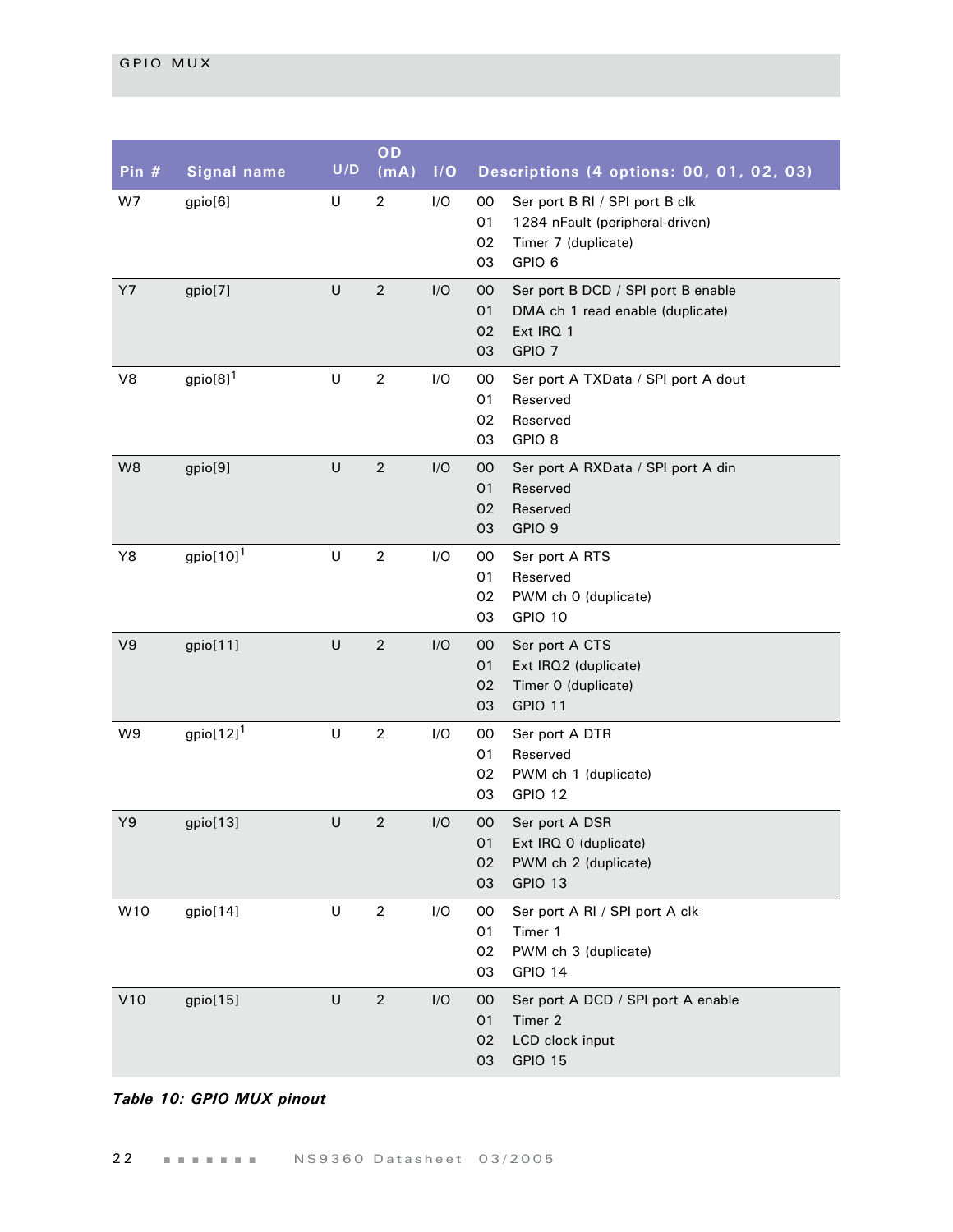| Pin $#$ | <b>Signal name</b>       | U/D     | OD<br>(mA)              | I/O | Descriptions (4 options: 00, 01, 02, 03)                                                                            |
|---------|--------------------------|---------|-------------------------|-----|---------------------------------------------------------------------------------------------------------------------|
| Y10     | gpio[16]                 | U       | $\overline{2}$          | I/O | 00<br><b>USB</b> overcurrent<br>01<br>1284 nFault (peripheral-driven, duplicate)<br>02<br>Reserved<br>GPIO 16<br>03 |
| Y11     | gpio $[17]$ <sup>1</sup> | U       | $\overline{2}$          | I/O | 00<br>USB power relay<br>01<br>Reserved<br>Reserved<br>02<br>GPIO 17<br>03                                          |
| V11     | gpio[18]                 | U       | 4                       | I/O | 00<br>Ethernet CAM reject<br>01<br>LCD power enable<br>02<br>Ext IRQ 3 (duplicate)<br>03<br>GPIO 18                 |
| W11     | gpio $[19]$ <sup>1</sup> | U       | $\overline{4}$          | I/O | 00<br>Ethernet CAM req<br>01<br>LCD line-horz sync<br>DMA ch 2 read enable (duplicate)<br>02<br>GPIO 19<br>03       |
| Y12     | gpio $[20]$ <sup>1</sup> | U       | 8                       | I/O | 00<br>Ser port C DTR<br>01<br>LCD clock<br>02<br>Reserved<br>GPIO 20<br>03                                          |
| W12     | gpio[21]                 | U       | $\overline{4}$          | I/O | 00<br>Ser port C DSR<br>01<br>LCD frame pulse-vert<br>Reserved<br>02<br><b>GPIO 21</b><br>03                        |
| V12     | gpio[22]                 | U       | 4                       | I/O | Ser port C RI / SPI port C clk<br>00<br>01<br>LCD AC bias-data enable<br>02<br>Reserved<br>GPIO 22<br>03            |
| Y13     | gpio[23]                 | U       | $\overline{4}$          | I/O | 00<br>Ser port C DCD / SPI port C enable<br>01<br>LCD line end<br>02<br>Reserved<br>03<br>GPIO 23                   |
| W13     | gpio $[24]$ <sup>1</sup> | $\sf U$ | $\overline{\mathbf{4}}$ | I/O | 00<br>Ser port D DTR<br>01<br>LCD data bit 0<br>02<br>Reserved<br>03<br>GPIO 24                                     |
| V13     | gpio[25]                 | $\sf U$ | $\overline{4}$          | I/O | 00<br>Ser port D DSR<br>01<br>LCD data bit 1<br>Reserved<br>02<br>GPIO 25<br>03                                     |

*Table 10: GPIO MUX pinout*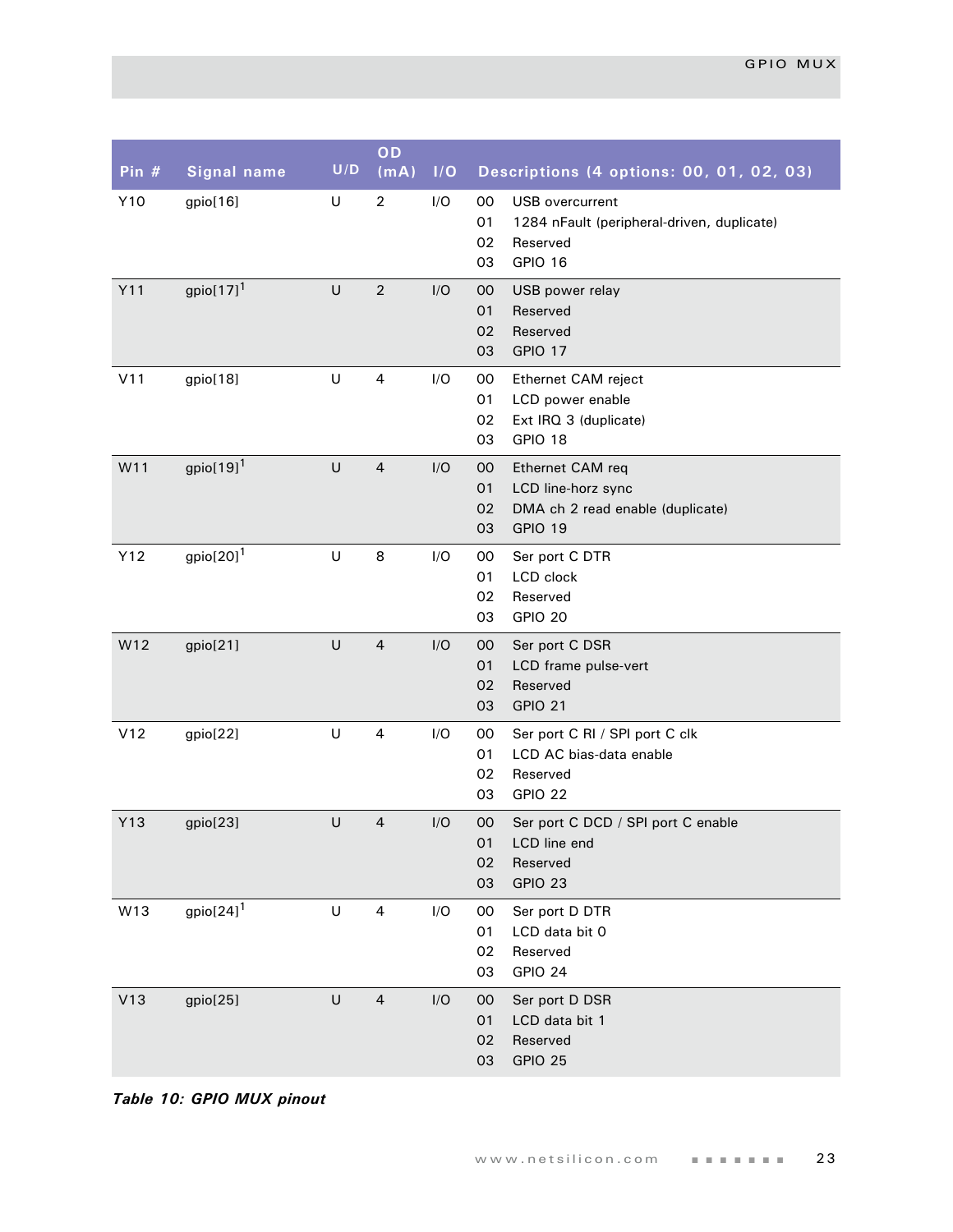| Pin $#$ | <b>Signal name</b> | U/D     | OD<br>(mA)     | I/O | Descriptions (4 options: 00, 01, 02, 03)                                                                      |
|---------|--------------------|---------|----------------|-----|---------------------------------------------------------------------------------------------------------------|
| Y14     | gpio[26]           | U       | 4              | I/O | Ser port D RI / SPI port D clk<br>00<br>01<br>LCD data bit 2<br>Timer 3<br>02<br><b>GPIO 26</b><br>03         |
| W14     | gpio[27]           | U       | $\overline{4}$ | I/O | 00<br>Ser port D DCD / SPI port D enable<br>01<br>LCD data bit 3<br>Timer 4<br>02<br>GPIO 27<br>03            |
| Y15     | gpio[28]           | U       | 4              | I/O | 00<br>Ext IRQ 1 (duplicate)<br>01<br>LCD data bit 4<br>02<br>LCD data bit 8 (duplicate)<br>GPIO 28<br>03      |
| V14     | gpio[29]           | U       | $\overline{4}$ | I/O | Timer <sub>5</sub><br>$00\,$<br>01<br>LCD data bit 5<br>LCD data bit 9 (duplicate)<br>02<br>GPIO 29<br>03     |
| W15     | gpio[30]           | U       | 4              | I/O | Timer <sub>6</sub><br>00<br>01<br>LCD data bit 6<br>02<br>LCD data bit 10 (duplicate)<br><b>GPIO 30</b><br>03 |
| Y16     | gpio[31]           | U       | $\overline{4}$ | I/O | Timer 7<br>$00\,$<br>01<br>LCD data bit 7<br>02<br>LCD data bit 11 (duplicate)<br>GPIO 31<br>03               |
| V15     | gpio[32]           | $\sf U$ | 4              | I/O | Ext IRQ 2<br>00<br>1284 Data 1 (bidirectional)<br>01<br>02<br>LCD data bit 8<br>GPIO 32<br>03                 |
| W16     | gpio[33]           | U       | $\overline{4}$ | I/O | 00<br>Reserved<br>01<br>1284 Data 2 (bidirectional)<br>02<br>LCD data bit 9<br>03<br>GPIO 33                  |
| Y17     | gpio[34]           | U       | 4              | I/O | 00<br>iic_scl<br>01<br>1284 Data 3 (bidirectional)<br>02<br>LCD data bit 10<br>03<br>GPIO 34                  |
| U15     | gpio[35]           | U       | $\overline{4}$ | I/O | iic_sda<br>$00\,$<br>01<br>1284 Data 4 (bidirectional)<br>02<br>LCD data bit 11<br>GPIO 35<br>03              |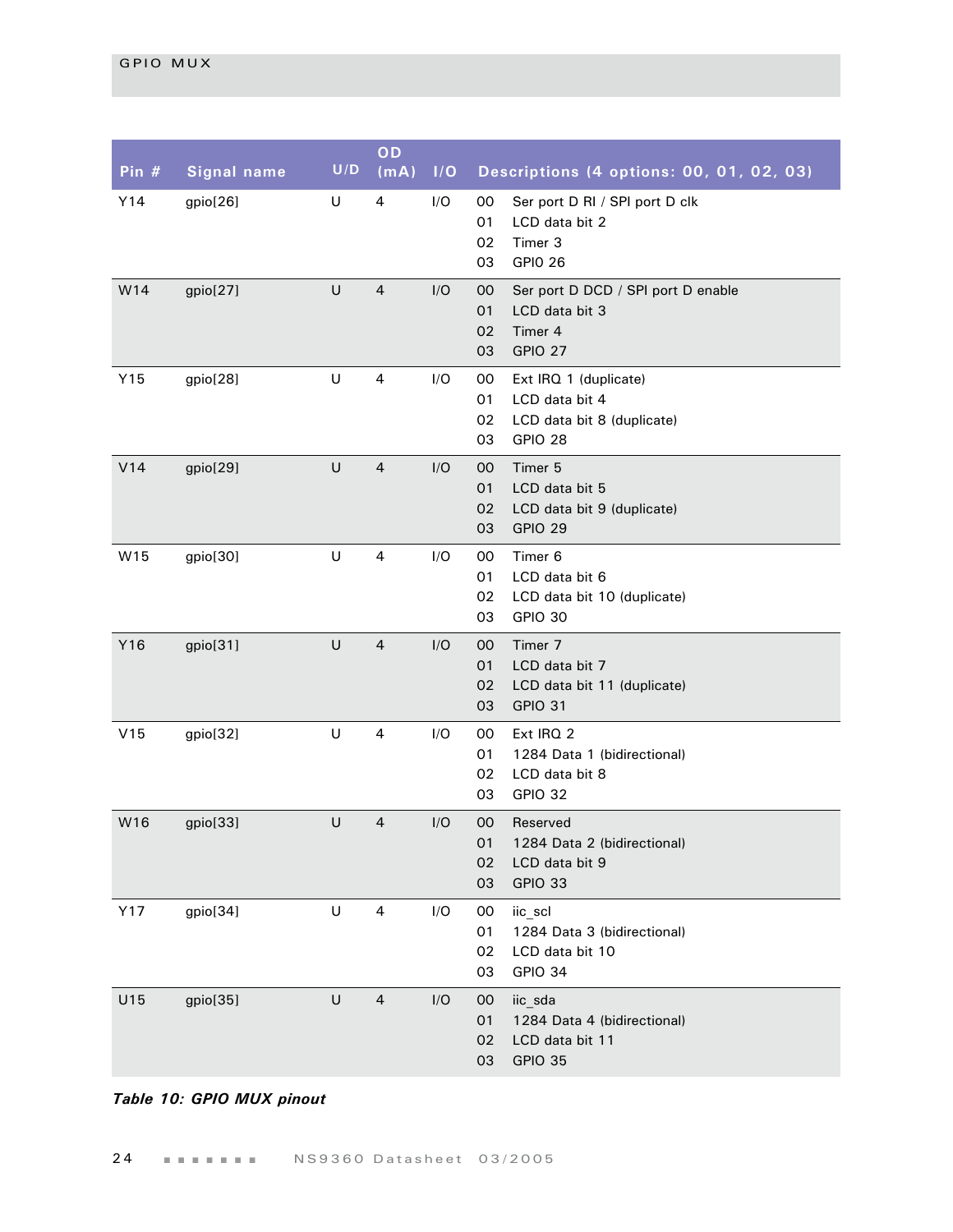| Pin $#$ | <b>Signal name</b>       | U/D     | OD<br>(mA)     | 1/O | Descriptions (4 options: 00, 01, 02, 03)                                                                                                                                                    |
|---------|--------------------------|---------|----------------|-----|---------------------------------------------------------------------------------------------------------------------------------------------------------------------------------------------|
| V16     | gpio[36]                 | U       | 4              | I/O | 00<br>PWM ch 0<br>01<br>1284 Data 5 (bidirectional)<br>02<br>LCD data bit 12<br>03<br>GPIO 36                                                                                               |
| W17     | gpio[37]                 | U       | $\overline{4}$ | I/O | PWM ch 1<br>00<br>01<br>1284 Data 6 (bidirectional)<br>02<br>LCD data bit 13<br><b>GPIO 37</b><br>03                                                                                        |
| Y18     | gpio[38]                 | U       | 4              | I/O | PWM ch2<br>00<br>01<br>1284 Data 7 (bidirectional)<br>02<br>LCD data bit 14<br>03<br>GPIO 38                                                                                                |
| U16     | gpio[39]                 | $\cup$  | $\overline{4}$ | I/O | PWM ch3<br>$00\,$<br>01<br>1284 Data 8 (bidirectional)<br>02<br>LCD data bit 15<br>GPIO 39<br>03                                                                                            |
| V17     | gpio[40]                 | $\sf U$ | $\overline{4}$ | I/O | 00<br>Ser port C TXData / SPI port C dout<br>Ext IRQ 3<br>01<br>02<br>LCD data bit 16<br>GPIO 40<br>03                                                                                      |
| W18     | gpio[41]                 | $\cup$  | $\overline{4}$ | I/O | 00<br>Ser port C RXData / SPI port C din<br>01<br>Reserved<br>LCD data bit 17<br>02<br><b>GPIO 41</b><br>03                                                                                 |
| U18     | gpio[42]                 |         | $\overline{2}$ | I/O | $00\,$<br>Ser port C RTS<br>01<br>Reserved<br>02<br>USB phy data $+$ (TX and RX data for bidirectional<br>PHY or TX data only for unidirectional PHY)<br>GPIO 42<br>03                      |
| V20     | gpio[43]                 |         | $\overline{2}$ | I/O | OO.<br>Ser port C CTS<br>1284 transceiver direction control<br>01<br>02<br>USB phy data - (TX and RX data for bidirectional<br>PHY or TX data only for unidirectional PHY)<br>03<br>GPIO 43 |
| U19     | gpio $[44]$ <sup>1</sup> | U       | $\overline{2}$ | I/O | 00<br>Ser port D TXData / SPI port D dout<br>01<br>1284 Select (peripheral-driven)<br>02<br>USB phy tx output enable<br>03<br>GPIO 44                                                       |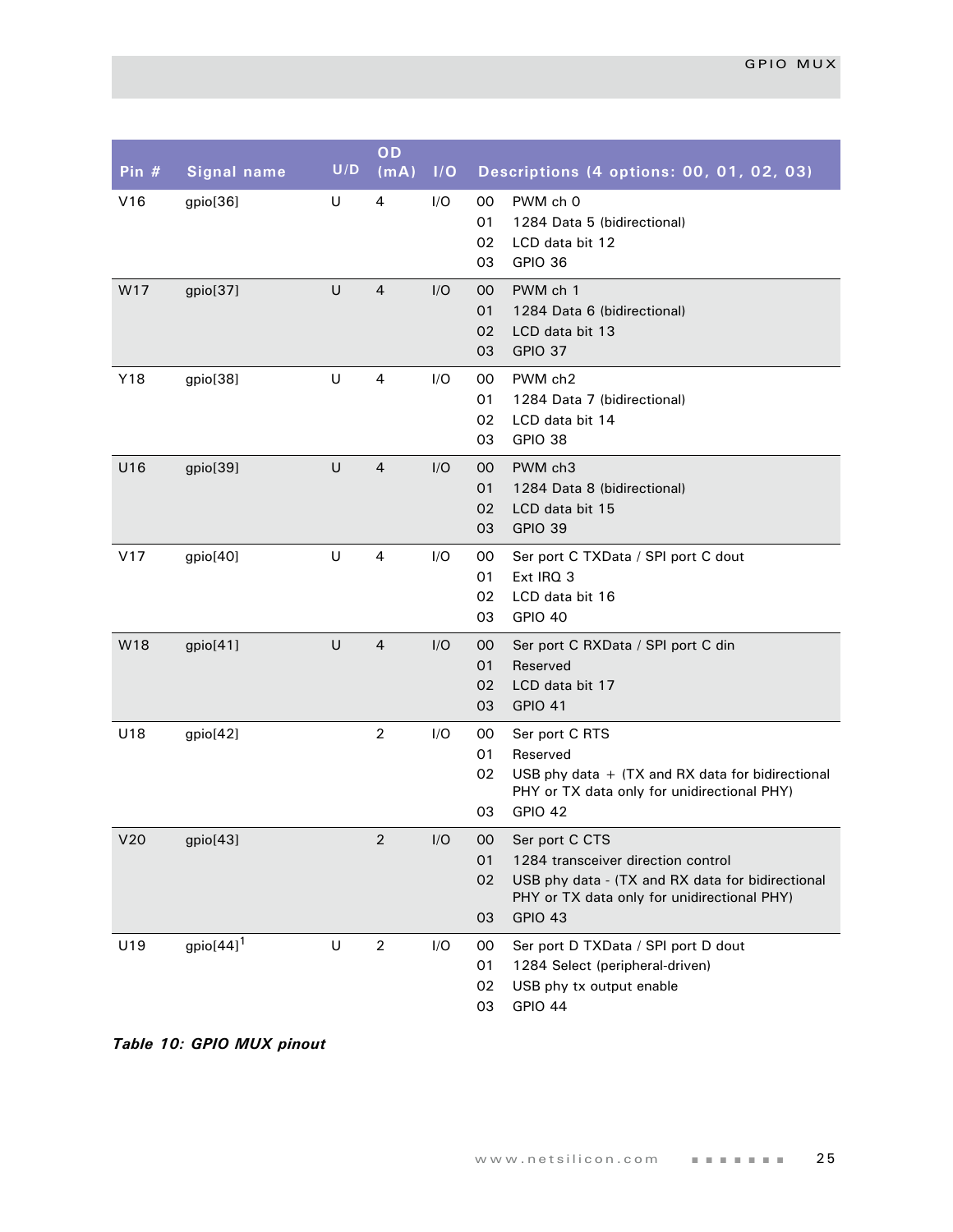| Pin $#$         | <b>Signal name</b>       | U/D    | OD<br>(mA)     | 1/O |                                | Descriptions (4 options: 00, 01, 02, 03)                                                                                                                                                        |
|-----------------|--------------------------|--------|----------------|-----|--------------------------------|-------------------------------------------------------------------------------------------------------------------------------------------------------------------------------------------------|
| U20             | gpio[45]                 | U      | $\overline{2}$ | I/O | $\mathsf{O}$<br>01<br>02<br>03 | Ser port D RXData / SPI port D din<br>1284 nStrobe (host-driven)<br>USB phy rx data<br>GPIO 45                                                                                                  |
| T19             | gpio[46]                 | $\cup$ | $\overline{2}$ | I/O | 00<br>01<br>02<br>03           | Ser port D RTS<br>1284 nAutoFd (host-driven)<br>USB phy $rx$ data $+$ (unidirectional phy only; for<br>bidirectional USB PHY applications, do not<br>configure for option 02)<br><b>GPIO 46</b> |
| R <sub>18</sub> | gpio[47]                 | U      | 2              | I/O | 00<br>01<br>02<br>03           | Ser port D CTS<br>1284 nlnit (host-driven)<br>USB phy rx data - (unidirectional phy only; for<br>bidirectional USB PHY applications, do not<br>configure for option 02)<br><b>GPIO 47</b>       |
| T <sub>20</sub> | gpio[48]                 | $\cup$ | $\overline{2}$ | I/O | 00<br>01<br>02<br>03           | USB phy suspend<br>1284 nSelectIn (host-driven)<br>DMA ch 2 req<br>GPIO 48                                                                                                                      |
| R <sub>19</sub> | gpio $[49]$ <sup>1</sup> | U      | $\overline{2}$ | I/O | 00<br>01<br>02<br>03           | USB phy speed<br>1284 peripheral logic high (peripheral-driven)<br>DMA ch 2 done<br><b>GPIO 49</b>                                                                                              |
| K2              | gpio[50]                 |        | $\overline{2}$ | I/O | $00\,$<br>01<br>02<br>03       | MII/RMII management data<br>USB phy data $+$ (duplicate) (TX and RX data for<br>bidirectional PHY or TX data only for unidirectional<br>PHY)<br>Reserved<br>GPIO 50                             |
| U3              | gpio[51]                 |        | $\overline{2}$ | I/O | 00<br>01<br>02<br>03           | MII rx data valid<br>USB phy data - (duplicate) (TX and RX data for<br>bidirectional PHY or TX data only for unidirectional<br>PHY)<br>Reserved<br><b>GPIO 51</b>                               |
| V <sub>1</sub>  | gpio[52]                 |        | $\overline{2}$ | I/O | 00<br>01<br>02<br>03           | MII rx error<br>USB phy tx output enable (duplicate)<br>Reserved<br>GPIO52                                                                                                                      |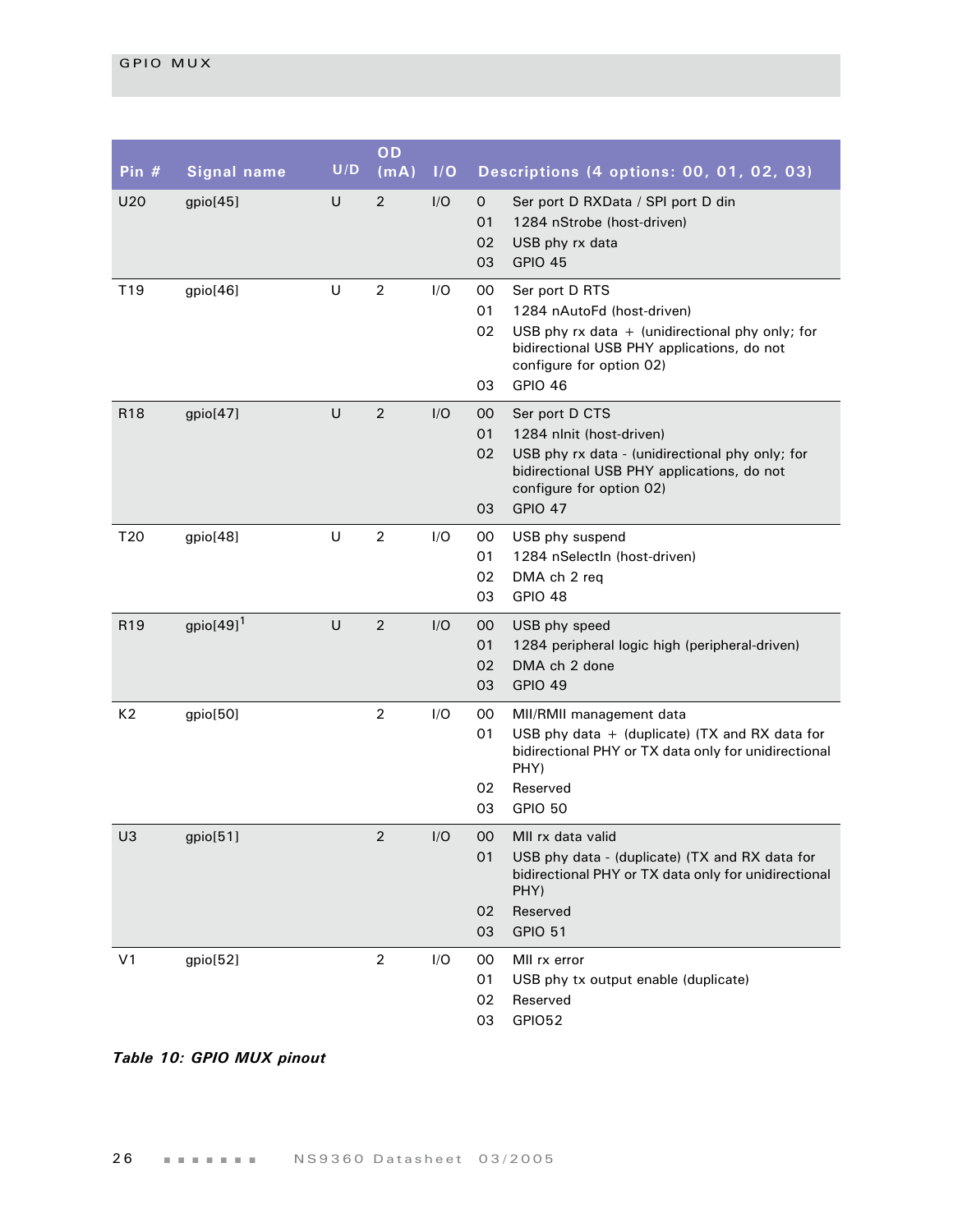| Pin $#$        | <b>Signal name</b> | U/D | OD<br>(mA)     | I/O |                      | Descriptions (4 options: 00, 01, 02, 03)                                                                                                                                                |
|----------------|--------------------|-----|----------------|-----|----------------------|-----------------------------------------------------------------------------------------------------------------------------------------------------------------------------------------|
| N <sub>3</sub> | gpio[53]           |     | $\overline{2}$ | I/O | 00<br>01<br>02<br>03 | MII/RMII rx data bit 0<br>USB phy rx data (duplicate)<br>Reserved<br>GPIO 53                                                                                                            |
| N <sub>2</sub> | gpio[54]           |     | $\overline{2}$ | I/O | 00<br>01<br>02<br>03 | MII/RMII rx data bit 1<br>USB phy suspend (duplicate)<br>Reserved<br><b>GPIO 54</b>                                                                                                     |
| N <sub>1</sub> | gpio[55]           |     | $\overline{2}$ | I/O | 00<br>01<br>02<br>03 | MII rx data bit 2<br>USB phy speed (duplicate)<br>Reserved<br><b>GPIO 55</b>                                                                                                            |
| M <sub>3</sub> | gpio[56]           |     | $\overline{2}$ | I/O | 00<br>01<br>02<br>03 | MII rx data bit 3<br>USB $rx$ data $+$ (duplicate, unidirectional phy only;<br>for bidirectional USB PHY applications, do not<br>configure for option 01)<br>Reserved<br><b>GPIO 56</b> |
| M <sub>2</sub> | gpio[57]           |     | $\overline{2}$ | I/O | 00<br>01<br>02<br>03 | MII/RMII tx enable<br>USB rx data - (duplicate, unidirectional phy only;<br>for bidirectional USB PHY applications, do not<br>configure for option 01)<br>Reserved<br><b>GPIO 57</b>    |
| M <sub>1</sub> | gpio[58]           |     | $\overline{2}$ | I/O | 00<br>01<br>02<br>03 | MII tx error<br>Reserved<br>Reserved<br>GPIO 58                                                                                                                                         |
| L <sub>3</sub> | gpio[59]           |     | $\overline{2}$ | I/O | 00<br>01<br>02<br>03 | MII/RMII tx data bit 0<br>Reserved<br>Reserved<br><b>GPIO 59</b>                                                                                                                        |
| L1             | gpio[60]           |     | $\overline{2}$ | I/O | 00<br>01<br>02<br>03 | MII/RMII tx data bit 1<br>Reserved<br>Reserved<br>GPIO[60]                                                                                                                              |
| K1             | gpio[61]           |     | $\overline{2}$ | I/O | 00<br>01<br>02<br>03 | MII tx data bit 2<br>Reserved<br>Reserved<br>GPIO 61                                                                                                                                    |

*Table 10: GPIO MUX pinout*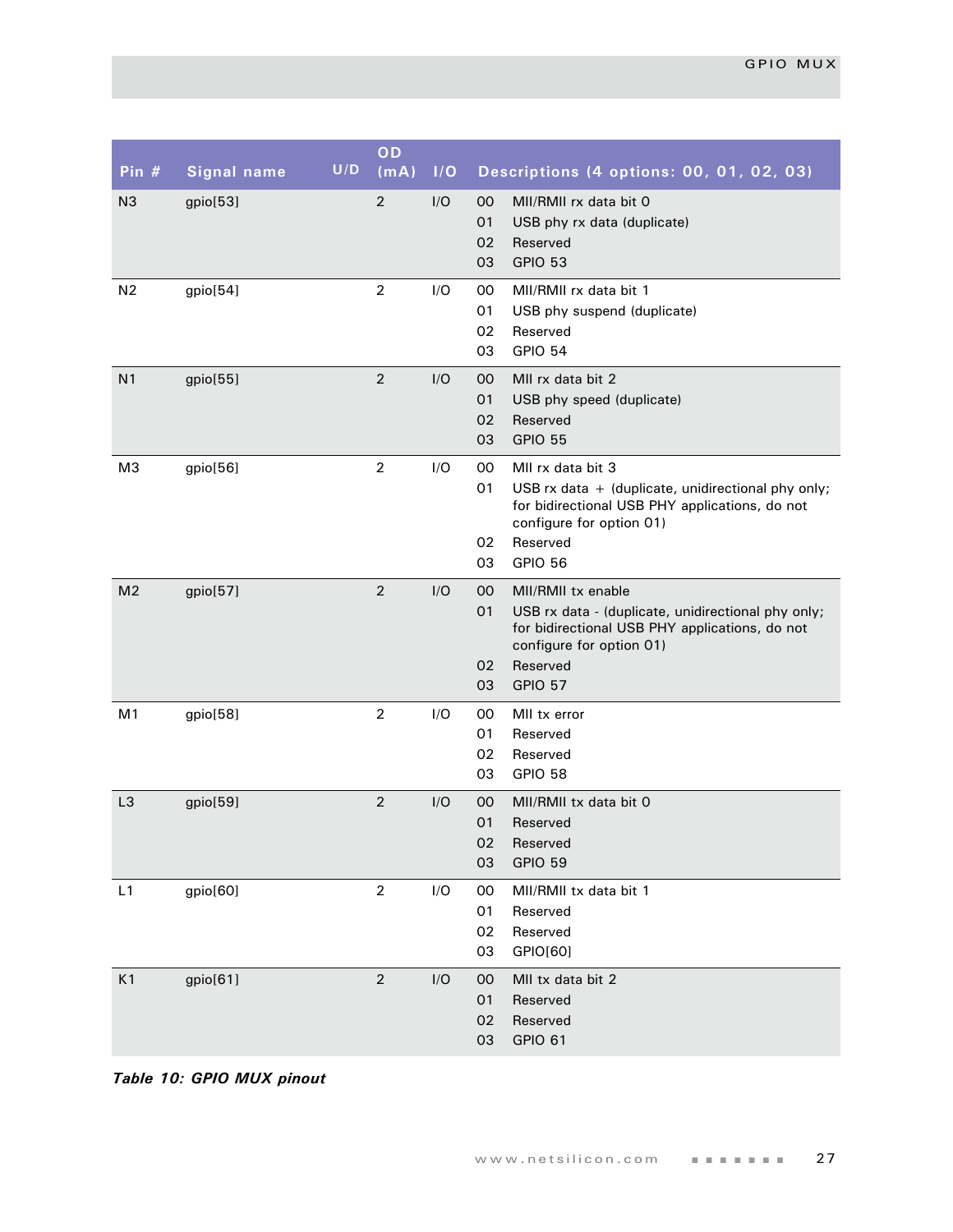| Pin $#$         | <b>Signal name</b> | U/D    | OD<br>(mA)       | 1/O | Descriptions (4 options: 00, 01, 02, 03)                                                  |
|-----------------|--------------------|--------|------------------|-----|-------------------------------------------------------------------------------------------|
| K3              | gpio[62]           |        | $\boldsymbol{2}$ | I/O | MII tx data bit 3<br>00<br>01<br>Reserved<br>02<br>Reserved<br>03<br>GPIO 62              |
| P <sub>2</sub>  | gpio[63]           |        | $\overline{2}$   | I/O | MII collision<br>00<br>01<br>Reserved<br>02<br>Reserved<br>03<br>GPIO 63                  |
| R1              | gpio[64]           |        | $\overline{2}$   | I/O | 00<br>MII/RMII carrier sense<br>01<br>Reserved<br>02<br>Reserved<br>03<br>GPIO 64         |
| P1              | gpio[65]           | $\cup$ | $\overline{2}$   | I/O | 00<br>MII/RMII enet phy interrupt<br>01<br>Reserved<br>02<br>Reserved<br>03<br>GPIO 65    |
| H19             | gpio[66]           |        | 8                | I/O | $00\,$<br>Mem addr[22]<br>01<br>Reserved<br>02<br>Reserved<br>03<br>GPIO 66               |
| E18             | gpio[67]           |        | $\,8\,$          | I/O | 00<br>Mem addr[23]<br>01<br>Reserved<br>02<br>Reserved<br>03<br>GPIO 67                   |
| D19             | gpio[68]           |        | 8                | I/O | 00<br>Mem addr[24]<br>Mem clk_en[0]<br>01<br>Ext IRQ 0 (duplicate)<br>02<br>03<br>GPIO 68 |
| C <sub>20</sub> | gpio[69]           |        | 8                | I/O | 00<br>Mem addr[25]<br>Mem clk_en[1]<br>01<br>02<br>Ext IRQ 1 (duplicate)<br>03<br>GPIO 69 |
| A17             | gpio[70]           |        | 8                | I/O | 00<br>Mem addr[26]<br>01<br>Mem clk_en[2]<br>iic_scl (duplicate)<br>02<br>GPIO 70<br>03   |
| <b>B16</b>      | gpio[71]           |        | $\,8\,$          | I/O | Mem addr[27]<br>00<br>01<br>Mem clk_en[3]<br>02<br>iic_sda (duplicate)<br>03<br>GPIO 71   |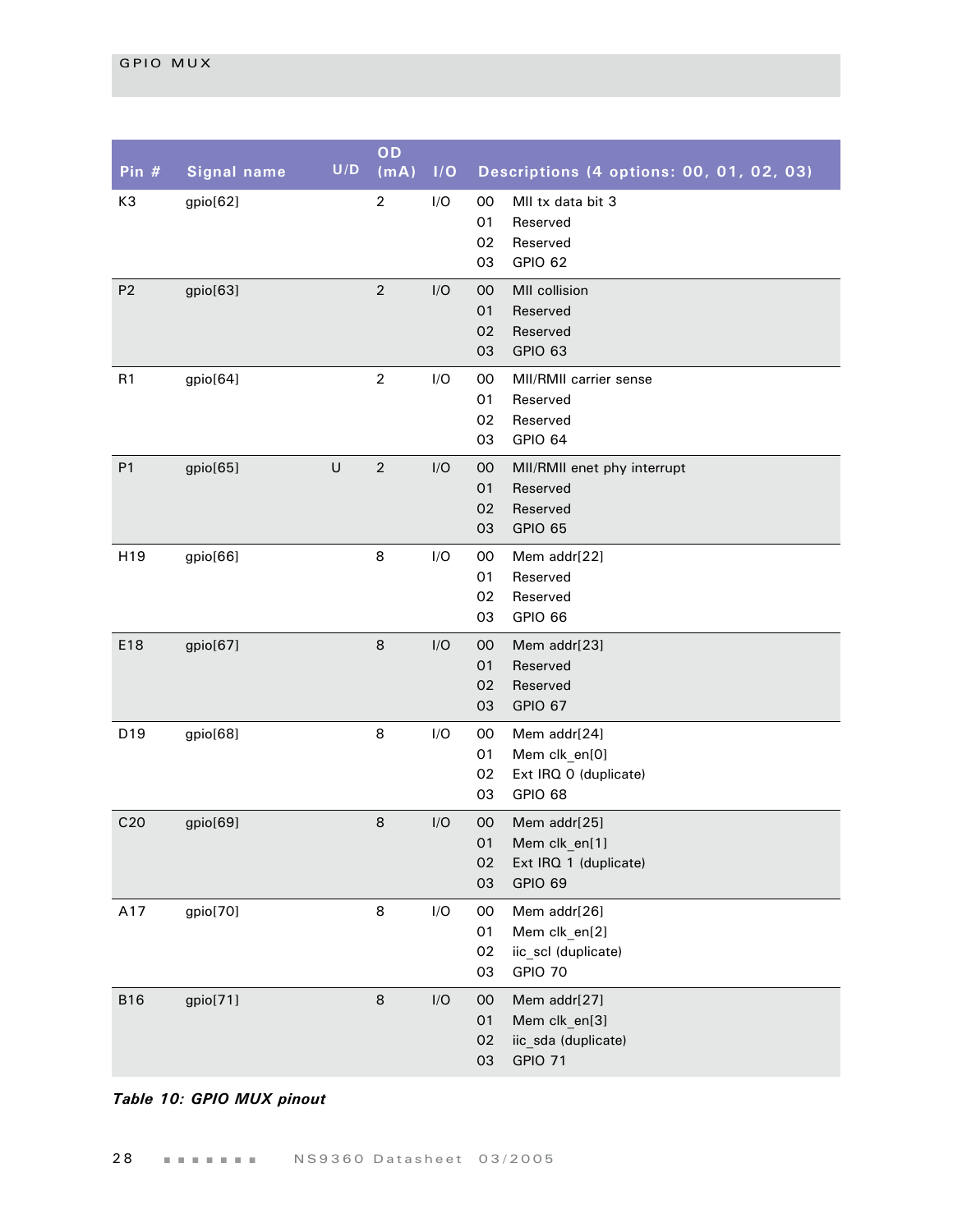|    | <b>Pin # Signal name</b> | U/D | <b>OD</b> |     | $\mid$ (mA) $\mid$ I/O Descriptions (4 options: 00, 01, 02, 03)                |
|----|--------------------------|-----|-----------|-----|--------------------------------------------------------------------------------|
| J1 | gpio[72]                 |     | 8         | 1/O | OO.<br>Mem ta strb<br>Reserved<br>01<br>02<br>Reserved<br><b>GPIO 72</b><br>03 |

1 This pin is used for bootstrap initialization (see Table 1, "Configuration pins— Bootstrap initialization," on page 5). Note that the GPIO pins used as bootstrap pins have a defined powerup state that is required for the appropriate NS9360 configuration. If these GPIO pins are also used to control external devices (for example, power switch enable), the powerup state for the external device should be compatible with the bootstrap state. If the powerup state is not compatible with the bootstrap state, either select a different GPIO pin to control the external device or add additional circuitry to reach the proper powerup state to the external device.

*Table 10: GPIO MUX pinout*

#### <span id="page-32-0"></span>**LCD module signals**

The LCD module signals are multiplexed with GPIO pins. They include six control signals and up to 18 data signals. Table 11 describes the control signals.

| Signal name    | Type   | <b>Description</b>                                                           |
|----------------|--------|------------------------------------------------------------------------------|
| <b>CLPOWER</b> | Output | LCD panel power enable                                                       |
| <b>CLLP</b>    | Output | Line synchronization pulse (STN) / horizontal synchronization<br>pulse (TFT) |
| <b>CLCP</b>    | Output | LCD panel clock                                                              |
| <b>CLFP</b>    | Output | Frame pulse (STN) / vertical synchronization pulse (TFT)                     |
| <b>CLAC</b>    | Output | STN AC bias drive or TFT data enable output                                  |
| CLD[17:0]      | Output | LCD panel data                                                               |
| <b>CLLE</b>    | Output | Line end signal                                                              |

#### *Table 11: LCD module signal descriptions*

The CLD[17:0] signal has seven modes of operation:

- 
- TFT 18-bit interface 4-bit mono STN dual panel
- Color STN single panel 8-bit mono STN single panel
- 
- - Color STN dual panel 8-bit mono STN dual panel
- 4-bit mono STN single panel

[Table 12](#page-33-0) shows which CLD[17:0] pins provide the pixel data to the STN panel for each mode of operation.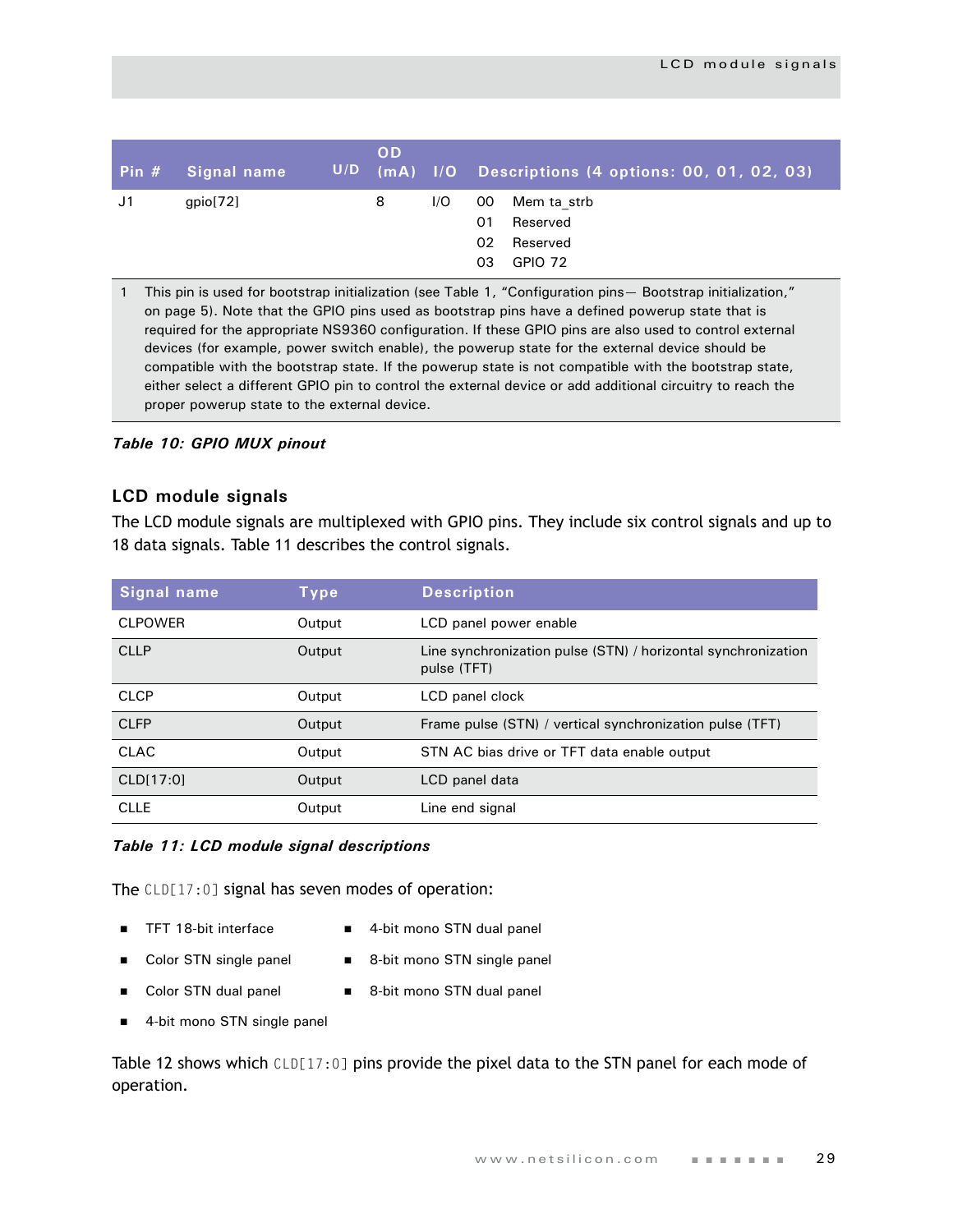#### **Legend:**

- $-$  Ext pin = External pin
- CUSTN = Color upper panel STN, dual and/or single panel
- CLSTN = Color lower panel STN, dual
- MUSTN = Mono upper panel STN, dual and/or single panel
- MLSTN = Mono lower panel STN, dual
- $-$  N/A = not used
- 01 and 02 = The option number/position in the Description field of the GPIO mux pinout. See ["GPIO](#page-24-0)  [MUX" on page 21](#page-24-0) for more information.

| Ext<br>pin     | GPIO pin &<br>description                                    | Color<br><b>STN</b><br>single<br>panel | Color<br><b>STN</b> dual<br>panel | 4-bit<br>mono<br><b>STN</b><br>single<br>panel | 4-bit<br>mono<br><b>STN</b> dual<br>panel | 8-bit<br>mono<br><b>STN</b><br>single<br>panel | 8-bit<br>mono<br><b>STN</b> dual<br>panel |
|----------------|--------------------------------------------------------------|----------------------------------------|-----------------------------------|------------------------------------------------|-------------------------------------------|------------------------------------------------|-------------------------------------------|
| <b>CLD[17]</b> | $W18 = LCD$ data bit 17 (02)                                 | N/A                                    | N/A                               | N/A                                            | N/A                                       | N/A                                            | N/A                                       |
| CLD[16]        | $V17 = LCD$ data bit 16 (02)                                 | N/A                                    | N/A                               | N/A                                            | N/A                                       | N/A                                            | N/A                                       |
| CLD[15]        | $U16 = LCD$ data bit 15 (02)                                 | N/A                                    | $CLSTN[0]$ <sup>1</sup>           | N/A                                            | N/A                                       | N/A                                            | $MLSTN[0]$ <sup>1</sup>                   |
| <b>CLD[14]</b> | $Y18 = LCD$ data bit 14 (02)                                 | N/A                                    | CLSTN[1]                          | N/A                                            | N/A                                       | N/A                                            | MLSTN[1]                                  |
| CLD[13]        | $W17 = LCD$ data bit 13 (02)                                 | N/A                                    | CLSTN[2]                          | N/A                                            | N/A                                       | N/A                                            | MLSTN[2]                                  |
| <b>CLD[12]</b> | $V16 = LCD$ data bit 12 (02)                                 | N/A                                    | CLSTN[3]                          | N/A                                            | N/A                                       | N/A                                            | MLSTN[3]                                  |
| CLD[11]        | $U15 = LCD$ data bit 11 (02)<br>$Y16 = LCD$ data bit 11 (02) | N/A                                    | CLSTN[4]                          | N/A                                            | $MLSTM[0]$ <sup>1</sup>                   | N/A                                            | MLSTN[4]                                  |
| <b>CLD[10]</b> | $Y17 = LCD$ data bit 10 (02)<br>$W15 = LCD$ data bit 10 (02) | N/A                                    | CLSTN[5]                          | N/A                                            | MLSTN[1]                                  | N/A                                            | MLSTN[5]                                  |
| CLD[9]         | $W16 = LCD$ data bit 9 (02)<br>$V14 = LCD$ data bit 9 (02)   | N/A                                    | CLSTN[6]                          | N/A                                            | MLSTN[2]                                  | N/A                                            | MLSTN[6]                                  |
| CLD[8]         | $V15 = LCD$ data bit 8 (02)<br>$Y15 = LCD$ data bit 8 (02)   | N/A                                    | CLSTN[7]                          | N/A                                            | MLSTN[3]                                  | N/A                                            | MLSTN[7]                                  |
| CLD[7]         | $Y16 = LCD$ data bit 7 (01)                                  | $CUSTN[0]$ <sup>1</sup>                | $CUSTN[0]$ <sup>1</sup>           | N/A                                            | N/A                                       | MUSTN[0]                                       | $MUSTN[0]$ <sup>1</sup>                   |
| CLD[6]         | $W15 = LCD$ data bit 6 (01)                                  | CUSTN[1]                               | CUSTN[1]                          | N/A                                            | N/A                                       | MUSTN[1]                                       | MUSTN[1]                                  |
| CLD[5]         | $V14 = LCD$ data bit 5 (01)                                  | CUSTN[2]                               | CUSTN[2]                          | N/A                                            | N/A                                       | MUSTN[2]                                       | MUSTN[2]                                  |
| CLD[4]         | $Y15 = LCD$ data bit 4 (01)                                  | CUSTN[3]                               | CUSTN[3]                          | N/A                                            | N/A                                       | MUSTN[3]                                       | MUSTN[3]                                  |
| CLD[3]         | $W14 = LCD$ data bit 3 (01)                                  | CUSTN[4]                               | CUSTN[4]                          | MUSTN[0]                                       | $MUSTN[0]$ <sup>1</sup>                   | MUSTN[4]                                       | MUSTN[4]                                  |
| CLD[2]         | $Y14 = LCD$ data bit 2 (01)                                  | CUSTN[5]                               | CUSTN[5]                          | MUSTN[1]                                       | MUSTN[1]                                  | MUSTN[5]                                       | MUSTN[5]                                  |
| CLD[1]         | $V13 = LCD$ data bit 1 (01)                                  | CUSTN[6]                               | CUSTN[6]                          | MUSTN[2]                                       | MUSTN[2]                                  | MUSTN[6]                                       | MUSTN[6]                                  |
| CLD[0]         | $W13 = LCD$ data bit 0 (01)                                  | CUSTN[7]                               | CUSTN[7]                          | MUSTN[3]                                       | MUSTN[3]                                  | MUSTN[7]                                       | MUSTN[7]                                  |

1 This data bit corresponds to the first "pixel position." For example, for an 8-bit mono STN display, CUSTN[0] is the leftmost pixel on the panel and CUSTN[7] is the rightmost pixel within the 8-bit data. For a color STN display, bits [7, 6, 5] form the leftmost pixel.

<span id="page-33-0"></span>*Table 12: CLD[17:0] pin descriptions for STN display*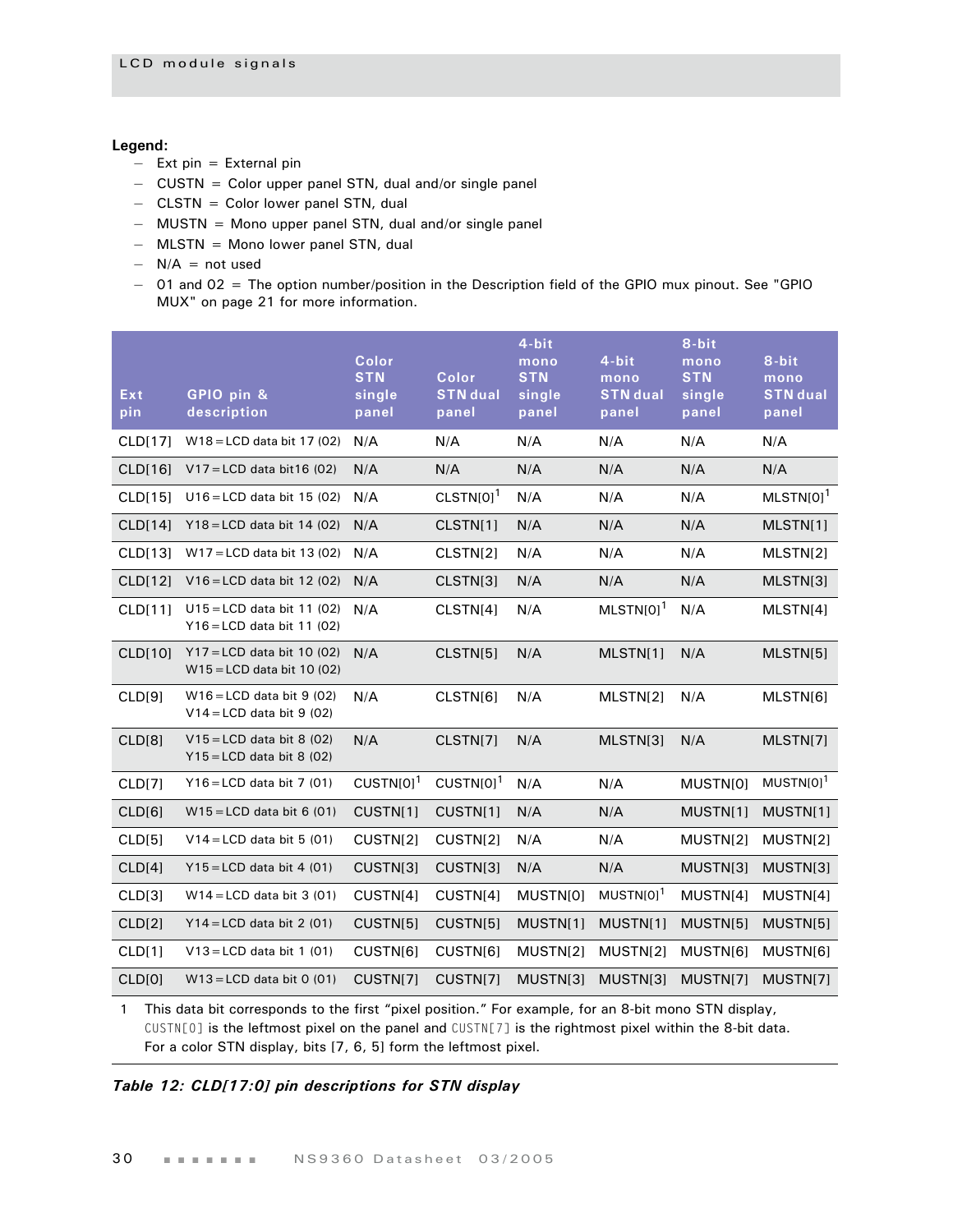Table 13 shows which CLD[17:0] pins provide the pixel data to the TFT panel for each of the multiplexing modes of operation.

| <b>External pin</b> | TFT 18 bit         |
|---------------------|--------------------|
| <b>CLD[17]</b>      | BLUE[4]            |
| CLD[16]             | BLUE[3]            |
| <b>CLD[15]</b>      | BLUE[2]            |
| CLD[14]             | BLUE[1]            |
| <b>CLD[13]</b>      | <b>BLUEIOI</b>     |
| CLD[12]             | Intensity bit      |
| <b>CLD[11]</b>      | GREEN[4]           |
| CLD[10]             | GREEN[3]           |
| CLD[9]              | GREEN[2]           |
| CLD[8]              | GREEN[1]           |
| CLD[7]              | GREEN[0]           |
| CLD[6]              | Intensity bit      |
| CLD <sub>[5]</sub>  | RED <sub>[4]</sub> |
| CLD[4]              | RED[3]             |
| CLD[3]              | RED[2]             |
| <b>CLD[2]</b>       | RED[1]             |
| CLD[1]              | RED[0]             |
| <b>CLD[0]</b>       | Intensity bit      |

*Table 13: CLD[17:0] pin descriptions for TFT display*

# <span id="page-34-0"></span>**I 2C interface**

**Note:** The I2C signals are muxed behind gpio, as noted in the *Signal name / muxed behind* column.

| Pin $#$         | Signal name /<br>muxed behind | U/D | <b>OD</b><br>$(mA)$ $1/O$ |     | <b>Description</b>                                                    |
|-----------------|-------------------------------|-----|---------------------------|-----|-----------------------------------------------------------------------|
| Y17             | iic scl / $gpio[34]$          |     | 4                         | 1/O | $12C$ serial clock line. Add a 10K resistor to<br>VDDA(3.3V) if used. |
| U <sub>15</sub> | iic sda / $gpio[35]$          |     | 4                         | 1/O | $12C$ serial data line. Add a 10K resistor to<br>VDDA(3.3V) if used.  |

*Table 14: I2C interface pinout*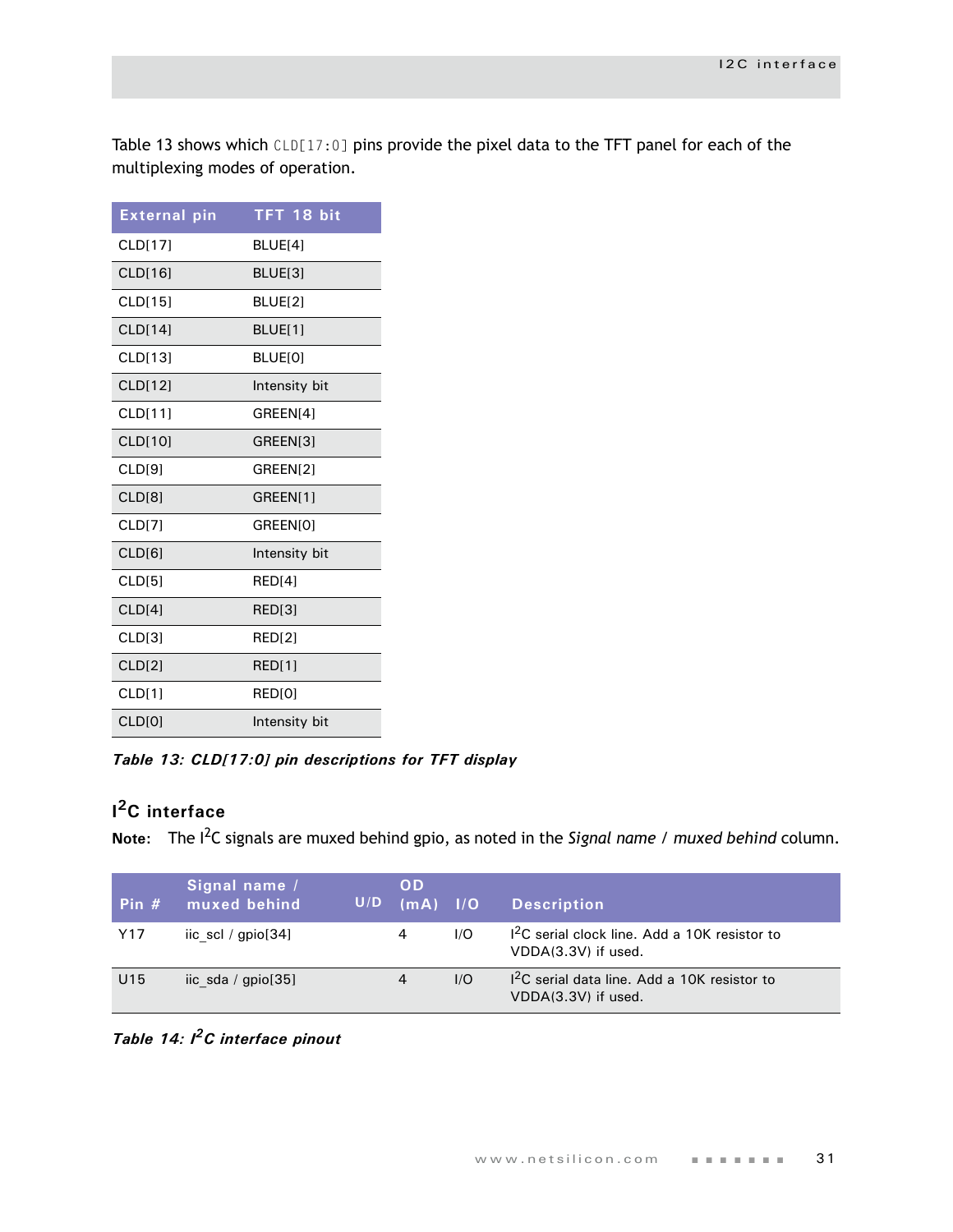#### <span id="page-35-0"></span>**USB Interface**

**Notes:**

- If not using the USB interface, these pins should be pulled down to ground through a 15K ohm resistor.
- All output drivers for USB meet the standard USB driver specification.

|            | Pin # Signal name | <b>OD</b> |     | U/D (mA) I/O Description |
|------------|-------------------|-----------|-----|--------------------------|
| <b>B17</b> | usb dm            |           | 1/O | USB data -               |
| A18        | usb dp            |           | I/O | USB data $+$             |

*Table 15: USB interface pinout*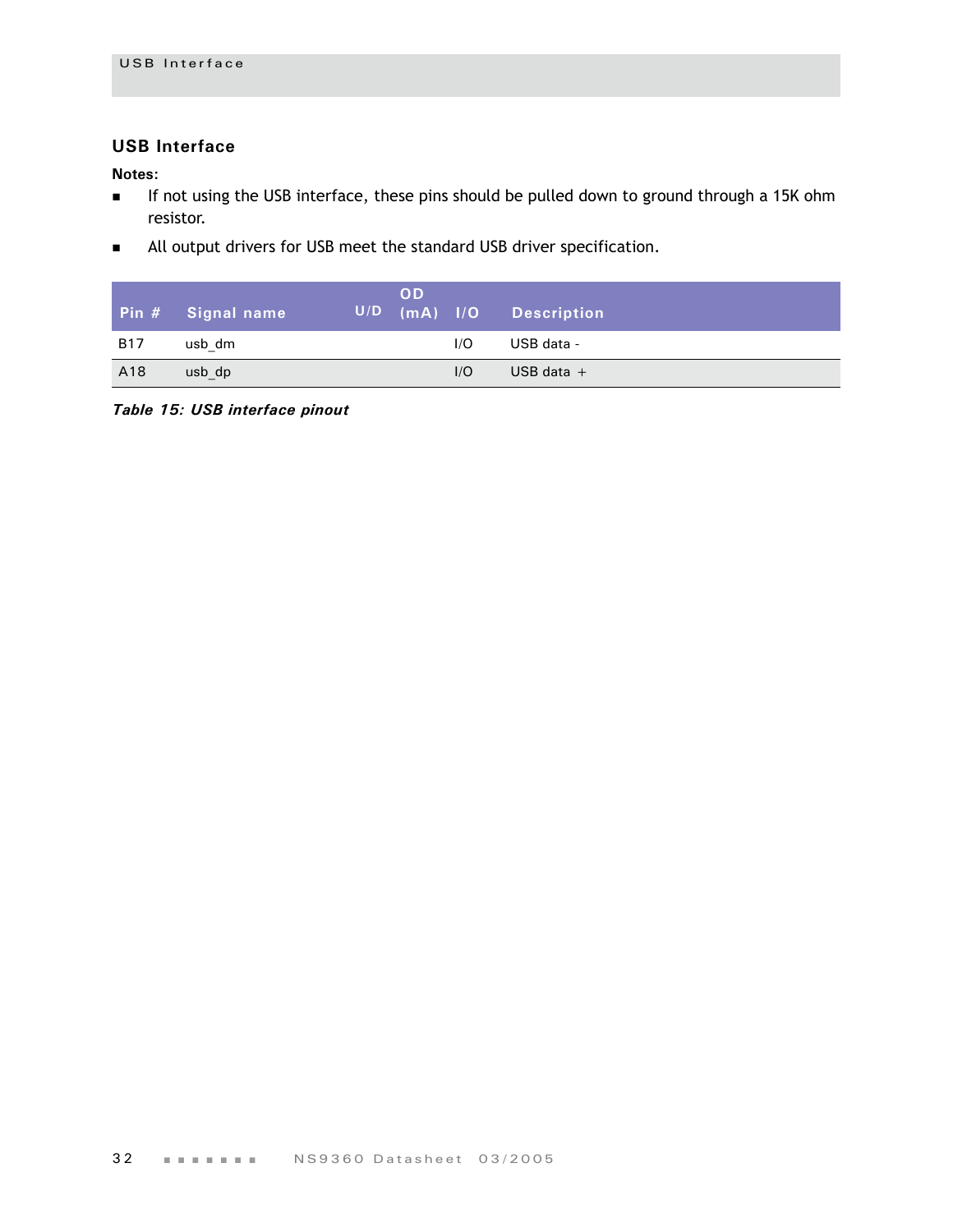# **JTAG interface for ARM core/boundary scan**

Note: trst\_n must be pulsed low to initialize the JTAG when a debugger is not attached.

| Pin $#$         | Signal name | U/D | <b>OD</b><br>$(mA)$ $1/O$ |     | <b>Description</b>                 |
|-----------------|-------------|-----|---------------------------|-----|------------------------------------|
| G <sub>18</sub> | tck         |     |                           |     | Test clock                         |
| D <sub>20</sub> | tdi         | U   |                           |     | Test data in                       |
| G19             | tdo         |     | 2                         | O   | Test data out                      |
| F <sub>19</sub> | tms         | U   |                           |     | Test mode select                   |
| F <sub>20</sub> | trst n      | U   |                           |     | Test mode reset                    |
| Y4              | rtck        | U   | 2                         | 1/O | Returned test clock, ARM core only |

*Table 16: JTAG interface/boundary scan pinout*



*Figure 6: JTAG interface*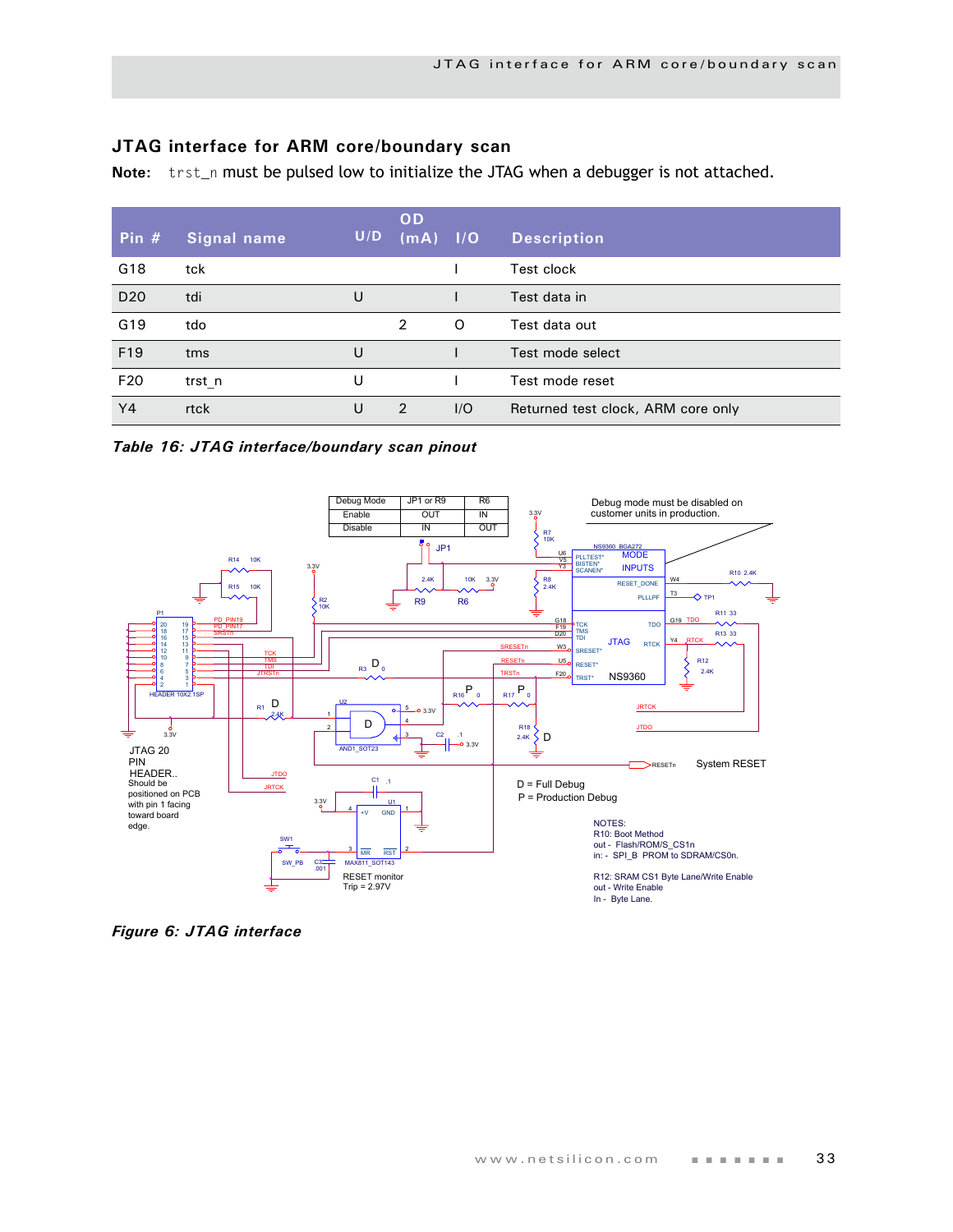# **Reserved pins**

|     | <b>Pin#</b> Description |  |
|-----|-------------------------|--|
| T18 | No connect              |  |

*Table 17: Reserved pins*

# **Power and ground**

| Pin $#$                                                                                                                                                                                                                                                                                                                  | Signal<br>name | <b>Description</b> |
|--------------------------------------------------------------------------------------------------------------------------------------------------------------------------------------------------------------------------------------------------------------------------------------------------------------------------|----------------|--------------------|
| A2, A1, B2, B1, C3, D4, W1, Y1, W2, Y2, V3, U4, Y19,<br>Y20, W19, W20, V18, U17, B20, A20, B19, A19, C18,<br>D17, E4, H4, J4, C16, H17, E17, M17, N17, T17, D13,<br>D12, D9, D8, U12, U9, T4, N4, C2, D3, D16, C17, D18,<br>B18, C19, V19, J9, J10, J11, J12, K9, K10, K11, K12, L9,<br>L10, L11, L12, M9, M10, M11, M12 | <b>VSS</b>     | Ground             |
| F4, G4, P4, R4, U8, U7, U13, U14, P17, R17, F17, G17,<br>D <sub>15</sub> , D <sub>14</sub> , D <sub>7</sub> , D <sub>6</sub>                                                                                                                                                                                             | <b>VDDS</b>    | $+3.3V$            |
| K4, L4, M4, U10, U11, J17, K17, L17, D11, D10                                                                                                                                                                                                                                                                            | <b>VDDC</b>    | $+1.5V$            |

*Table 18: Power and ground pins*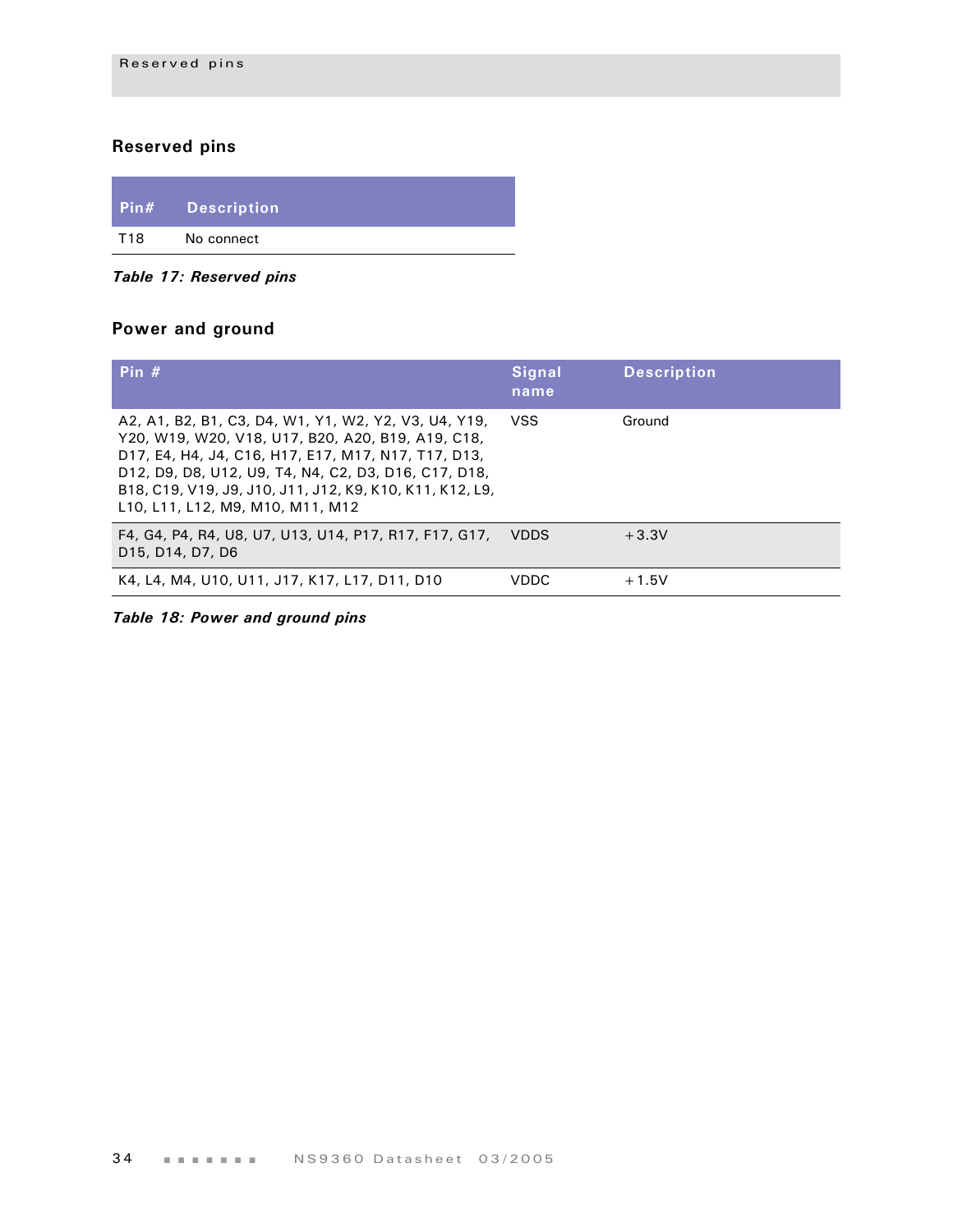# **Address and register maps**

# **System address map**

The system memory address is divided to allow access to the internal and external resources on the system bus, as shown in [Table 19](#page-38-0).

| <b>Address range</b>      | <b>Size</b> | <b>System functions</b>                                |
|---------------------------|-------------|--------------------------------------------------------|
| 0x0000 0000 - 0x0FFF FFFF | 256 MB      | System memory chip select 0 - Dynamic memory (default) |
| 0x1000 0000 - 0x1FFF FFFF | 256 MB      | System memory chip select 1 - Dynamic memory (default) |
| 0x2000 0000 - 0x2FFF FFFF | 256 MB      | System memory chip select 2 - Dynamic memory (default) |
| 0x3000 0000 - 0x3FFF FFFF | 256 MB      | System memory chip select 3 - Dynamic memory (default) |
| 0x4000 0000 - 0x4FFF FFFF | 256 MB      | System memory chip select 0 - Static memory (default)  |
| 0x5000 0000 - 0x5FFF FFFF | 256 MB      | System memory chip select 1 - Static memory (default)  |
| 0x6000 0000 - 0x6FFF FFFF | 256MB       | System memory chip select 2 - Static memory (default)  |
| 0x7000 0000 - 0x7FFF FFFF | 256 MB      | System memory chip select 3 - Static memory (default)  |
| 0x8000 0000 - 0x8FFF FFFF | 256 MB      | Reserved                                               |
| 0x9000 0000 - 0x9FFF FFFF | 256 MB      | <b>BBus peripherals</b>                                |
| 0xA000 0000 - 0xA03F FFFF | 4 MB        | Reserved                                               |
| 0xA040 0000 - 0xA04F FFFF | 1 MB        | BBus-to-AHB bridge                                     |
| 0xA050 0000 - 0xA05F FFFF | 1 MB        | Reserved                                               |
| 0xA060 0000 - 0xA06F FFFF | 1 MB        | <b>Ethernet Communication module</b>                   |
| 0xA070 0000 - 0xA07F FFFF | 1 MB        | Memory controller                                      |
| 0xA080 0000 - 0xA08F FFFF | 1 MB        | <b>LCD</b> controller                                  |
| 0xA090 0000 - 0xA09F FFFF | 1 MB        | System Control module                                  |
|                           | 1526 MB     | Reserved                                               |

<span id="page-38-0"></span>*Table 19: System address memory map*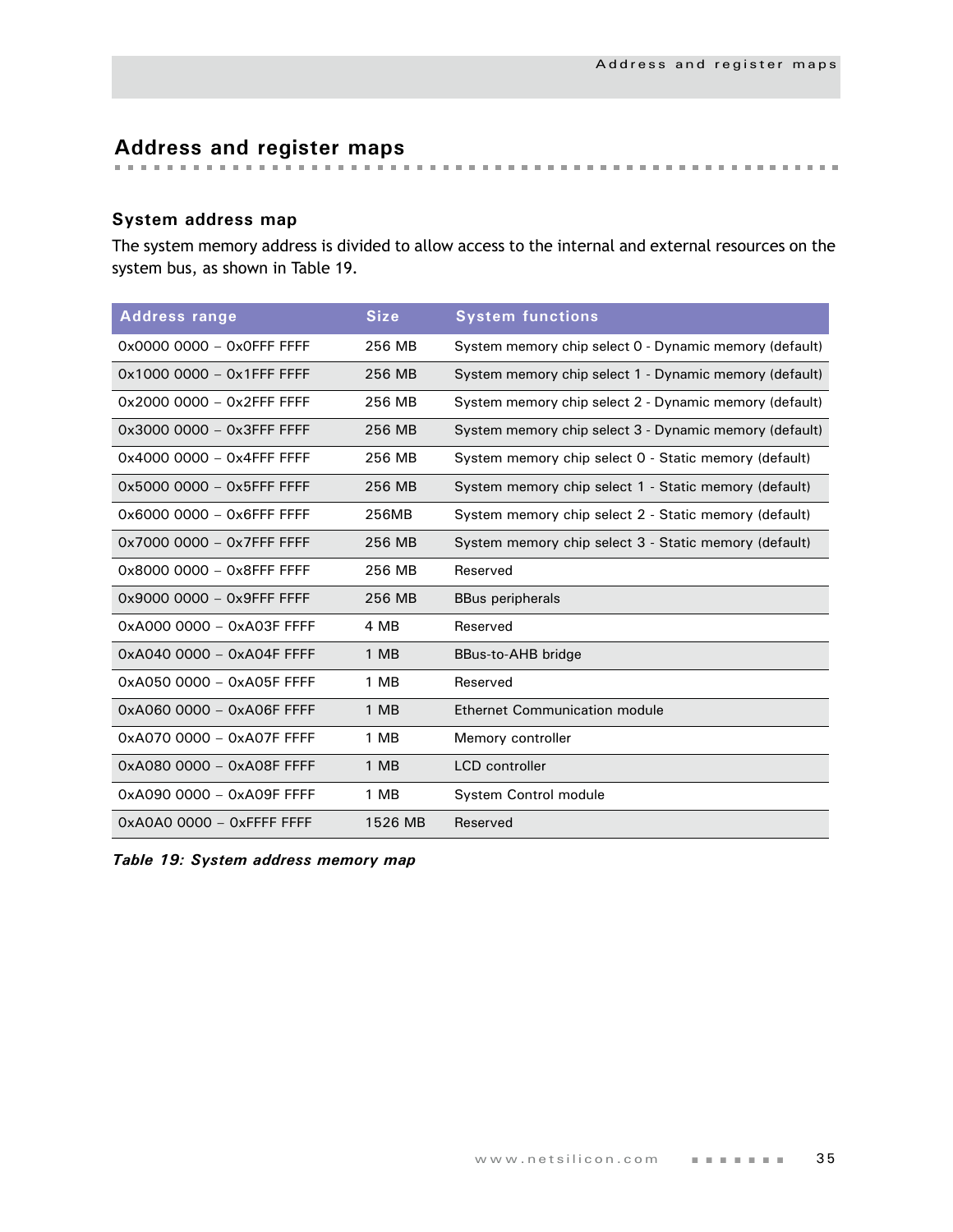# **BBus peripheral address map**

The BBus bridge configuration registers are located at base address 0xA040 0000. The BBus peripherals are located at base address 0x9000 0000 and span a 256 MB address space. Each BBus peripheral, with the exception of the SER port controllers, resides in a separate 1 MB address space. This table shows the address space given to each peripheral.

| <b>Base address</b> | <b>Peripheral</b>          |
|---------------------|----------------------------|
| 0x9000 0000         | <b>BBus DMA controller</b> |
| 0x9010 0000         | Reserved                   |
| 0x9020 0000         | <b>SER Port B</b>          |
| 0x9020 0040         | <b>SER Port A</b>          |
| 0x9030 0000         | <b>SER Port C</b>          |
| 0x9030 0040         | <b>SER Port D</b>          |
| 0x9040 0000         | IEEE 1284 controller       |
| 0x9050 0000         | $12C$ controller           |
| 0x9060 0000         | <b>BBus utility</b>        |
| 0x9070 0000         | <b>Real Time Clock</b>     |
| 0x9080 0000         | <b>USB Host</b>            |
| 0x9090 0000         | <b>USB Device</b>          |

*Table 20: BBus peripheral address map*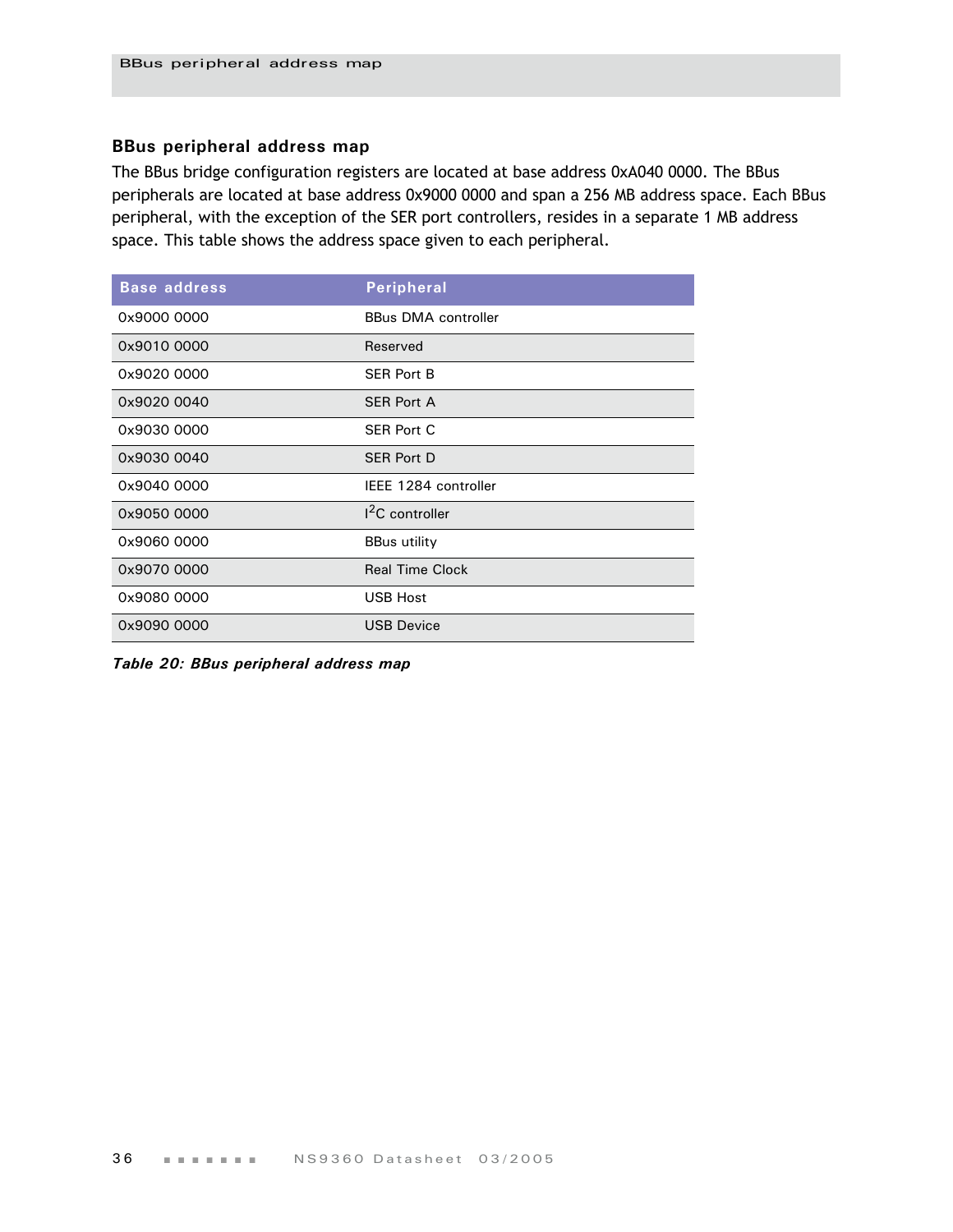**Electrical characteristics**

The NS9360 operates at a 1.5V core, with 3.3V I/O ring voltages.

# **Absolute maximum ratings**

**Important:** Permanent device damage can occur if the absolute maximum ratings are exceeded even for an instant.

| <b>Parameter</b>                                                                                  | <b>Symbolt</b>              | <b>Rating</b>                  | Unit         |  |  |
|---------------------------------------------------------------------------------------------------|-----------------------------|--------------------------------|--------------|--|--|
| DC supply voltage                                                                                 | V <sub>DDA</sub>            | $-0.3$ to $+3.9$               | v            |  |  |
| DC input voltage                                                                                  | $\mathsf{V}_{\mathsf{INA}}$ | -0.3 to $V_{\text{DNA}} + 0.3$ | V            |  |  |
| DC output voltage                                                                                 | V <sub>OUTA</sub>           | $-0.3$ to $V_{DDA}$ + 0.3      | v            |  |  |
| DC input current                                                                                  | <sup>I</sup> IN             | ±10                            | mA           |  |  |
| Storage temperature                                                                               | $\mathsf{T}_{\text{STA}}$   | $-40$ to $+125$                | $^{\circ}$ C |  |  |
| V <sub>DDA</sub> , V <sub>INA</sub> , V <sub>OUTA</sub> : Ratings of I/O cells for 3.3V interface |                             |                                |              |  |  |

# **Recommended operating conditions**

Recommended operating conditions specify voltage and temperature ranges over which a circuit's correct logic function is guaranteed. The specified DC electrical characteristics (see ["DC electrical](#page-42-0)  [characteristics" on page 39\)](#page-42-0) are satisfied over these ranges.

| <b>Parameter</b>                                                                                           | <b>Symbolt</b>                                    | Rating                       | Unit |  |  |
|------------------------------------------------------------------------------------------------------------|---------------------------------------------------|------------------------------|------|--|--|
| DC supply voltage                                                                                          | <b>V</b> <sub>DDA</sub>                           | 3.0 to 3.6                   | v    |  |  |
|                                                                                                            | $V_{\text{DDC}}$ (core)<br>$V_{\text{DDC}}$ (PLL) | 1.4 to 1.6<br>1.425 to 1.575 | V    |  |  |
| Maximum junction temperature                                                                               | Τı,                                               | 125                          | °C   |  |  |
| $V_{\text{DDA}}$ : Ratings of I/O cells for 3.3V interface<br>V <sub>DDC</sub> : Ratings of internal cells |                                                   |                              |      |  |  |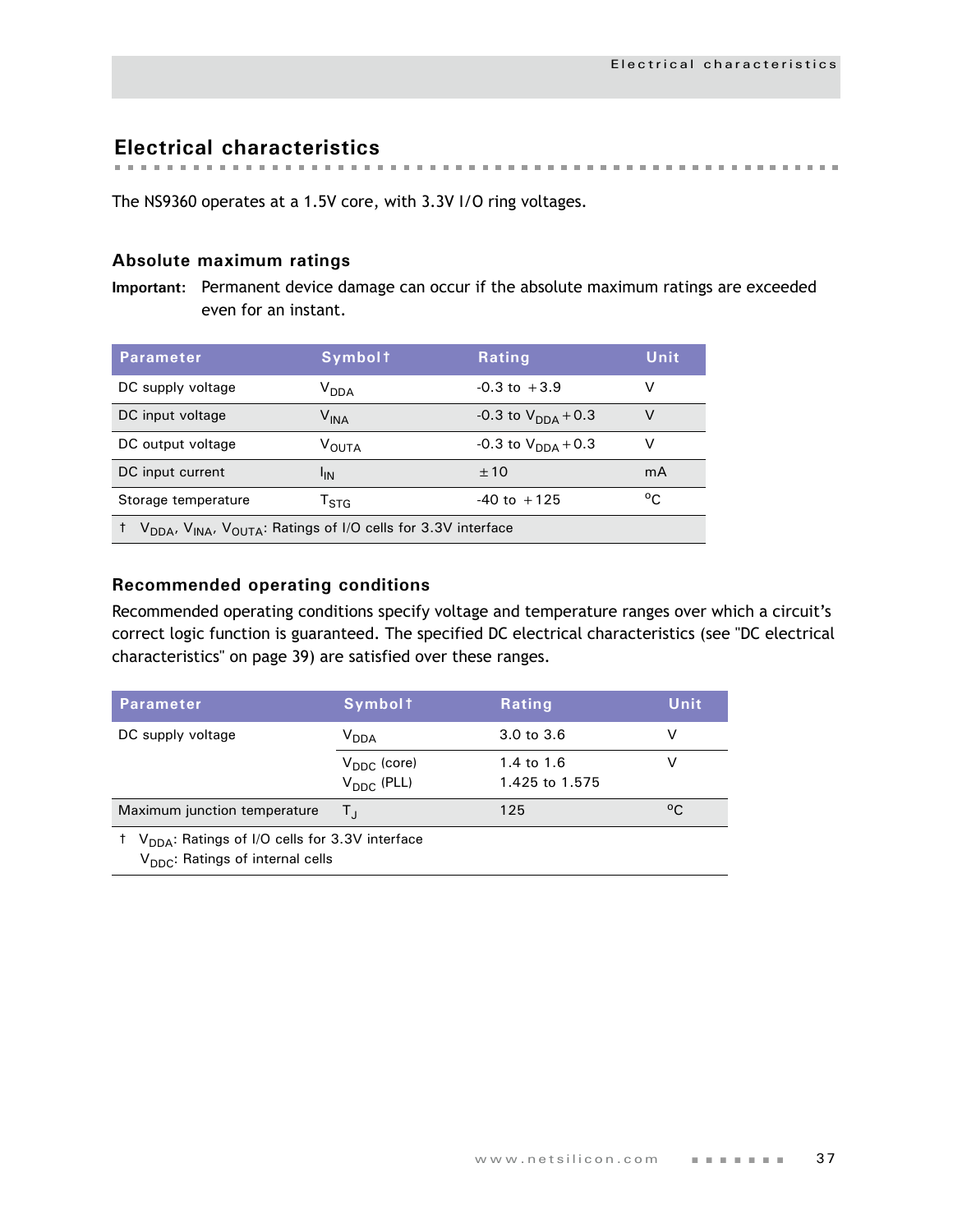# **Power dissipation**

This table shows the *maximum power dissipation* for I/O and core:

| CPU clock         |      | <b>Full</b>   | No LCD | No LCD, no serial |
|-------------------|------|---------------|--------|-------------------|
| Total @ 177 MHz   |      | 639 mW        | 599 mW | 599 mW            |
|                   |      | Core $276$ mW | 269 mW | 269 mW            |
|                   |      | $I/O$ 363 mW  | 330 mW | 330 mW            |
| Total $@$ 155 MHz |      | 593 mW        | 564 mW | 564 mW            |
|                   |      | Core $243$ mW | 237 mW | 237 mW            |
|                   |      | $1/O$ 350 mW  | 327 mW | 327 mW            |
| Total $@$ 103 MHz |      | 475 mW        | 450 mW | 450 mW            |
|                   | Core | 164 mW        | 159 mW | 159 mW            |
|                   |      | $I/O$ 311 mW  | 291 mW | 291 mW            |

### *Table 21: NS9360 power dissipation*

This table shows the *refresh only* power dissipation for I/O and core.

| <b>CPU clock</b> | Refresh only           |
|------------------|------------------------|
| Total @ 177 MHz  | 255.5 mW               |
|                  | Core $61.5 \text{ mW}$ |
|                  | $I/O$ 194 mW           |
| Total @ 155 MHz  | 237.5 mW               |
|                  | Core $54$ mW           |
|                  | $I/O$ 183.5 mW         |
| Total @ 103 MHz  | 197.4 mW               |
|                  | Core 39 mW             |
|                  |                        |

*Table 22: Refresh only mode*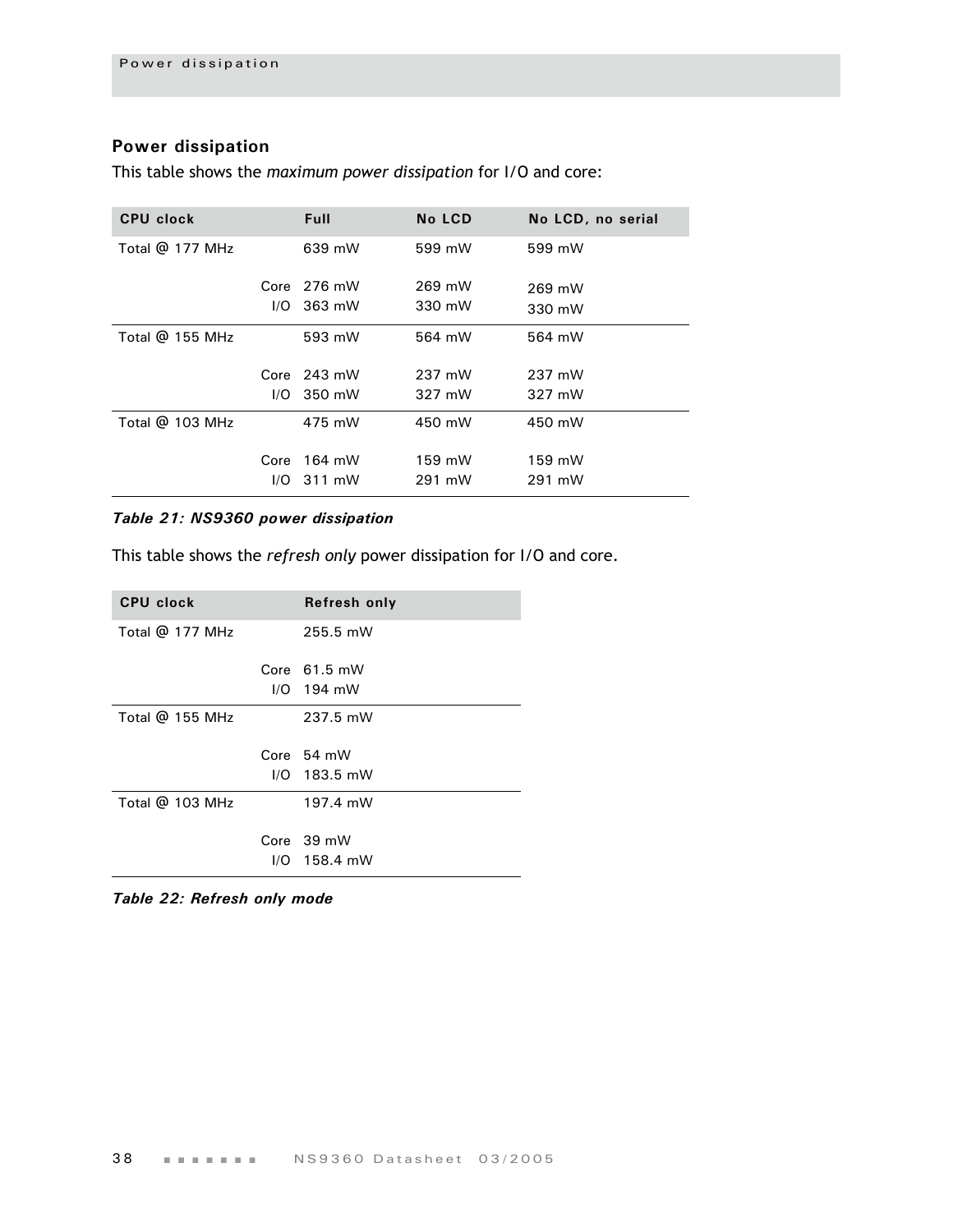# <span id="page-42-0"></span>**DC electrical characteristics**

DC electrical characteristics specify the worst-case DC electrical performance of the I/O buffers that are guaranteed over the specified temperature range.

# **Inputs**

All electrical inputs are 3.3V interface.

**Note:**  $V_{SS} = 0V$  (GND)

| Sym              | <b>Parameter</b>                                | <b>Condition</b>                  | Value   |          | Unit   |
|------------------|-------------------------------------------------|-----------------------------------|---------|----------|--------|
| $V_{\text{IH}}$  | High-level input voltage:<br><b>LVTTL</b> level |                                   | Min     | 2.0      | V      |
| $V_{IL}$         | Low-level input voltage:<br><b>LVTTL</b> level  |                                   | Max     | 0.8      | $\vee$ |
| ŀщ               | High-level input current (no<br>pulldown)       | $V_{\text{INA}} = V_{\text{DDA}}$ | Min/Max | $-10/10$ | μA     |
|                  | Input buffer with pulldown                      |                                   | Min/Max | 10/200   | μA     |
| $I_{\rm IL}$     | Low-level input current (no pullup)             | $V_{INA} = V_{SS}$                | Min/Max | $-10/10$ | μA     |
|                  | Input buffer with pullup                        |                                   | Min/Max | 10/200   | μA     |
| $I_{OZ}$         | High-impedance leakage current                  | $V_{OIITA} = V_{DDA}$ or $V_{SS}$ | Min/Max | $-10/10$ | μA     |
| $I_{\text{DDS}}$ | Quiescent supply current                        | $V_{INA} = V_{DDA}$ or $V_{SS}$   | Max     | TBD      |        |

## *USB internal PHY DC electrical inputs*

| <b>Symbol</b>   | <b>Parameter</b>               | <b>Min</b> | Max | <b>Units</b> | Notes |
|-----------------|--------------------------------|------------|-----|--------------|-------|
| $V_{\text{IH}}$ | Input high level (driven)      | 2.0        |     |              |       |
| $V_{1Z}$        | Input high level (floating)    | 2.7        | 3.6 | V            |       |
| $V_{IL}$        | Input low level                |            | 0.8 | v            |       |
| V <sub>DI</sub> | Differential input sensitivity | 0.2        |     | V            |       |
| V <sub>CM</sub> | Differential common mode range | 0.8        | 2.5 |              |       |

#### **Notes:**

1  $|(usb_dp) - (usb_dm)|$ 

2 Includes  $V_{DI}$  range.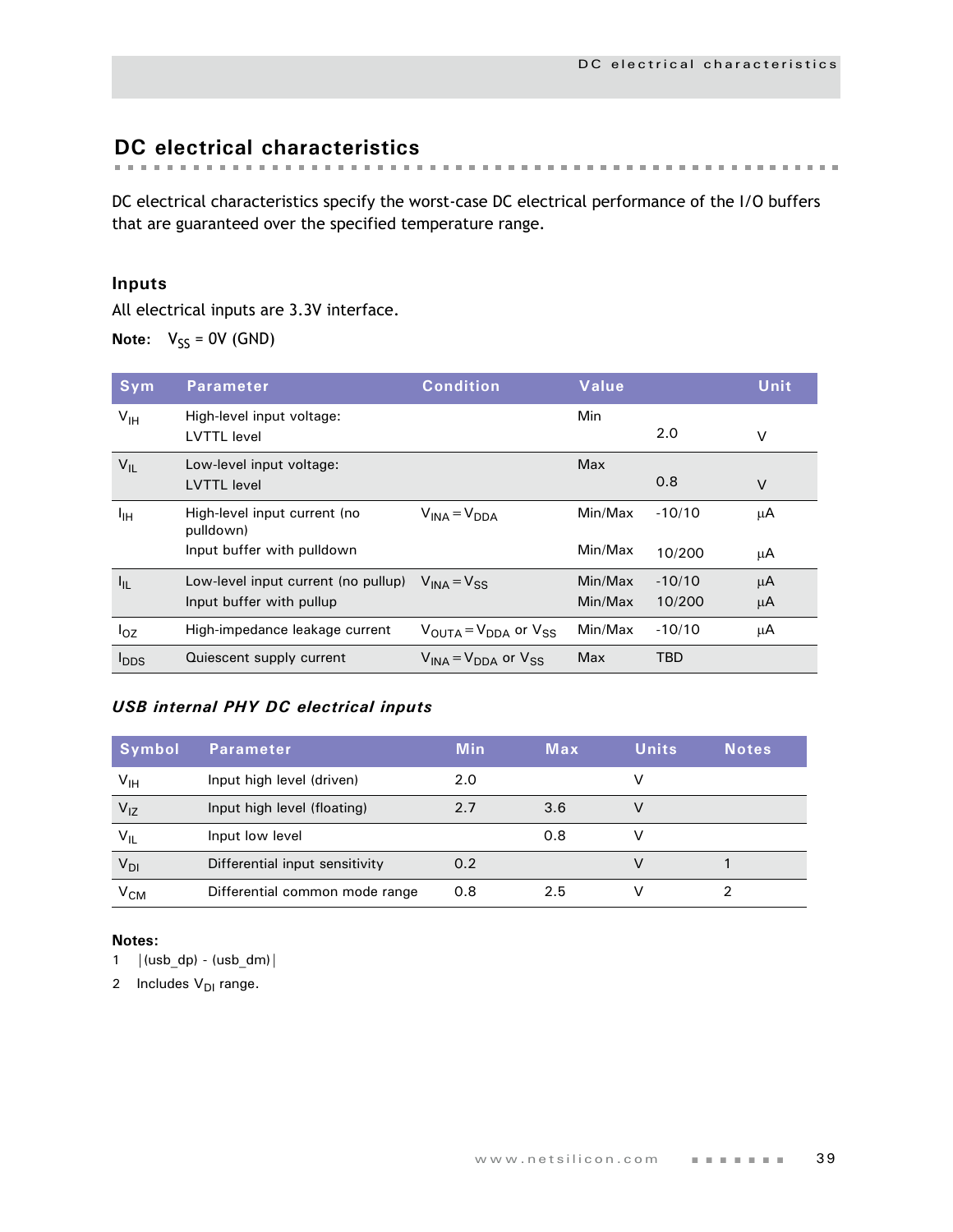# **Outputs**

All electrical outputs are 3.3V interface.

| .Svm            | <b>Parameter</b>                  | Value |                | Unit |
|-----------------|-----------------------------------|-------|----------------|------|
| V <sub>OH</sub> | High-level output voltage (LVTTL) | Min.  | $V_{DDA}$ -0.6 |      |
| $V_{OI}$        | Low-level output voltage (LVTTL)  | Max   | 0.4            |      |

# *USB internal PHY DC electrical outputs*

| Symbol    | Parameter                       | Min | Max | <b>Units</b> | <b>Notes</b> |
|-----------|---------------------------------|-----|-----|--------------|--------------|
| $V_{OL}$  | Output low level                | 0.0 | 0.3 |              |              |
| $V_{OH}$  | Output high level               | 2.8 | 3.6 |              |              |
| $V_{CRS}$ | Output signal crossover voltage | 1.3 | 2.0 |              |              |

- 1 Measured with  $R_L$  of 1.425k ohm to 3.6V.
- 2 Measured with  $R_L$  of 14.25k ohm to GND.
- 3 Excluding the first transition from the idle state.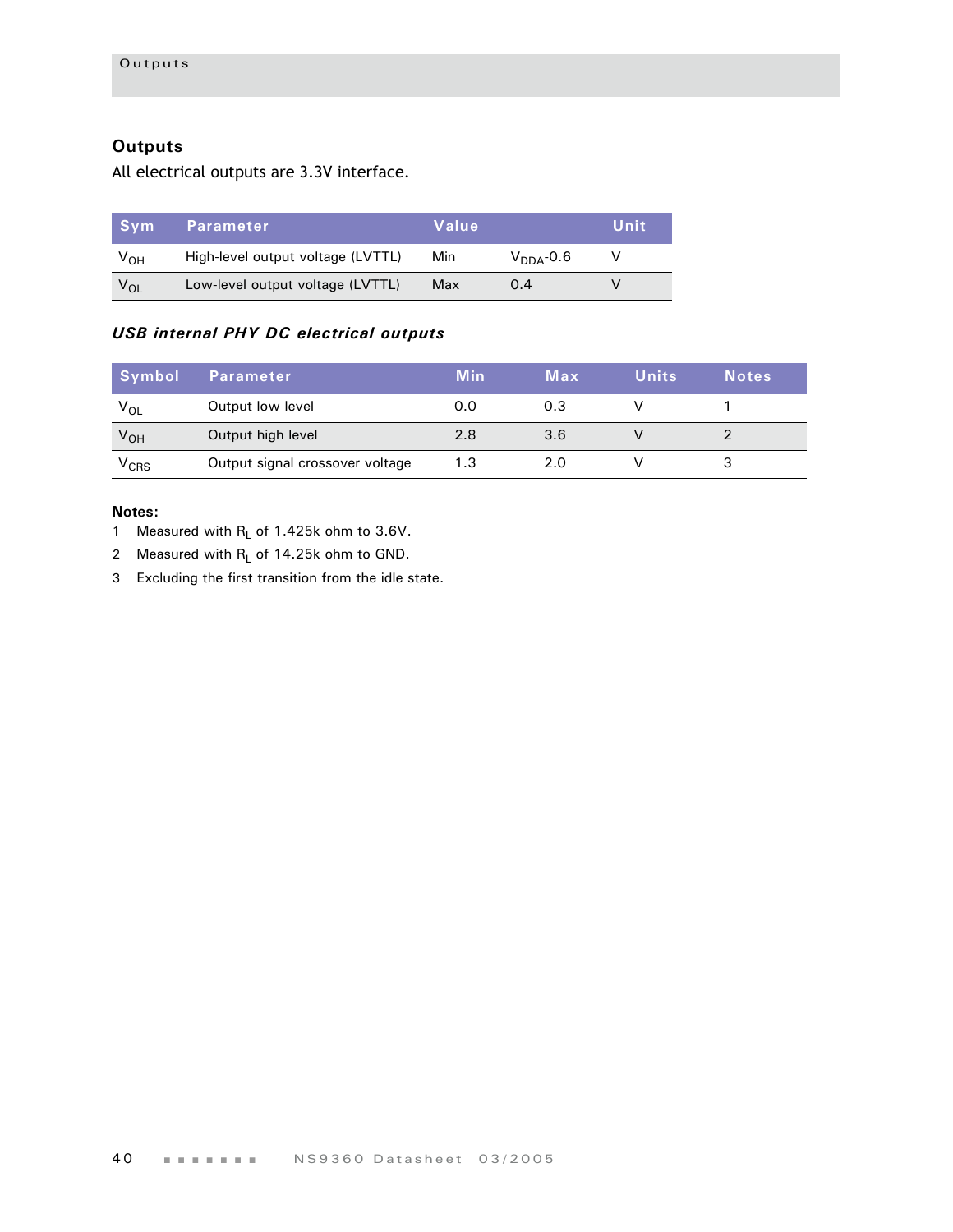#### **Reset and edge sensitive input timing requirements** the contract the contract of the contract and the control of the control of the

The critical timing requirement is the rise and fall time of the input. If the rise time is too slow for the reset input, the hardware strapping options may be registered incorrectly. If the rise time of a positive-edge-triggered external interrupt is too slow, then an interrupt may be detected on both the rising and falling edge of the input signal.

A maximum rise and fall time must be met to ensure that reset and edge sensitive inputs are handled correctly. With NetSilicon processors, the maximum is 500 nanoseconds as shown:



If an external device driving the reset or edge sensitive input on a NetSilicon processor cannot meet the 500ns maximum rise and fall time requirement, the signal must be buffered with a Schmitt trigger device. Here are sample Schmitt trigger device part numbers:

| <b>Manufacturer</b> | Part number    | <b>Description</b>                                                                      |
|---------------------|----------------|-----------------------------------------------------------------------------------------|
| Fairchild           | NC7SP17        | Single Schmitt trigger buffer, available in 5-lead SC70 and 6-lead<br>MicroPak packages |
| Philips             | 74LVC1G17GW    | Single Schmitt trigger buffer, available in 5-lead SC70 and SOT 353<br>packages         |
| ΤI                  | SN74LVC1G17DCK | Single Schmitt trigger buffer, available in 5-lead SC70 and SOT 353<br>packages         |
| ON Semi             | NI 17S717DFT2  | Single Schmitt trigger buffer, available in 5-lead SC70 and SOT 353<br>packages.        |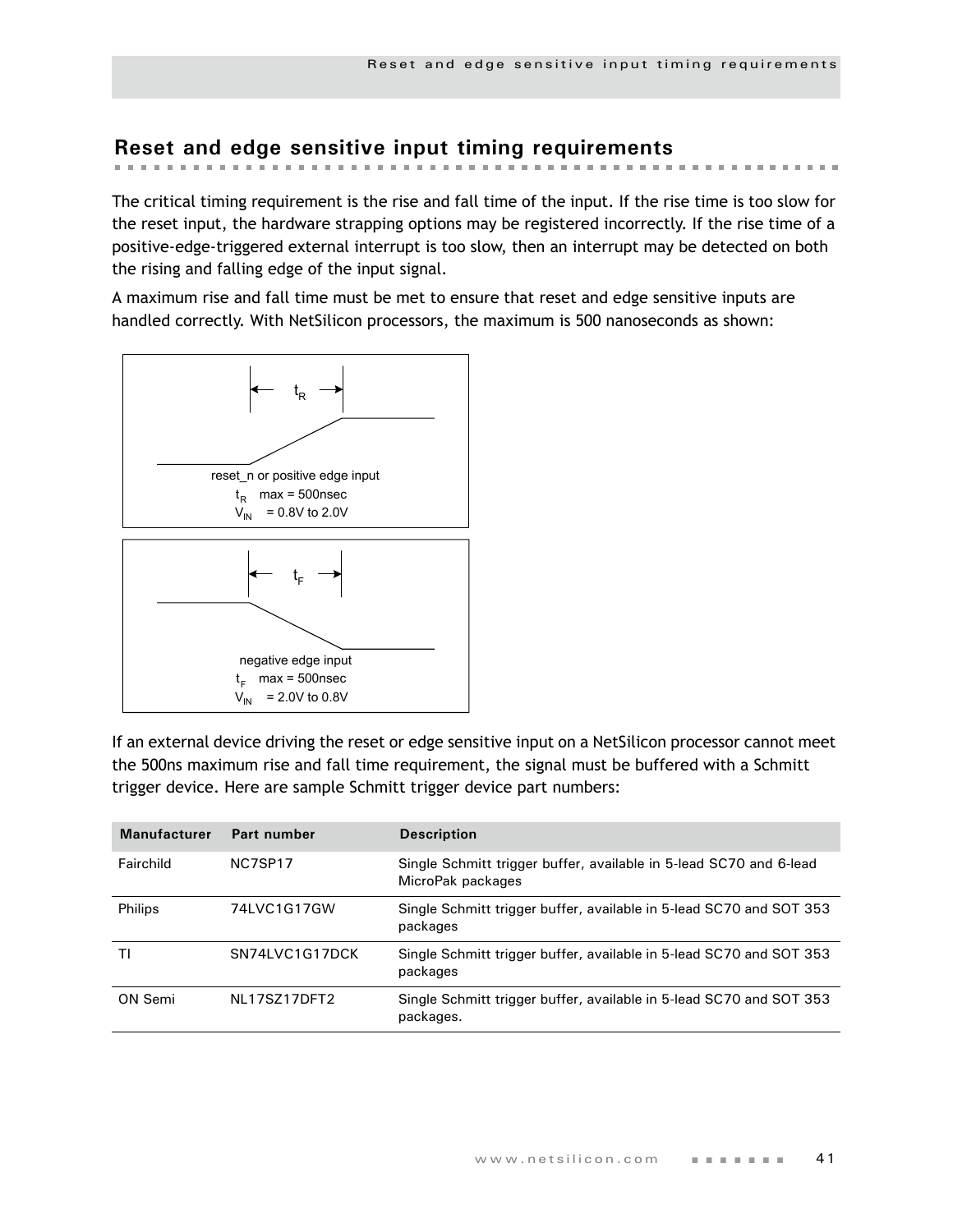# **Power sequencing**

 $\blacksquare$  $\mathbf{r}$   $\overline{a}$  $\mathbf{m}$  $\mathbf{r}$ i. i.  $\mathbb{R}^n$  $\mathbb{R}^2$  $\mathbb{R}^2$  $\mathbf{H}$  $\mathbb{R}^d$  $\mathbf{m}$  $\mathbb{R}^d$  $\mathbf{m}$  $\mathbf{m}$  $\mathbf{m}$  $\mathbb{R}^d$  $\pm$  $\mathbb{R}^n$  $\mathbf{m}$  $\mathbb{R}^d$  $\pm$  $\mathbf{m}$  $\mathbb{R}^d$  $\pm$  $\blacksquare$  $\mathbb{R}^n$  $\mathbf{m}$ 

in in

 $\bar{\mathbf{r}}$ 

Use these requirements for power sequencing. Note the example in the right top corner:

**REAL PROPERTY** 

 $\mathbb{R}^n$  $\mathbf{m}$  the first that the the control of

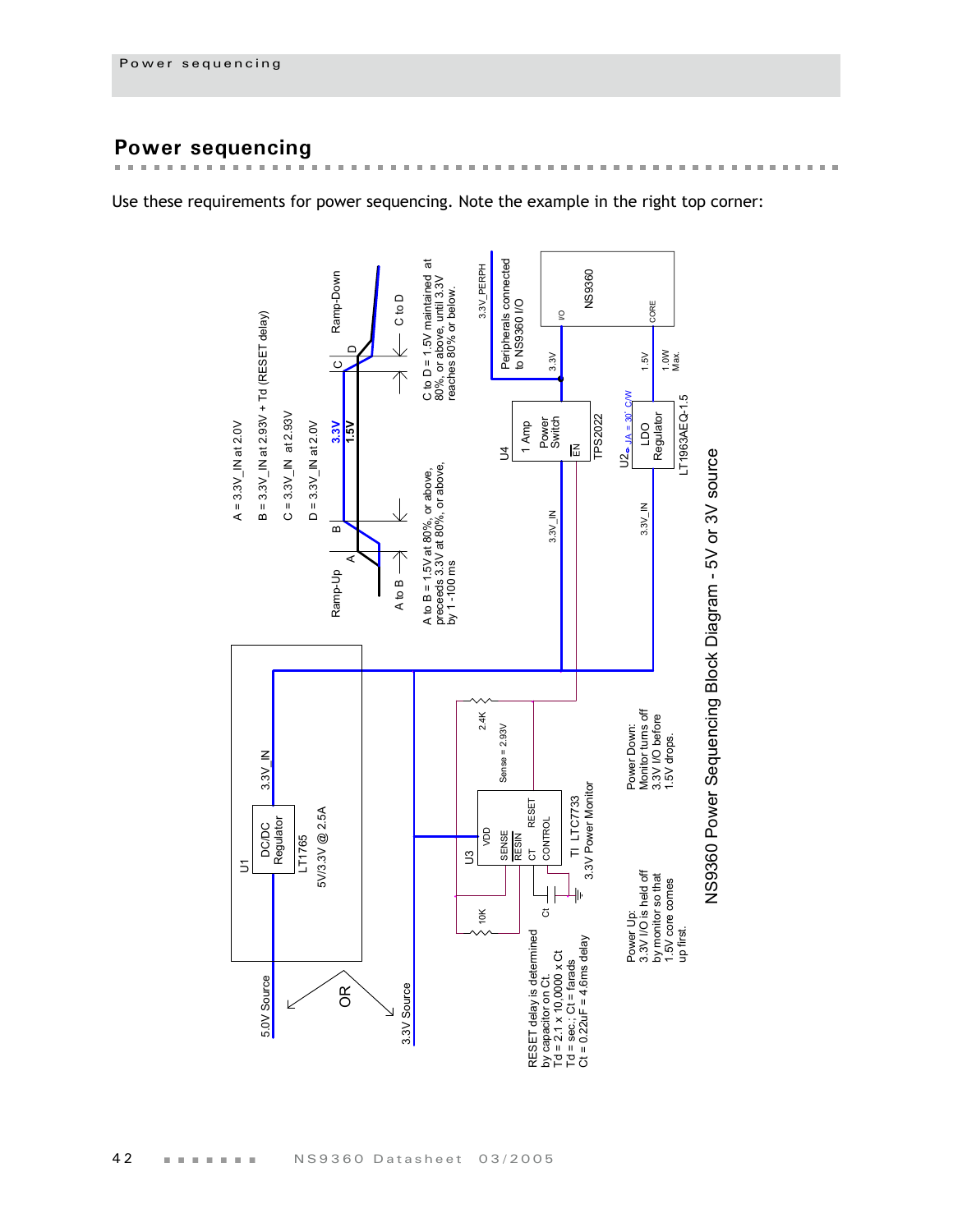**Memory timing**

## **Memory AC characteristics are measured with 35pF.**

Memory timing contains parameters and diagrams for both SDRAM and SRAM timing.

## **SDRAM timing diagrams**

Table 23 describes the values shown in the SDRAM timing diagrams.

| <b>Parameter</b> | <b>Description</b>              | Min            | <b>Max</b>     | Unit   | <b>Notes</b> |
|------------------|---------------------------------|----------------|----------------|--------|--------------|
| M1               | data input setup time to rising | 1.0            |                | ns     |              |
| M <sub>2</sub>   | data input hold time to rising  | 0.0            |                | ns     |              |
| M <sub>3</sub>   | clk_out high to clk_en high     |                | 6.4            | ns     |              |
| M4               | clk out high to address valid   |                | 6.4            | ns     |              |
| M <sub>5</sub>   | clk out high to data mask       |                | 6.4            | ns     | 1, 2         |
| M <sub>6</sub>   | clk_out high to dy_cs_n low     |                | 6.4            | ns     | 3, 4         |
| M7               | clk out high to ras n low       |                | 6.4            | ns     |              |
| M <sub>8</sub>   | clk_out high to cas_n low       |                | 6.4            | ns     |              |
| M9               | clk out high to we n low        |                | 6.4            | ns     |              |
| M10              | clk out high to data out        |                | 6.6            | ns     |              |
| M11              | address hold time               | 4.0            |                |        |              |
| M12              | data out hold time              | 4.0            |                |        |              |
| M13              | clk en high to sdram access     | $\overline{2}$ | 2              | clock  |              |
| M14              | end sdram access to clk en low  | $\overline{2}$ | $\overline{2}$ | clocks |              |

#### *Table 23: SDRAM timing parameters*

- 1 All four data mask signals are used for all transfers.
- 2 All four data mask signals will go low during a read cycle, for both 16-bit and 32-bit transfers.
- 3 Only one of the four clk\_out signals is used.
- 4 Only one of the four dy\_cs\_n signals is used.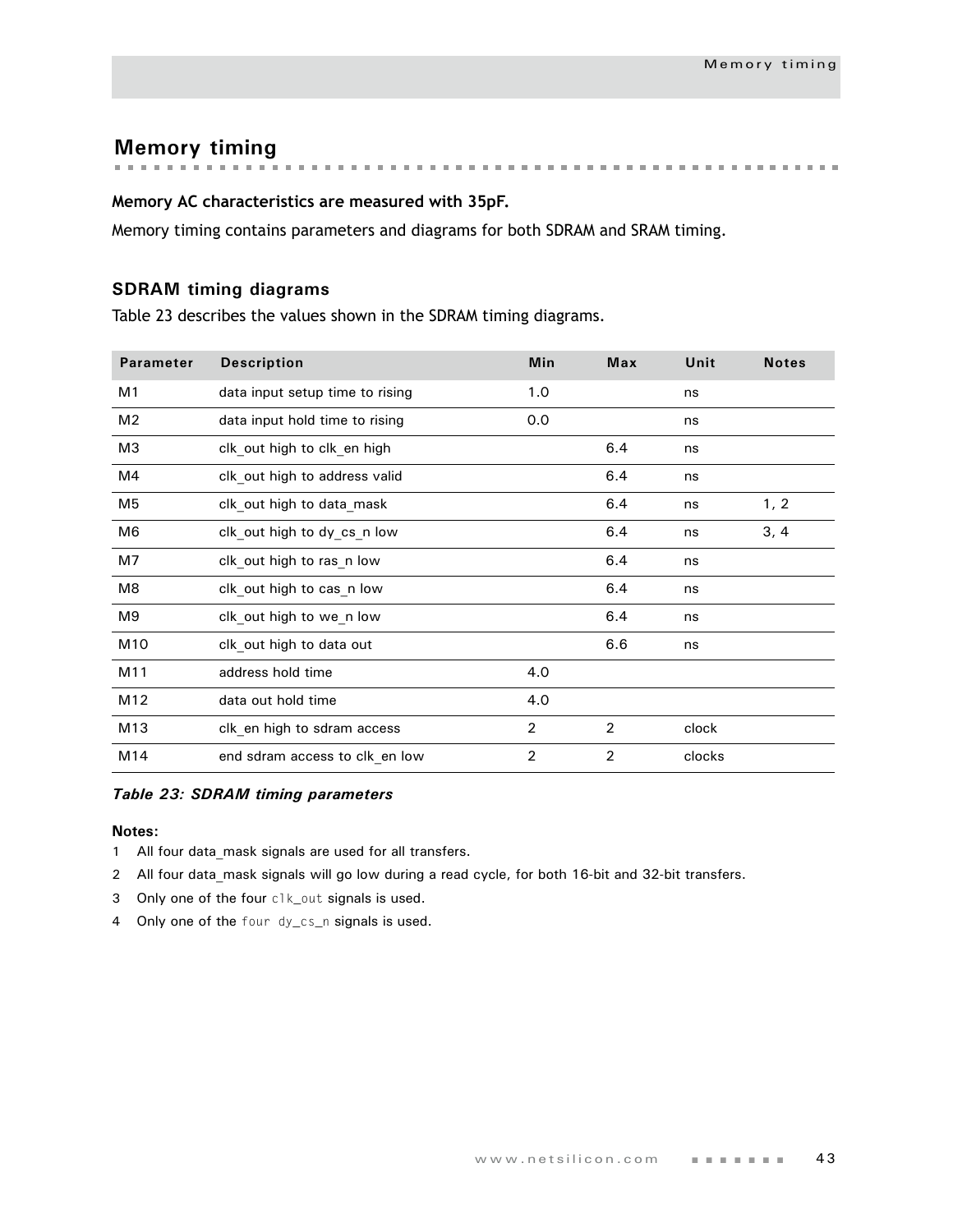### *SDRAM burst read (16-bit)*



#### **Notes:**

- 1 This is the bank and RAS address.
- 2 This is the CAS address.

### *SDRAM burst read (16-bit), CAS latency = 3*



- 1 This is the bank and RAS address.
- 2 This is the CAS address.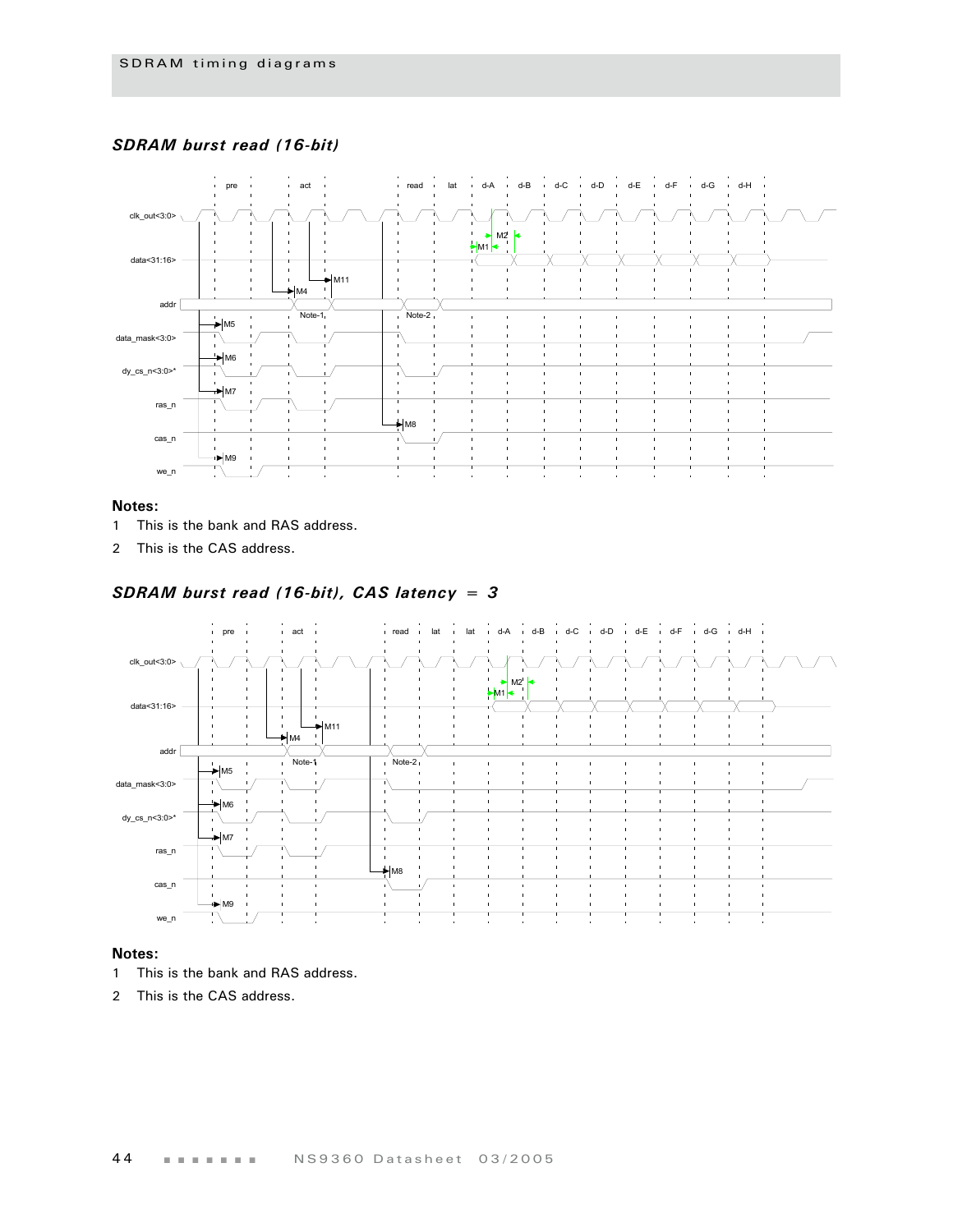

#### *SDRAM burst write (16-bit)*

#### **Notes:**

- 1 This is the bank and RAS address.
- 2 This is the CAS address.

#### *SDRAM burst read (32-bit)*



- 1 This is the bank and RAS address.
- 2 This is the CAS address.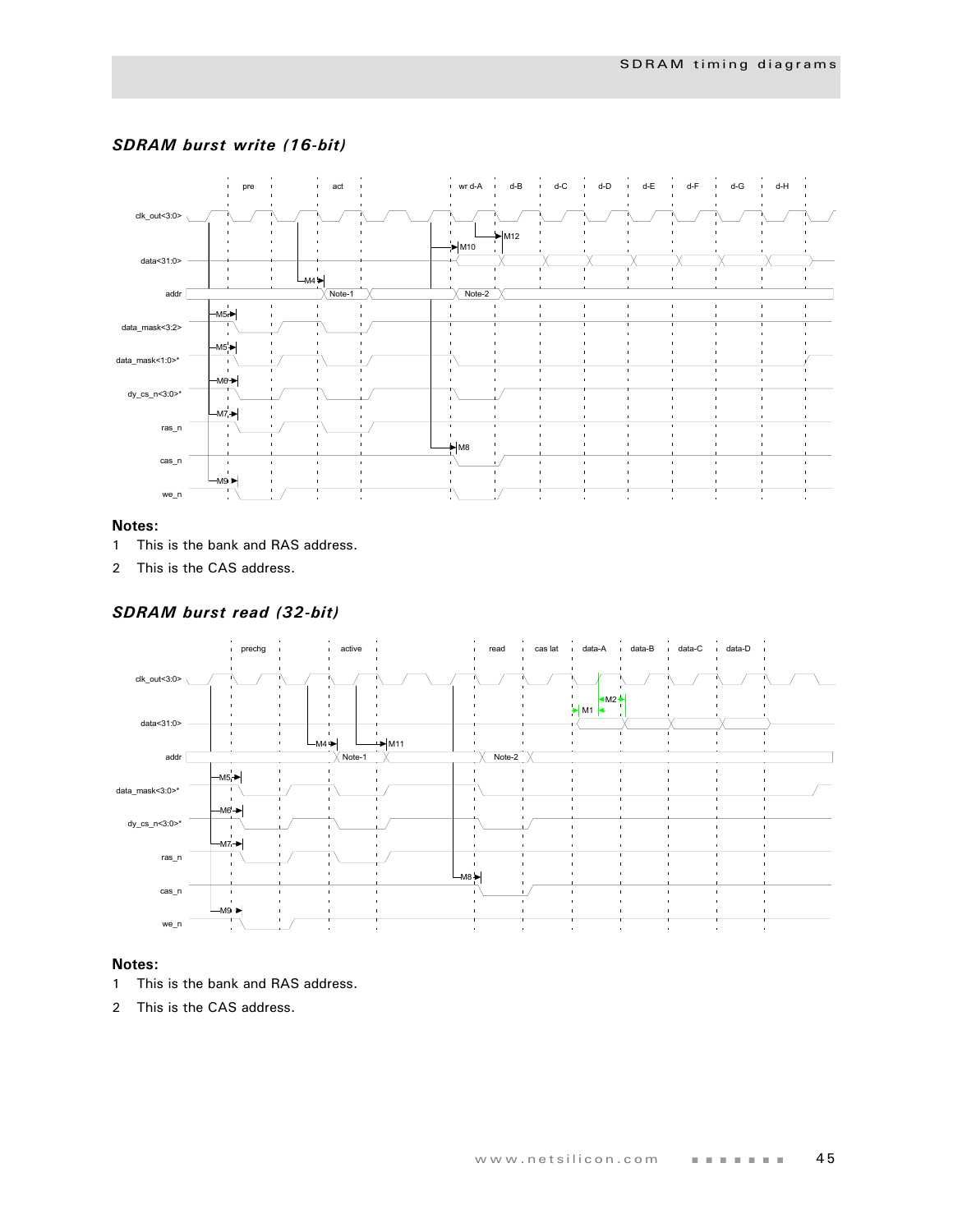

#### *SDRAM burst read (32-bit), CAS latency = 3*

#### **Notes:**

- 1 This is the bank and RAS address.
- 2 This is the CAS address.

#### *SDRAM burst write (32-bit)*



- 1 This is the bank and RAS address.
- 2 This is the CAS address.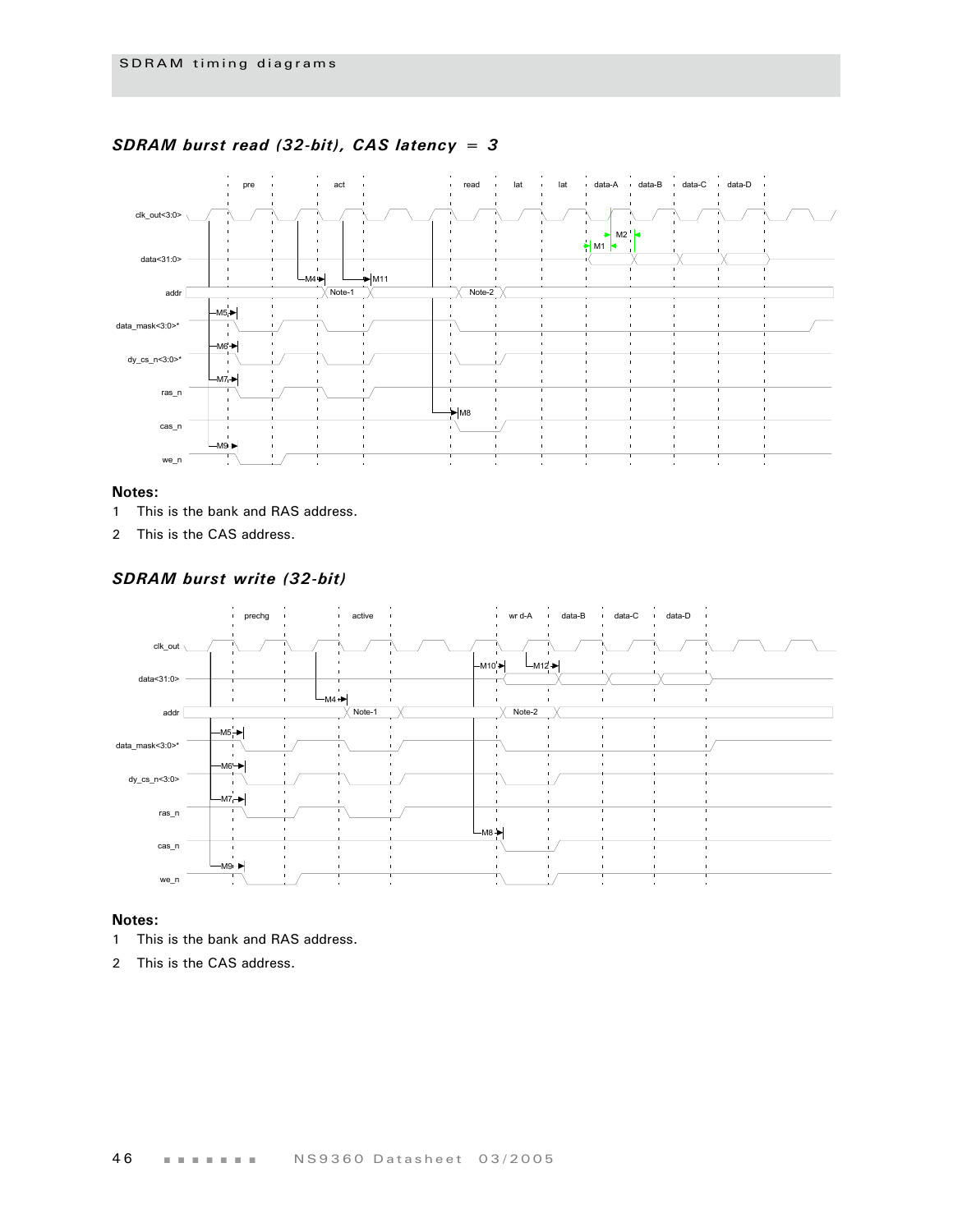

#### *SDRAM load mode*

#### *SDRAM refresh mode*



## *Clock enable timing*

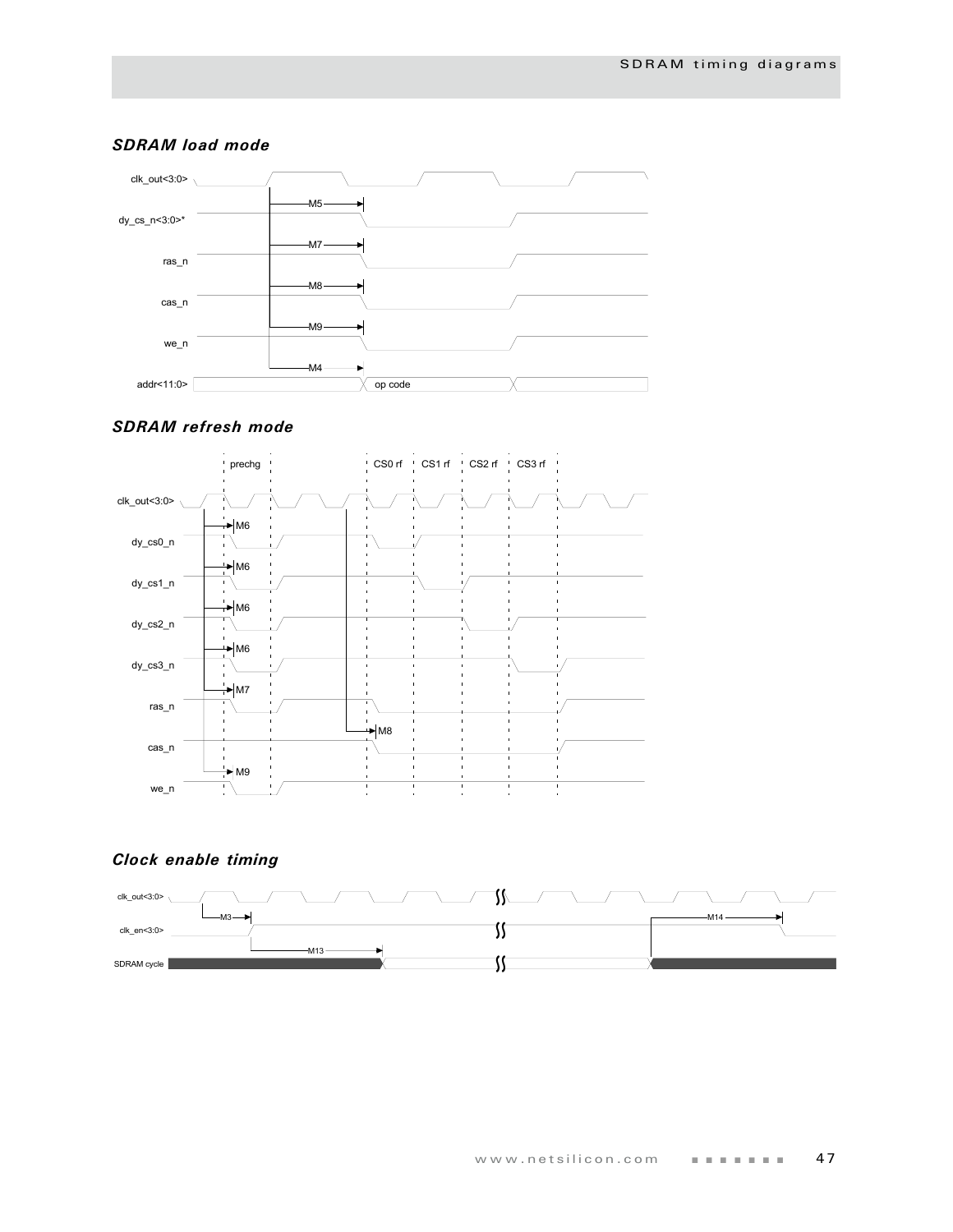## **SRAM timing diagrams**

Table 24 describes the values shown in the SRAM timing diagrams. The (CPU clock out /2) signal shown in the SRAM timing diagrams is for reference only.

| <b>Parameter</b> | <b>Description</b>                  | Min      | Max  | Unit | <b>Notes</b> |
|------------------|-------------------------------------|----------|------|------|--------------|
| M15              | clock high to data out valid        | $-2$     | $+2$ | ns   |              |
| M16              | data out hold time from clock high  | $-2$     | $+2$ | ns   |              |
| M17              | clock high to address valid         | $-2$     | $+2$ | ns   |              |
| M18              | address hold time from clock high   | $-2$     | $+2$ | ns   |              |
| M19              | clock high to st cs n low           | $-2$     | $+2$ | ns   | 1, 2         |
| M20              | clock high to st cs n high          | $-2$     | $+2$ | ns   | 1, 2         |
| M21              | clock high to we n low              | $-2$     | $+2$ | ns   |              |
| M22              | clock high to we n high             | $-2$     | $+2$ | ns   |              |
| M23              | clock high to byte lanes low        | $-2$     | $+2$ | ns   |              |
| M24              | clock high to byte lanes high       | $-2$     | $+2$ | ns   |              |
| M25              | data input setup time to rising clk | 10       |      | ns   |              |
| M26              | data input hold time to rising clk  | $\Omega$ |      | ns   |              |
| M27              | clock high to oe n low              | $-2$     | $+2$ | ns   |              |
| M28              | clock high to oe_n high             | $-2$     | $+2$ | ns   |              |

*Table 24: SRAM timing parameters*

#### **Notes:**

- 1 The (CPU clock out / 2) signal is for reference only.
- 2 Only one of the four dy\_cs\_n signals is used. The diagrams show the active low configuration, which can be reversed (active high) with the PC field.
- 3 Use this formula to calculate the length of the st\_cs\_n signal:

Tacc + board delay + (optional buffer delays, both address out and data in) + 10ns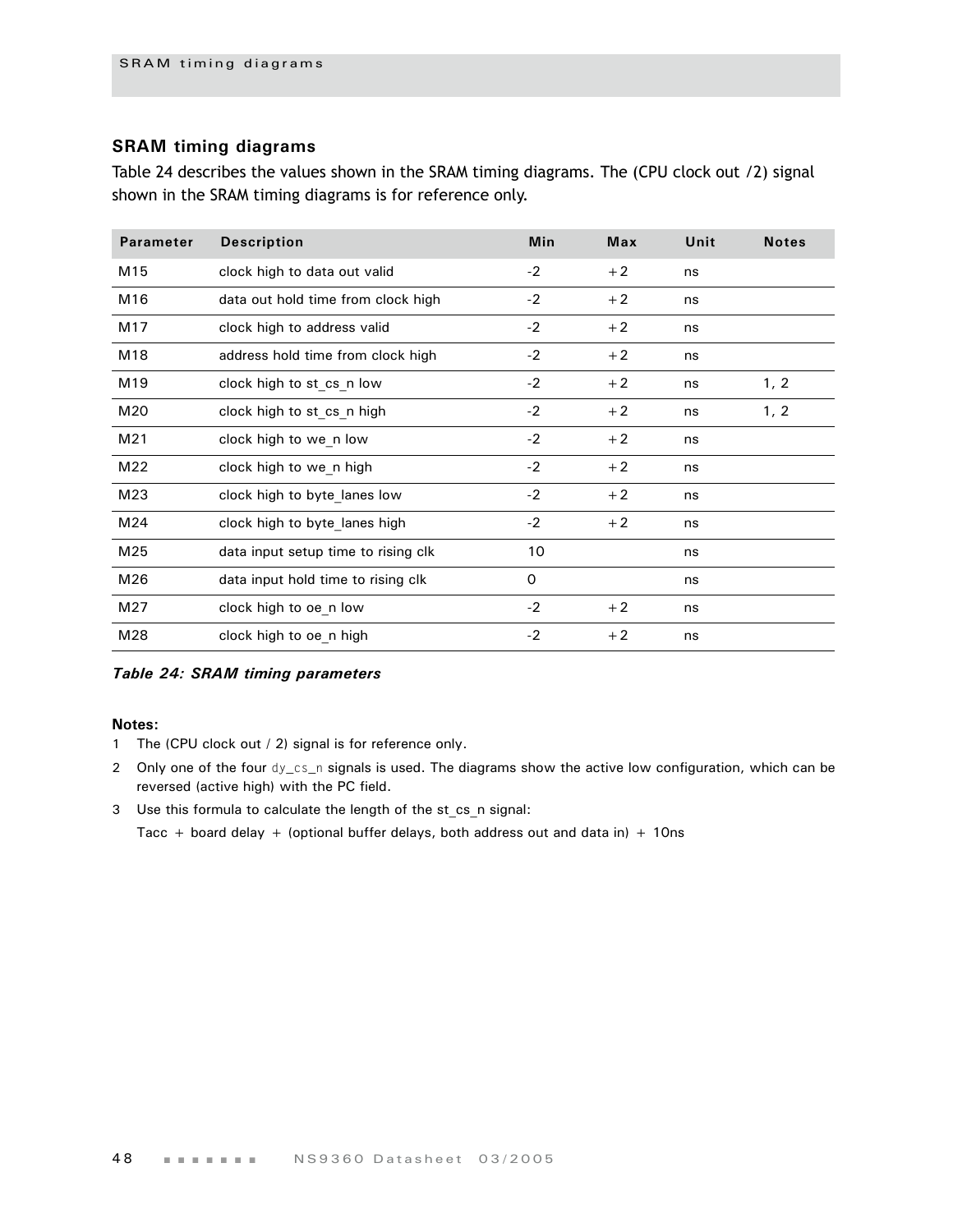## *Static RAM read cycles with 0 wait states*



- $WTRD = 1$  $WOEN = 1$
- If the PB field is set to 1, all four byte\_lane signals will go low for 32-bit, 16-bit, and 8-bit read cycles.
- **If the PB field is set to 0, the byte\_lane signal will always be high.**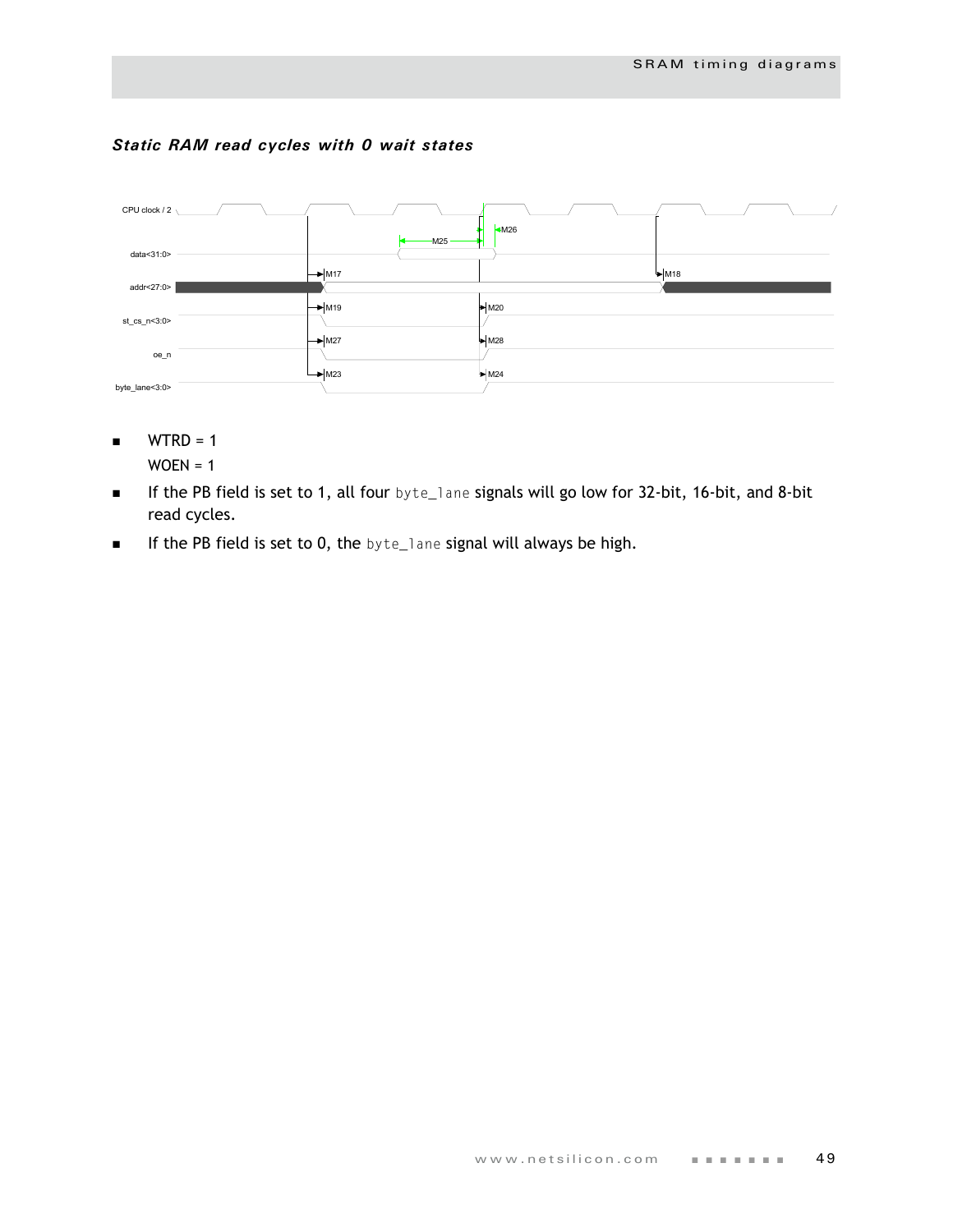

### *Static RAM asynchronous page mode read, WTPG = 1*

 $WTPG = 1$ 

 $WTRD = 2$ 

- **If the PB field is set to 1, all four** byte\_lane signals will go low for 32-bit, 16-bit, and 8-bit read cycles.
- The asynchronous page mode will read 16 bytes in a page cycle. A 32-bit bus will do four 32-bit reads, as shown (3-2-2-2). A 16-bit bus will do eight 16-bit reads (3-2-2-2-3-2-2-2) per page cycle, and an 8-bit bus will do sixteen reads (3-2-2-2-3-2-2-2-3-2-2-2-3-2-2-2) per page cycle. 3-2-2-2 is the example used here, but the WTRD and WTPG field can set them differently.

- 1 The length of the first cycle in the page is determined by the WTRD field.
- 2 The length of the 2nd, 3rd, and 4th cycles is determined by the WTPG field.
- 3 This is the starting address. The least significant two bits will always be '00.'
- 4 The least significant two bits in the second cycle will always be '01.'
- 5 The least significant bits in the third cycle will always be '10.'
- 6 The least significant two bits in the fourth cycle will always be '11.'
- 7 If the PB field is set to 0, the byte lane signal will always be high during a read cycle.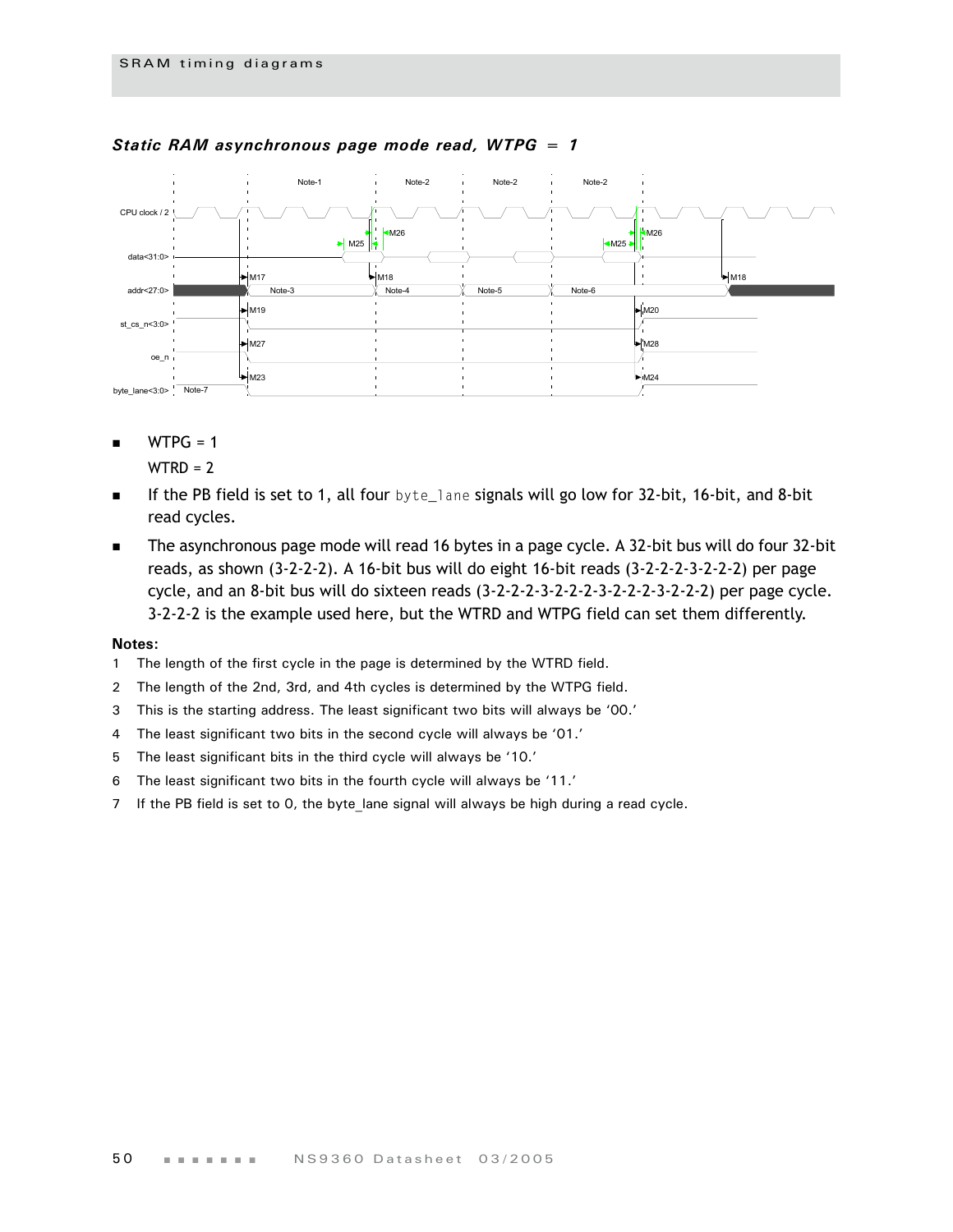

### *Static RAM read cycle configurable wait states*

- $WTRD = from 1 to 15$  $WOEN = from 0 to 15$ 
	-
- If the PB field is set to 1, all four byte\_lane signals will go low for 32-bit, 16-bit, and 8-bit read cycles.
- **If the PB field is set to 0, the byte\_lane signal will always be high.**
- **The length of the read cycle is determined by the WTRD field.**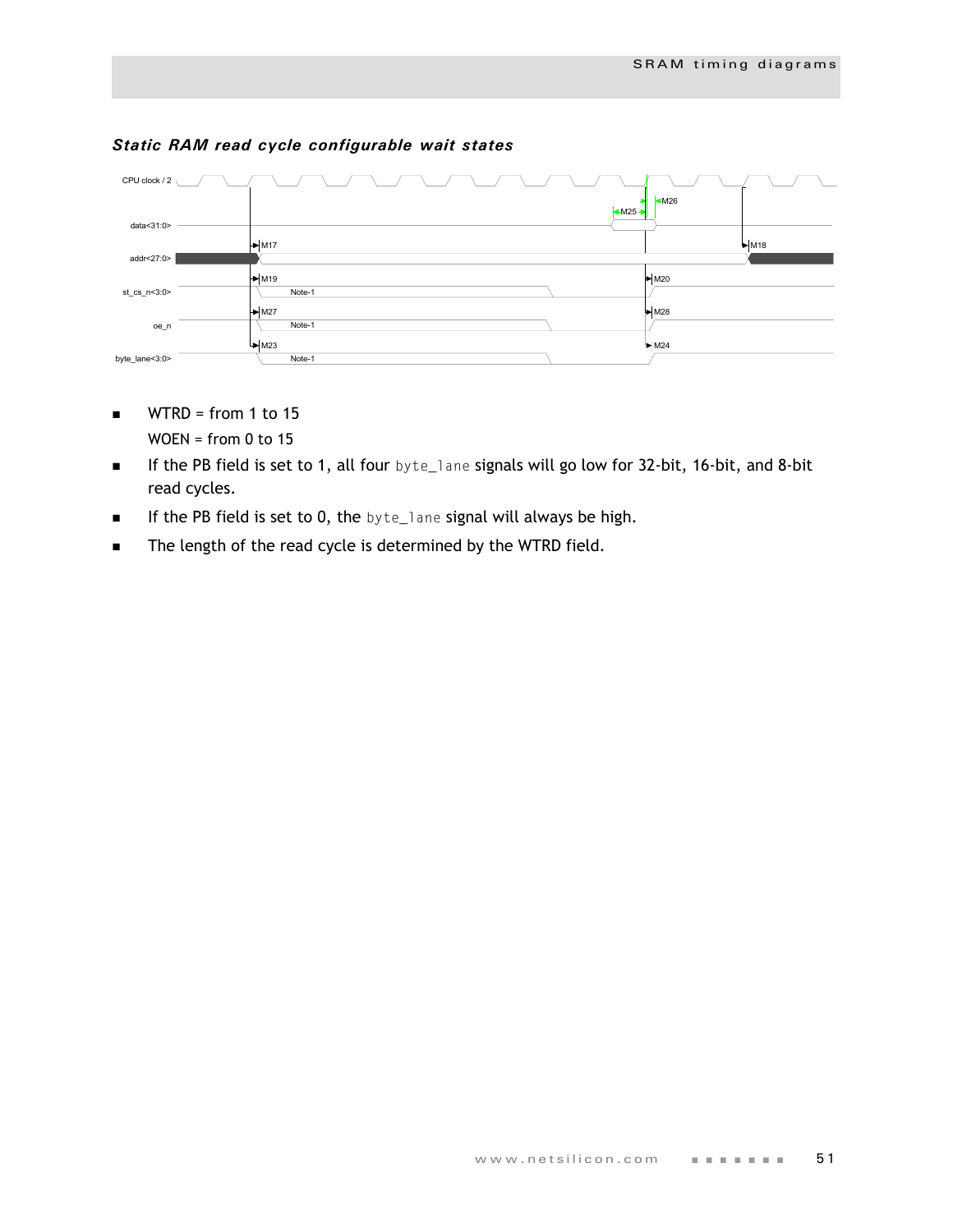



 $WTWR = 0$ 

 $WWEN = 0$ 

- **During a 32-bit transfer, all four** byte\_lane signals will go low.
- **During a 16-bit transfer, two** byte\_lane signals will go low.
- During an 8-bit transfer, only one byte\_lane signal will go low.

#### **Note:**

1 If the PB field is set to 0, the byte\_lane signals will function as write enable signals and the we\_n signal will always be high.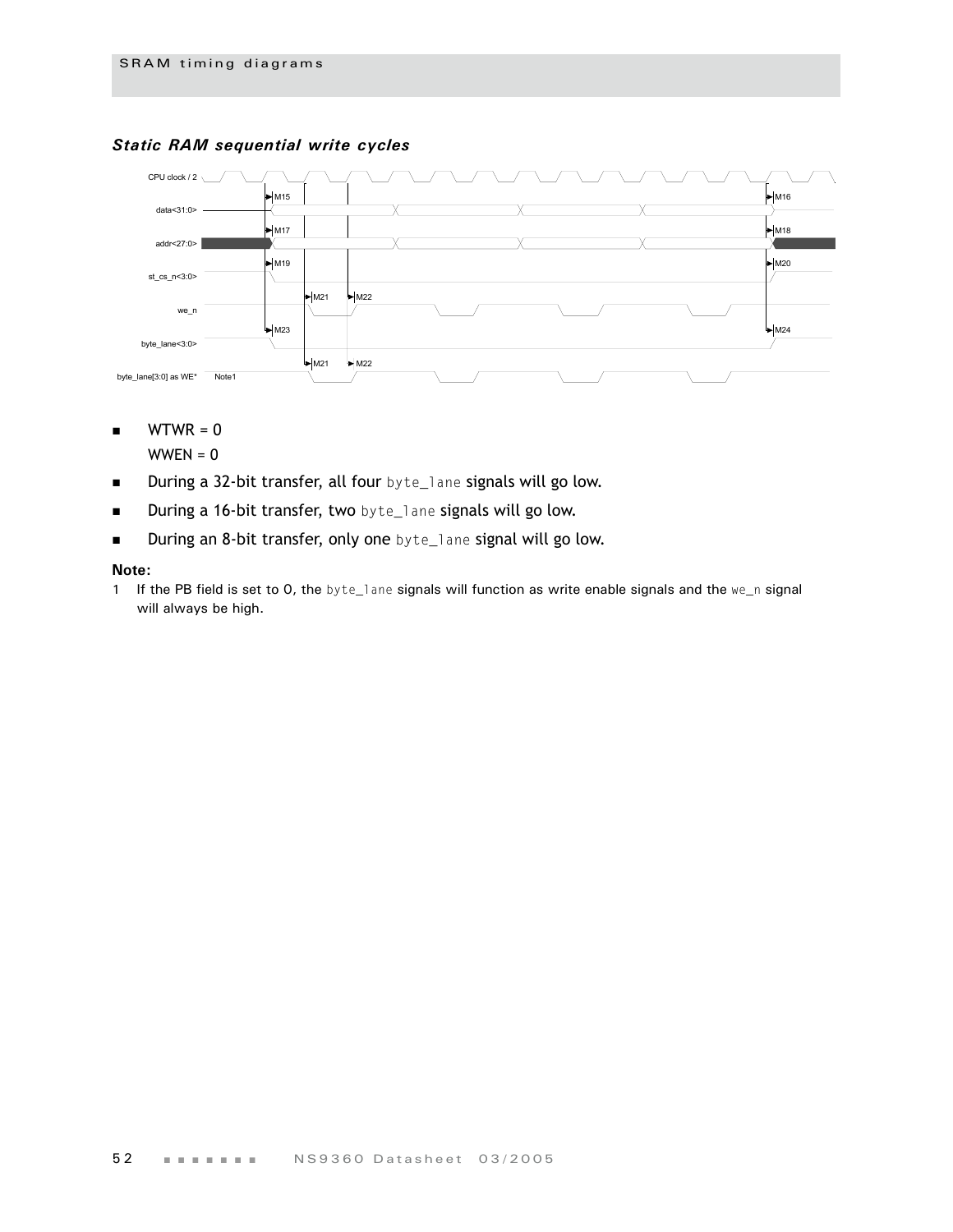

## *Static RAM write cycle*

 $WTWR = 0$ 

 $WWEN = 0$ 

- **During a 32-bit transfer, all four** byte\_lane signals will go low.
- **During a 16-bit transfer, two** byte\_lane signals will go low.
- During an 8-bit transfer, only one byte\_lane signal will go low.

#### **Note:**

1 If the PB field is set to 0, the byte\_lane signals will function as write enable signals and the we\_n signal will always be high.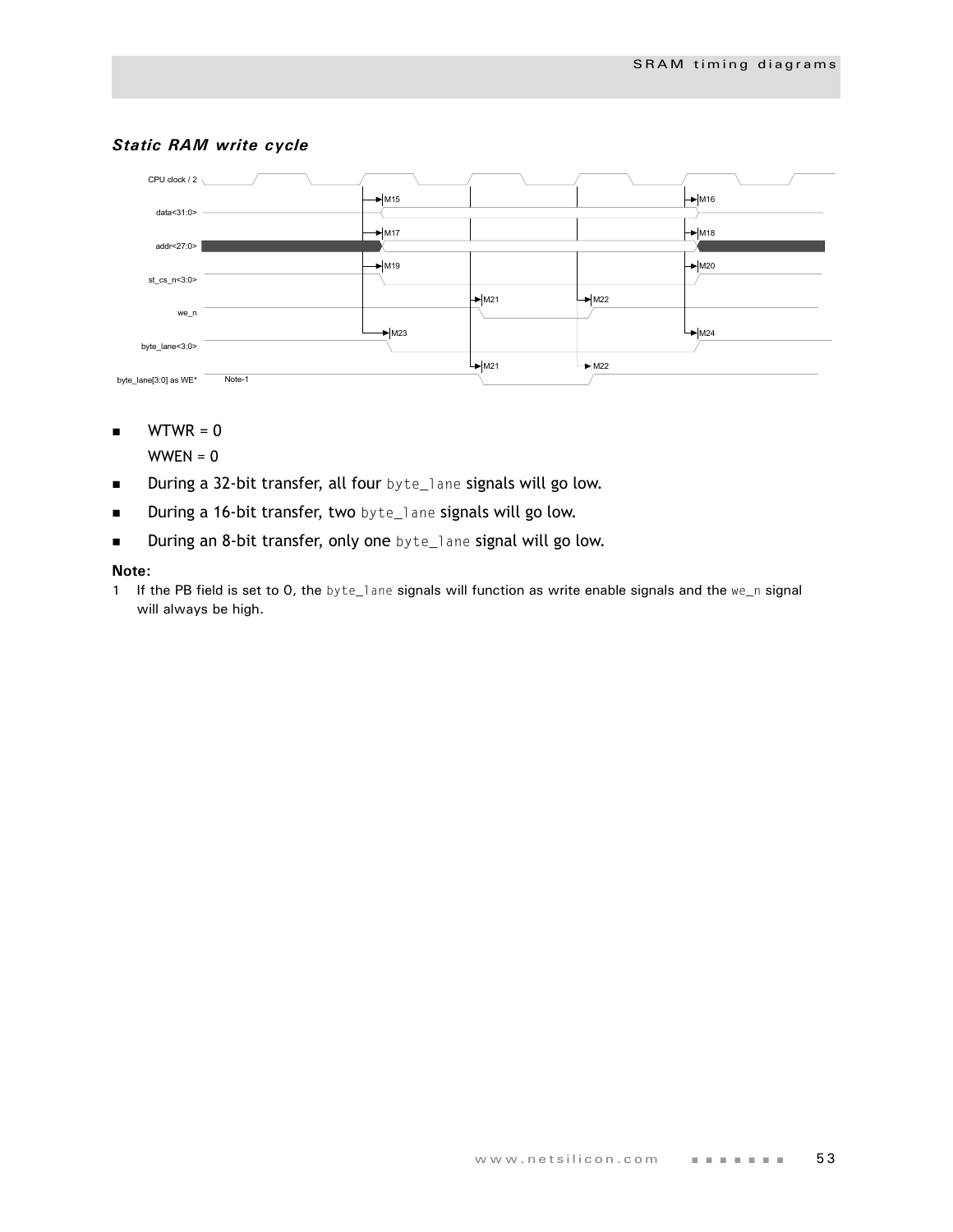

## *Static write cycle with configurable wait states*

- $WTWR = from 0 to 15$ WWEN = from  $0$  to 15
- The WTWR field determines the length on the write cycle.
- During a 32-bit transfer, all four byte\_lane signals will go low.
- **During a 16-bit transfer, two** byte\_lane signals will go low.
- During an 8-bit transfer, only one byte\_lane signal will go low.

- 1 Timing of the st\_cs\_n signal is determined with a combination of the WTWR and WWEN fields. The st\_cs\_n signal will always go low at least one clock before we\_n goes low, and will go high one clock after we\_n goes high.
- 2 Timing of the we\_n signal is determined with a combination of the WTWR and WWEN fields.
- 3 Timing of the byte\_lane signals is determined with a combination of the WTWR and WWEN fields. The byte\_lane signals will always go low one clock before we\_n goes low, and will go one clock high after we\_n goes high.
- 4 If the PB field is set to 0, the byte\_lane signals will function as the write enable signals and the we\_n signal will always be high.
- 5 If the PB field is set to 0, the timing for the byte\_lane signals is set with the WTWR and WWEN fields.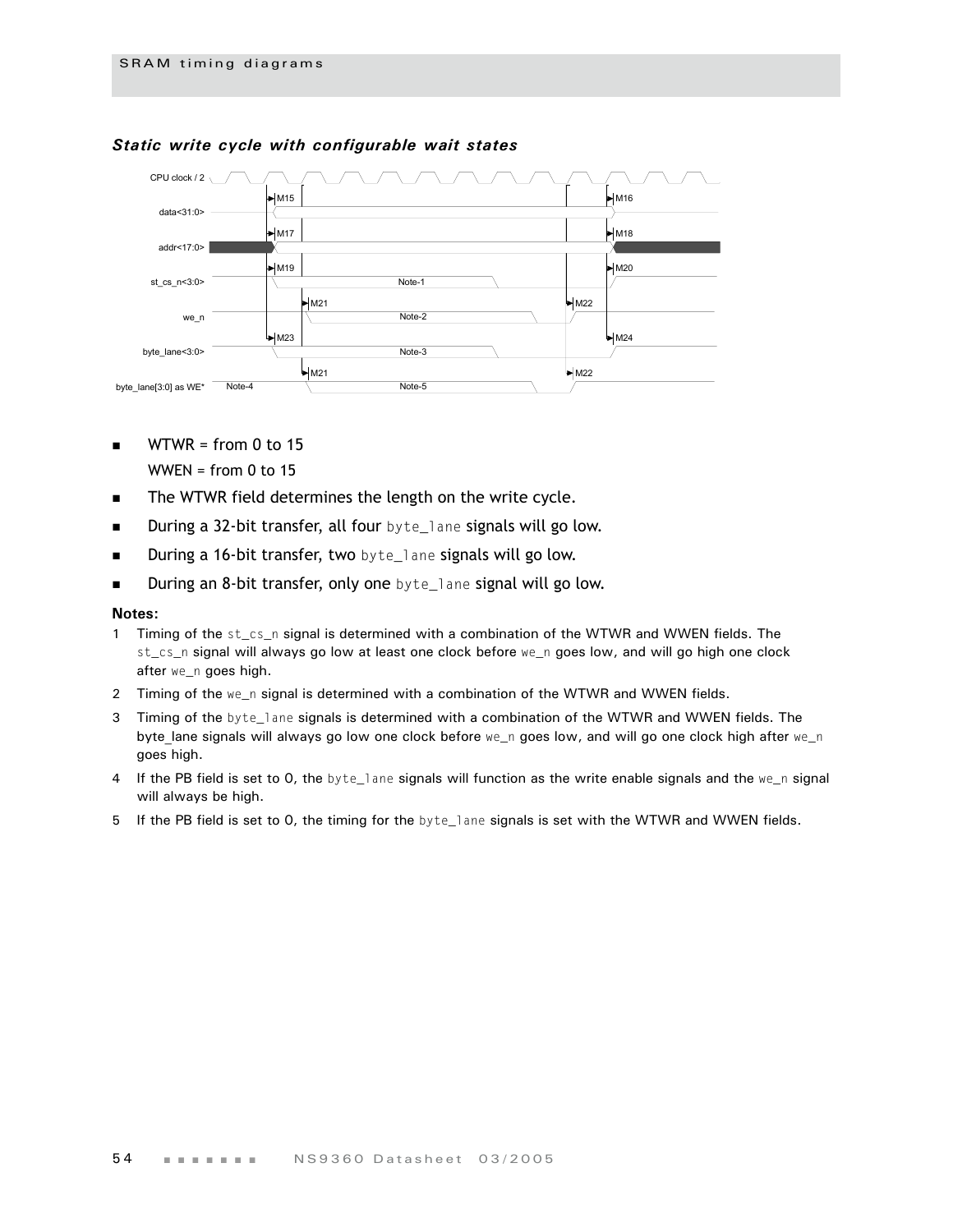# **Slow peripheral acknowledge timing**

Table 25 describes the values shown in the slow peripheral acknowledge timing diagrams.

| <b>Parameter</b> | <b>Description</b>                           | <b>Min</b>     | Max  | Unit       | <b>Notes</b>   |
|------------------|----------------------------------------------|----------------|------|------------|----------------|
| M15              | clock high to data out valid                 | $-2$           | $+2$ | ns         |                |
| M16              | data out hold time from clock high           | $-2$           | $+2$ | ns         |                |
| M17              | clock high to address valid                  | $-2$           | $+2$ | ns         |                |
| M18              | address hold time from clock high            | $-2$           | $+2$ | ns         |                |
| M <sub>19</sub>  | clock high to st cs n low                    | $-2$           | $+2$ | ns         | $\overline{2}$ |
| M20              | clock high to st cs n high                   | $-2$           | $+2$ | ns         | $\overline{c}$ |
| M <sub>21</sub>  | clock high to we n low                       | $-2$           | $+2$ | ns         |                |
| M22              | clock high to we n high                      | $-2$           | $+2$ | ns         |                |
| M23              | clock high to byte_lanes low                 | $-2$           | $+2$ | ns         |                |
| M24              | clock high to byte lanes high                | $-2$           | $+2$ | ns         |                |
| M26              | data input hold time to rising clk           | $\mathbf 0$    |      | ns         |                |
| M27              | clock high to oe n low                       | $-2$           | $+2$ | ns         |                |
| M28              | clock high to oe_n high                      | $-2$           | $+2$ | ns         |                |
| M29              | address/chip select valid to ta strb high    | $\overline{2}$ |      | CPU cycles |                |
| M30              | ta_strb pulse width                          | 4              | 8    | CPU cycles |                |
| M31              | ta_strb rising to chip select/address change | 4              | 10   | CPU cycles |                |
| M32              | data setup to ta_strb rising                 | 0              |      | ns         |                |

*Table 25: Slow peripheral acknowledge*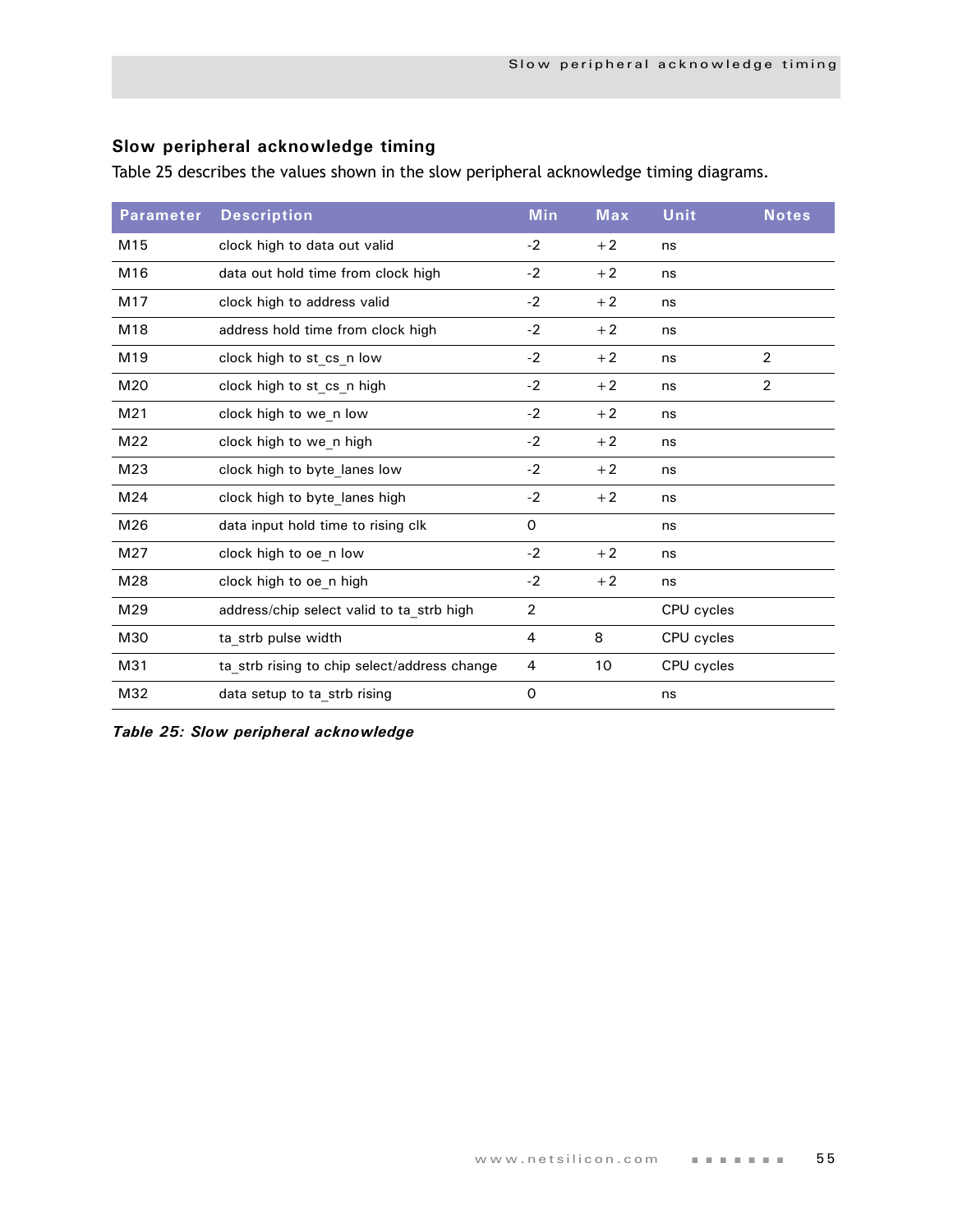

### *Slow peripheral acknowledge read*



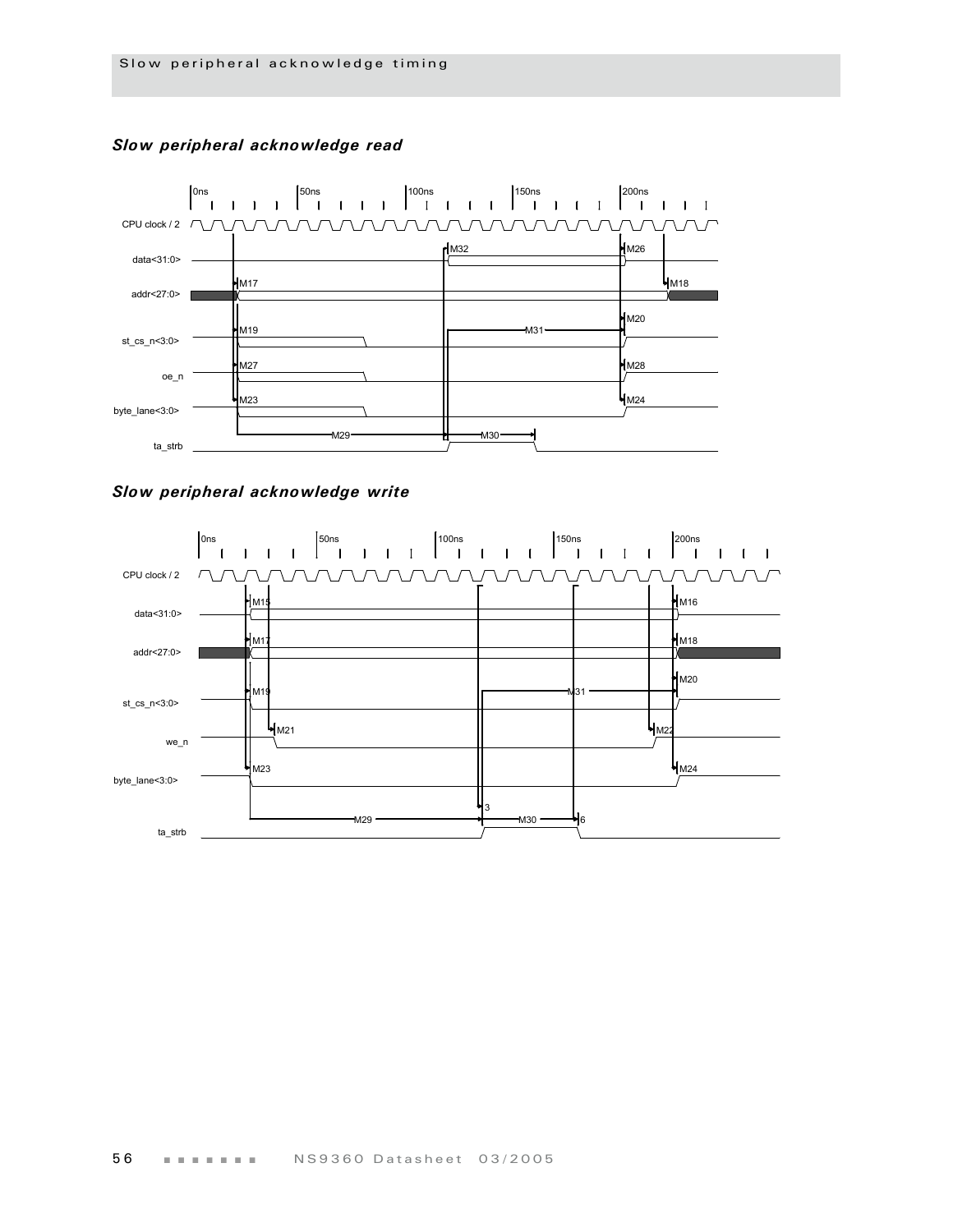# **Ethernet timing**

### **Ethernet AC characteristics are measured with 10pF.**

Table 26 describes the values shown in the Ethernet timing diagrams.

| <b>Parameter</b> | <b>Description</b>                            | <b>Min</b> | <b>Max</b> | Unit | <b>Notes</b>   |
|------------------|-----------------------------------------------|------------|------------|------|----------------|
| E <sub>1</sub>   | MII tx_clk to txd, tx_en, tx_er               | 3          | 11         | ns   | 2              |
| E <sub>2</sub>   | MII rxd, rx_en, rx_er setup to rx_clk rising  | 3          |            | ns   |                |
| E <sub>3</sub>   | MII rxd, rx_en, rx_er hold from rx_clk rising | 1          |            | ns   |                |
| E4               | mdio (input) setup to mdc rising              | 10         |            | ns   |                |
| E <sub>5</sub>   | mdio (input) hold from mdc rising             | 0          |            | ns   |                |
| E6               | mdc to mdio (output)                          | 20         | 36         | ns   | 1, 2           |
| E7               | mdc period                                    | 91         |            | ns   | 4              |
| E8               | RMII ref clk to txd, tx en                    | 3          | 12         | ns   | $\overline{2}$ |
| E9               | RMII rxd, crs, rx_er setup to ref_clk rising  | 3          |            | ns   |                |
| E10              | RMII rxd, crs, rx_er hold from ref_clk rising | 1          |            | ns   |                |
| E11              | MII rx_clk to cam_req                         | 3          | 10         | ns   |                |
| E12              | MII cam_reject setup to rx_clk rising         | N/A        |            | ns   | 3              |
| E13              | MII cam reject hold from rx clk rising        | N/A        |            | ns   | 3              |

#### *Table 26: Ethernet timing characteristics*

- 1 Minimum specification is for fastest AHB bus clock of 88.5 MHz. Maximum specification is for slowest AHB bus clock of 51.6 MHz.
- 2  $C<sub>load</sub> = 10pf for all outputs and bidirects.$
- 3 No setup and hold requirements for cam\_reject because it is an asynchronous input. This is also true for RMII PHY applications.
- 4 Minimum specification is for fastest AHB bus clock of 88.5 MHz.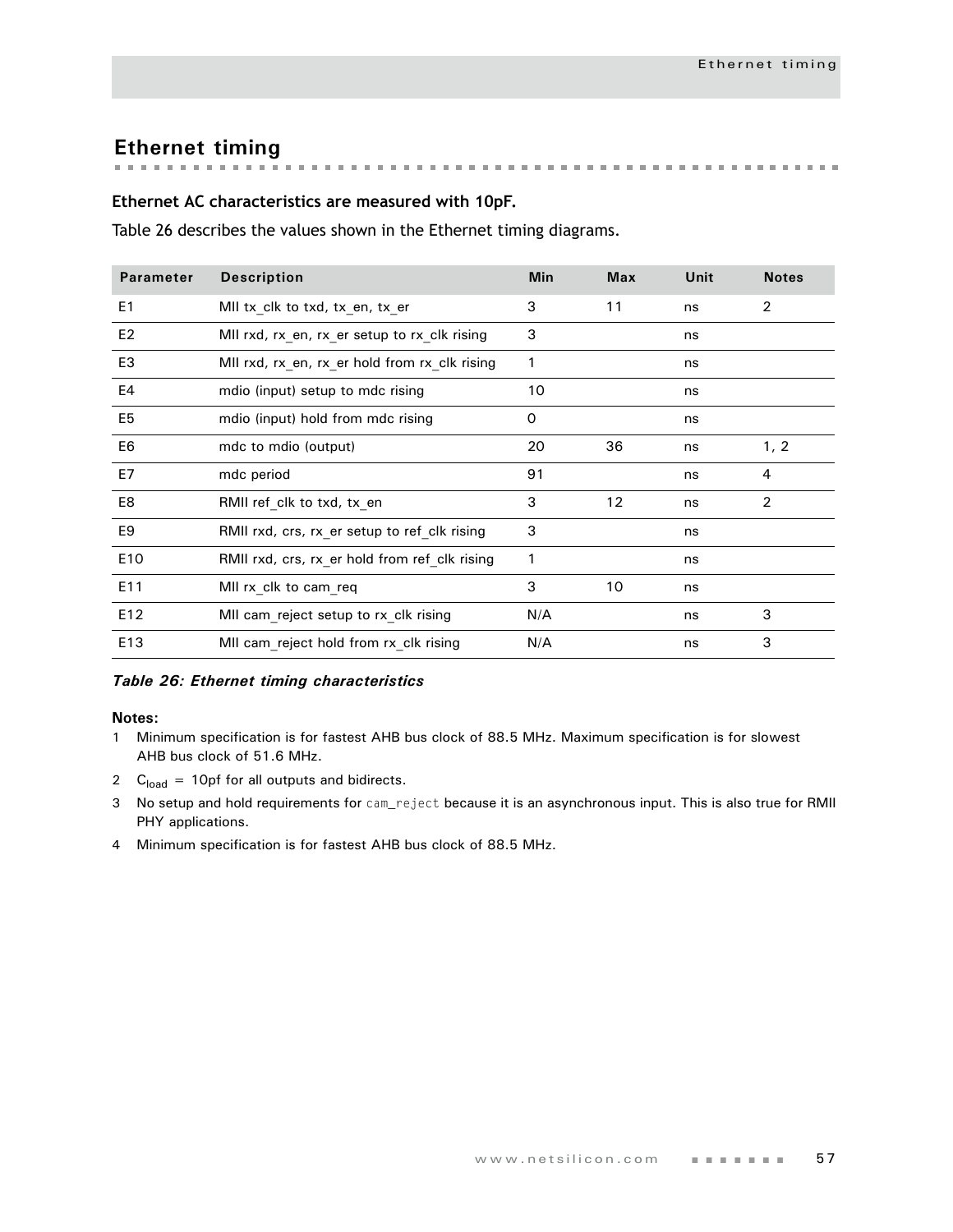# *Ethernet MII timing*



*Ethernet RMII timing*

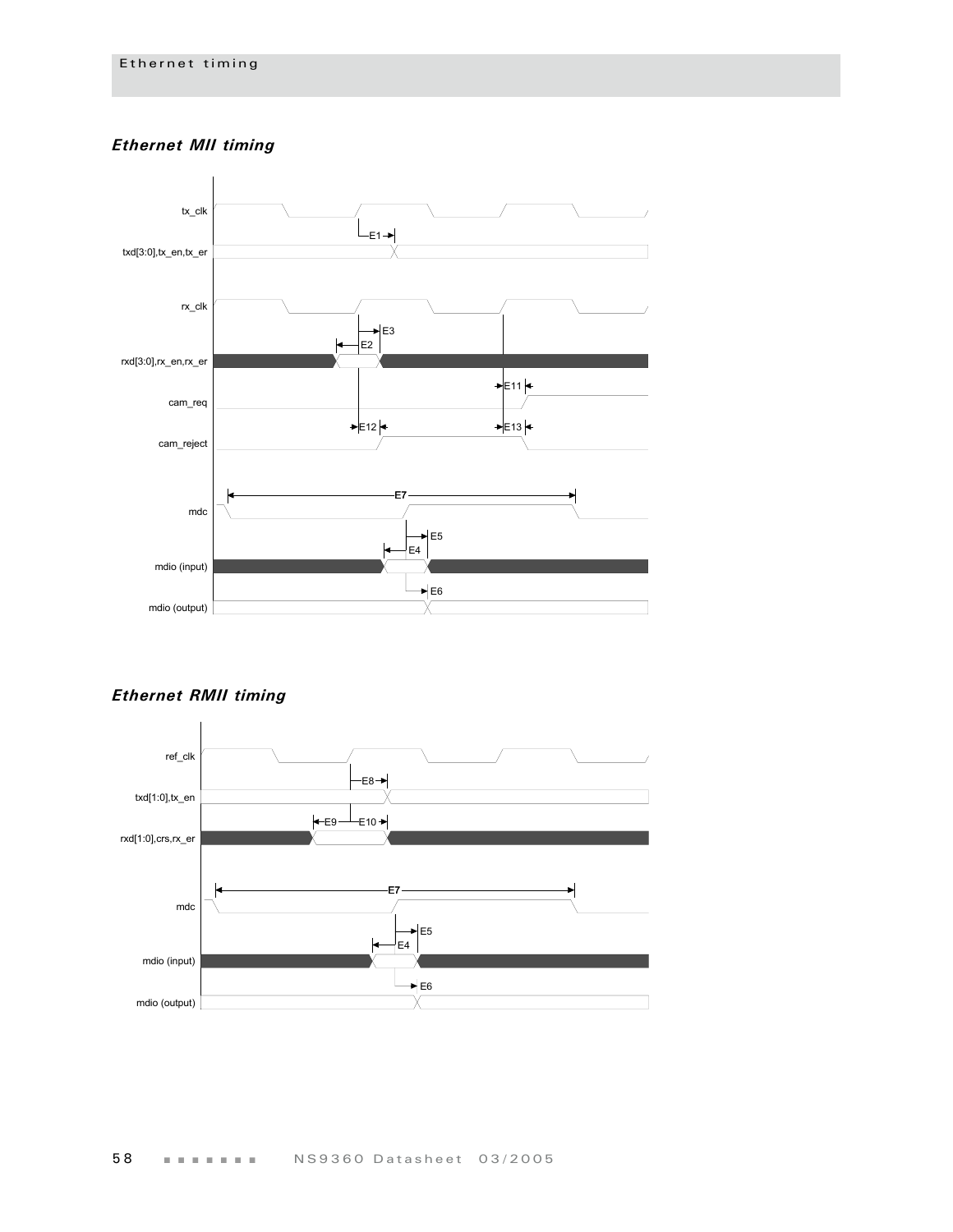# **I 2C timing**

**The State State State** i. **Building** a property of the control of the control of  $\mathbf{m}$  $\mathbf{m}$  $\mathbb{R}^2$  $\bar{m}$  $\mathbf{r}$ 

# **I 2C AC characteristics are measured with 10pf.**

[Table 27](#page-62-0) describes the values shown in the  $I^2C$  timing diagram.

|                |                                     | Standard mode |            | <b>Fast mode</b> |            |      |
|----------------|-------------------------------------|---------------|------------|------------------|------------|------|
| Parm           | <b>Description</b>                  | <b>Min</b>    | <b>Max</b> | Min              | <b>Max</b> | Unit |
| C <sub>1</sub> | iic sda to iic scl START hold time  | 4.0           |            | 0.6              |            | μs   |
| C <sub>2</sub> | iic scl low period                  | 4.7           |            | 1.3              |            | μs   |
| C3             | iic scl high period                 | 4.7           |            | 1.3              |            | μs   |
| C <sub>4</sub> | iic scl to iic sda DATA hold time   | 0             |            | 0                |            | μs   |
| C <sub>5</sub> | iic sda to iic scl DATA setup time  | 250           |            | 100              |            | ns   |
| C <sub>6</sub> | iic scl to iic sda START setup time | 4.7           |            | 0.6              |            | μs   |
| C <sub>7</sub> | iic scl to iic sda STOP setup time  | 4.0           |            | 0.6              |            | μs   |

# <span id="page-62-0"></span>*Table 27: I2C timing parameters*

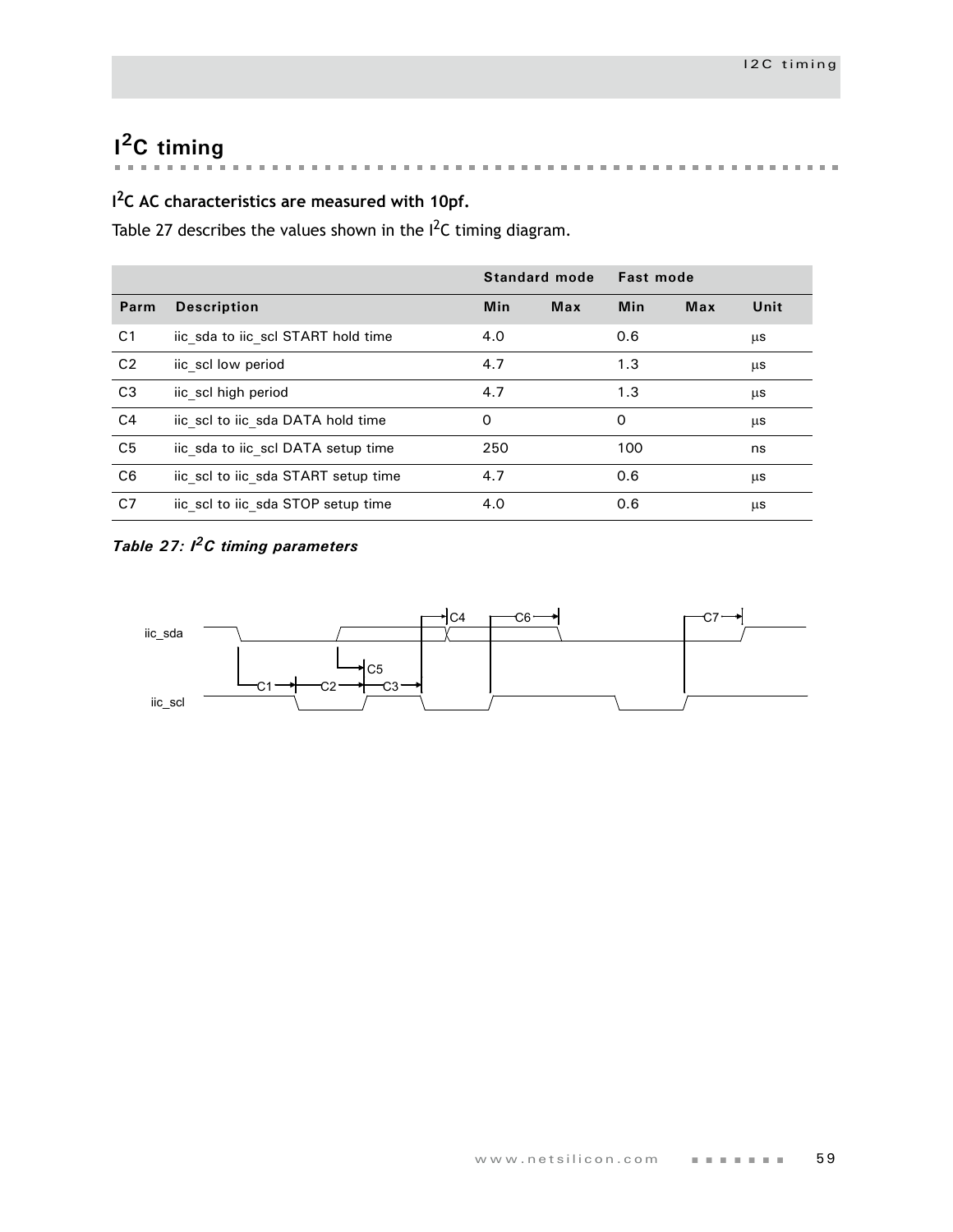# **LCD timing**

# **LCD AC characteristics are measured with 10pF.**

Table 28 describes the values shown in the LCD timing diagrams.

| <b>Parameter</b> | <b>Description</b>                               | Register   | Value                                                                                           | <b>Units</b>        |
|------------------|--------------------------------------------------|------------|-------------------------------------------------------------------------------------------------|---------------------|
| L1               | Horizontal front porch blanking                  | LCDTiming0 | $HFP + 1$                                                                                       | <b>CLCP</b> periods |
| L2               | Horizontal sync width                            | LCDTiming0 | $HSW + 1$                                                                                       | CLCP periods        |
| L <sub>3</sub>   | Horizontal period                                | N/A        | $L1 + L2 + L15 + L4$                                                                            | CLCP periods        |
| L4               | Horizontal backporch                             | LCDTiming0 | $HBP + 1$                                                                                       | CLCP periods        |
| L <sub>5</sub>   | <b>TFT</b> active line                           | LCDTiming0 | $16*(PPL + 1)$<br>(see note 3)                                                                  | <b>CLCP</b> periods |
| L <sub>6</sub>   | LCD panel clock frequency                        | LCDTiming1 | For $BCD = 0$ :<br>$CLCDCLK/(PCD+2)$<br>For $BCD = 1$ :<br><b>CLCDCLK</b> (see notes 1<br>& 10) | <b>MHz</b>          |
| L7               | TFT vertical sync width                          | LCDTiming1 | $VSW + 1$                                                                                       | H lines             |
| L8               | <b>TFT</b> vertical lines/frame                  | N/A        | $L7 + L9 + L10 + L11$                                                                           | H lines             |
| L9               | TFT vertical back porch                          | LCDTiming1 | <b>VBP</b>                                                                                      | H lines             |
| L10              | TFT vertical front porch                         | LCDTiming1 | <b>VFP</b>                                                                                      | H lines             |
| L11              | Active lines/frame                               | LCDTiming1 | $LPP + 1$                                                                                       | H lines             |
| L12              | <b>STN HSYNC inactive to VSYNC</b><br>active     | LCDTiming0 | $HBP + 1$                                                                                       | CLCP periods        |
| L13              | STN vertical sync width                          | N/A        | 1                                                                                               | H lines             |
| L14              | <b>STN</b> vertical lines/frame                  | N/A        | $L11 + L16$                                                                                     | H lines             |
| L15              | <b>STN</b> active line                           | LCDTiming1 | $CLCP + 1$ (see note 4)                                                                         | <b>CLCP</b> periods |
| L16              | STN vertical blanking                            | LCDTiming1 | $VSW+VFP+VBP+1$                                                                                 | H lines             |
| L17              | STN CLCP inactive to HSYNC active                | LCDTiming0 | $HFP + 1.5$                                                                                     | CLCP periods        |
| L <sub>18</sub>  | CLCP to data/control<br>(see notes 7 and 8)      |            | $-2.0$ (min)<br>$+2.0$ (max)                                                                    | ns                  |
| L <sub>19</sub>  | CLCP high (see notes 8, 9)                       |            | $50\% \pm 0.5$ ns                                                                               | ns                  |
| L20              | CLCP low (see notes 8, 9)                        |            | $50\% \pm 0.5$ ns                                                                               | ns                  |
| L21              | TFT VSYNC active to HSYNC active<br>(see note 8) |            | $-0.1$ ns (min)<br>$+0.1$ ns (max)                                                              | ns                  |
| L22              | TFT VSYNC active to HSYNC inactive LCDTiming0    |            | <b>HSW</b>                                                                                      | CLCP periods        |

# *Table 28: LCD timing parameters*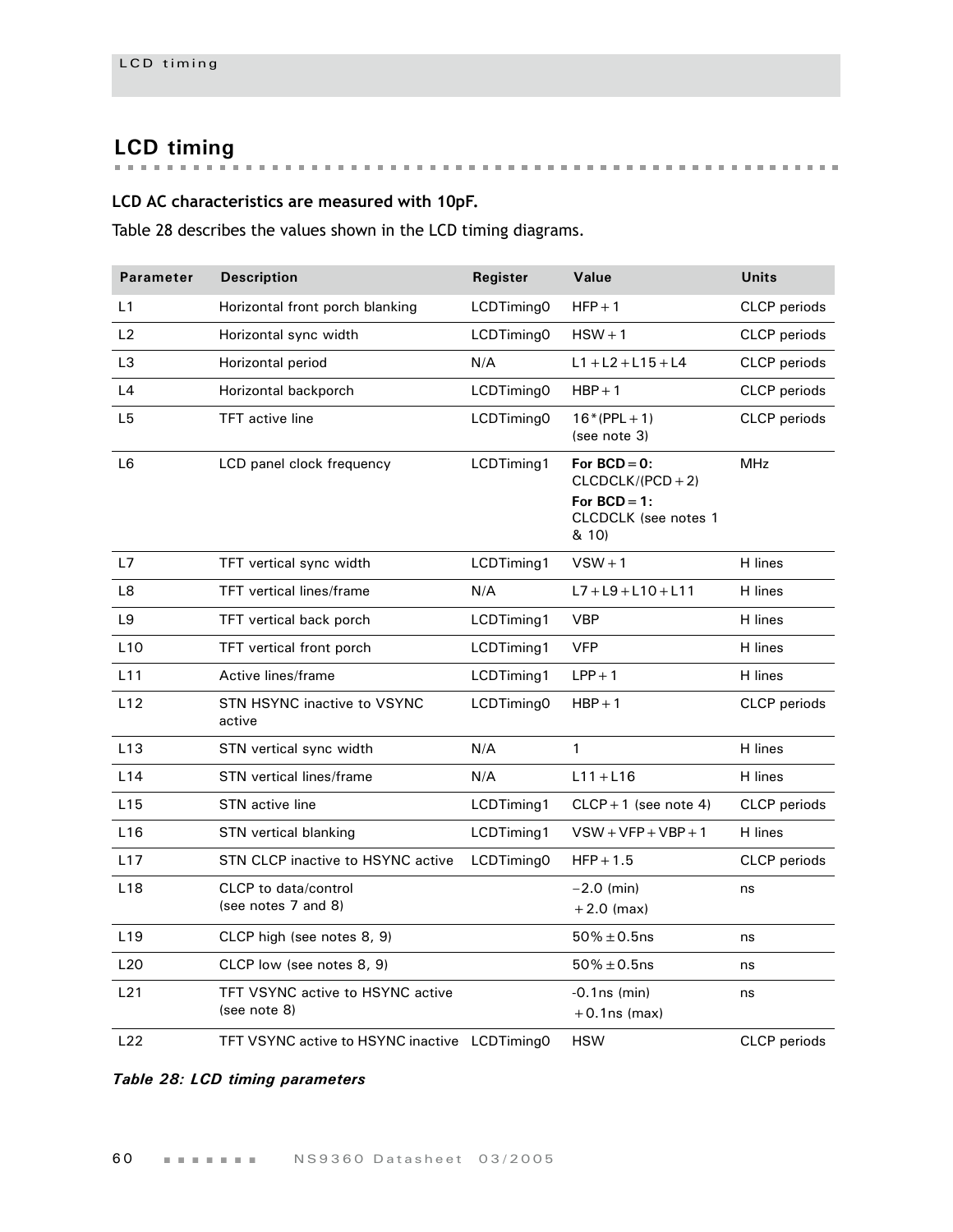| <b>Parameter</b> | <b>Description</b>                      | Register   | Value                                                                  | <b>Units</b>        |
|------------------|-----------------------------------------|------------|------------------------------------------------------------------------|---------------------|
| L23              | STN VSYNC active to HSYNC<br>inactive   | LCDTiming0 | <b>STN</b> color:<br>$14 +$ HSW + HFP<br>STN Mono8:<br>$6 + HSW + HFP$ | <b>CLCP</b> periods |
|                  |                                         |            | STN Mono4:<br>$10 +$ HSW + HFP                                         |                     |
| L24              | STN HSYNC inactive to VSYNC<br>inactive | LCDTiming0 | $HBP + 1$                                                              | <b>CLCP</b> periods |
| L <sub>25</sub>  | STN VSYNC inactive to HSYNC<br>active   | LCDTiming0 | STN color: $HFP + 13$<br>STN Mono8: $HFP + 15$<br>STN Mono4: $HFP + 9$ | <b>CLCP</b> periods |
| L26              | CLCP period                             |            | 22.22 (minimum)                                                        | ns                  |

#### *Table 28: LCD timing parameters*

#### **Notes:**

- 1 CLCDCLK is selected from 5 possible sources:
	- lcdclk/2 (lcdclk is an external oscillator)
	- AHB clock
	- AHB clock/2
	- AHB clock/4
	- AHB clock/8

See the LCD chapter in the *NS9360 Hardware Reference* for acceptable clock frequencies for the different display configurations.

- 2 The polarity of CLLP, CLFP, CLCP, and CLAC can be inverted using control fields in the LCDTiming1 register.
- 3 The CPL field in the LCDTiming1 register must also be programmed to T5-1 (see the LCD chapter in the *NS9360 Hardware Reference*).
- 4 The PPL field in the LCDTiming0 register must also be programmed correctly (see the LCD chapter in the *NS9360 Hardware Reference*).
- 5 These data widths are supported:
	- 4-bit mono STN single panel
	- 8-bit mono STN single panel
	- 8-bit color STN single panel
	- 4-bit mono STN dual panel (8 bits to LCD panel)
	- 8-bit mono STN dual panel (16 bits to LCD panel)
	- 8-bit color STN dual panel (16 bits to LCD panel)
	- 18-bit TFT
- 6 See the LCD chapter in the *NS9360 Hardware Reference* for definitions of the bit fields referred to in this table.
- 7 Note that data is sampled by the LCD panel on the falling edge of the CLCP in the LCD output timing diagram. If the polarity of CLCP is inverted, this parameter is relative to CLCP falling instead.
- 8  $C<sub>load</sub> = 10pf$  on all outputs.
- 9 CLCP high and low times specified as 50% of the clock period  $\pm$  0.5ns.
- 10 Maximum allowable LCD panel clock frequency is 45 MHz.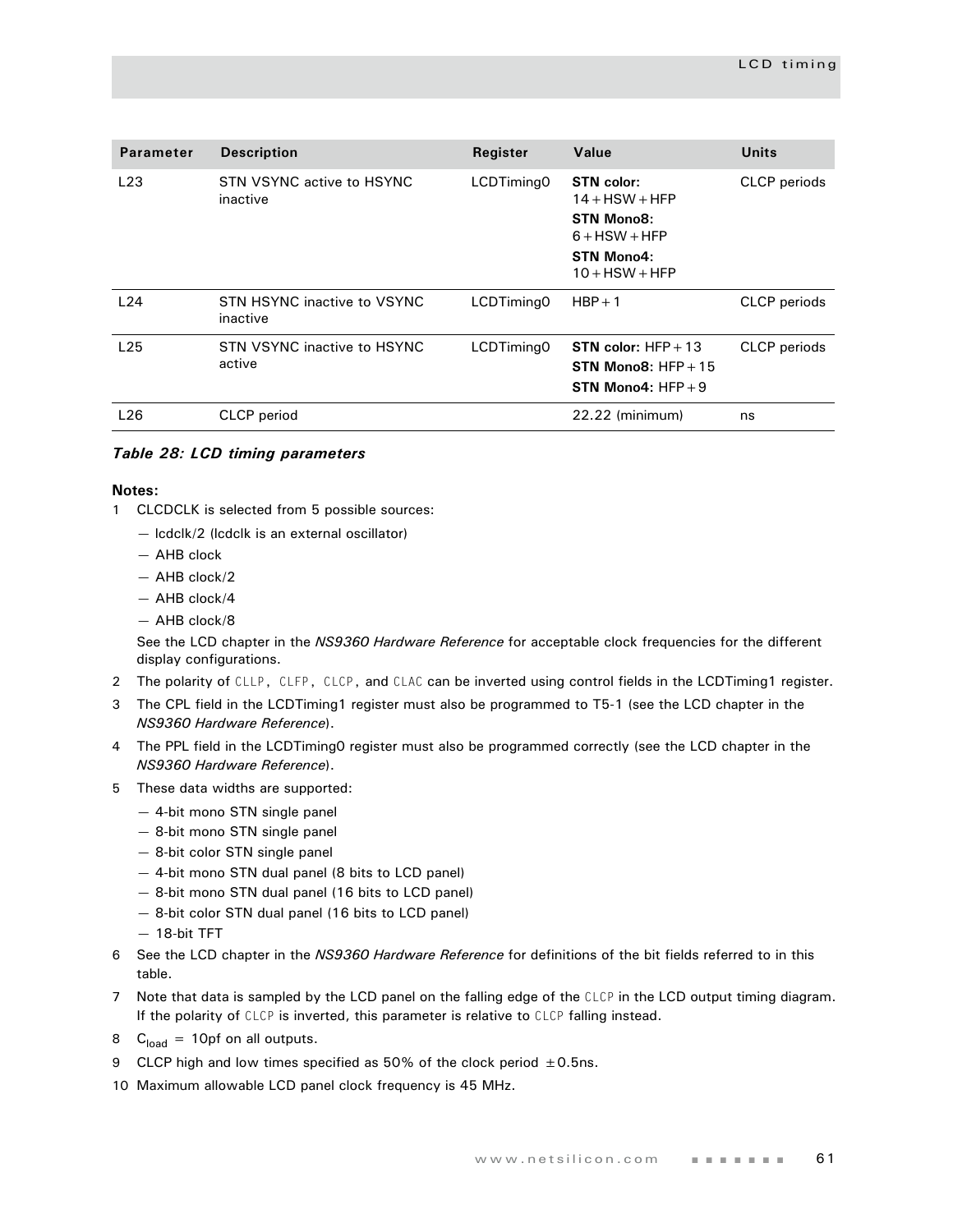*Horizontal timing for STN displays*



### *Vertical timing for STN displays*



# *Horizontal timing for TFT displays*



### *Vertical timing for TFT displays*



# *HSYNC vs VSYNC timing for STN displays*

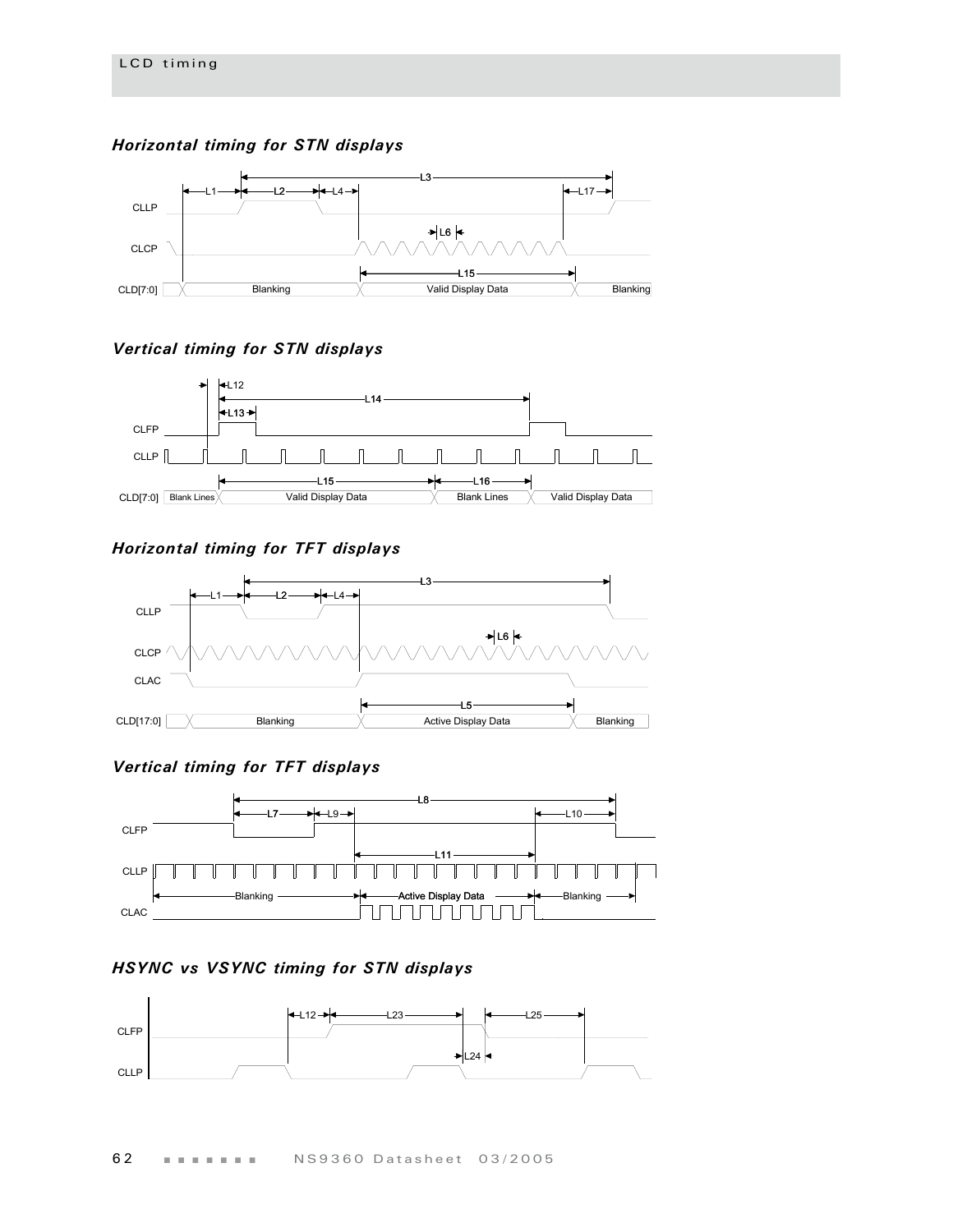# *HSYNC vs VSYNC timing for TFT displays*



# *LCD output timing*

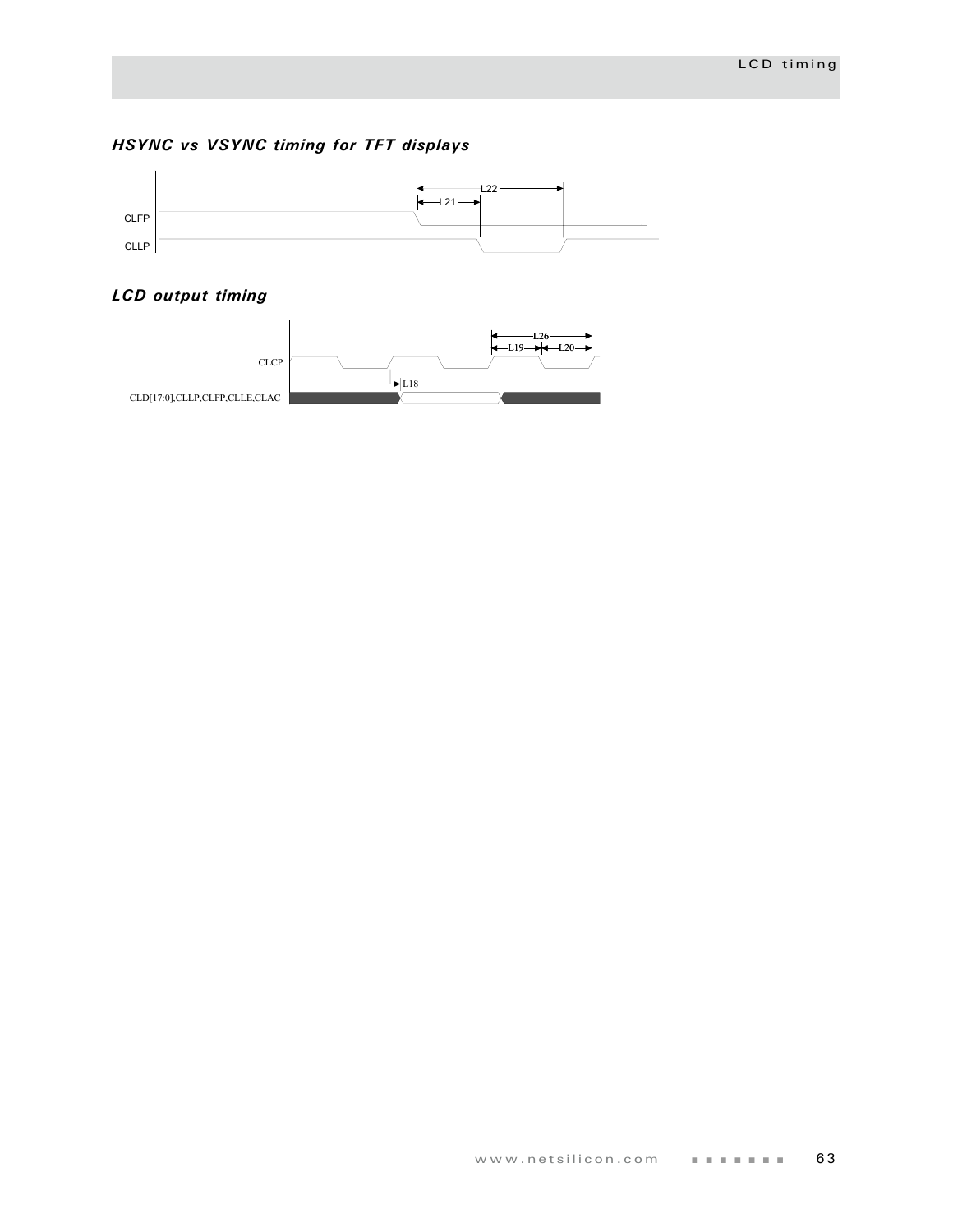**SPI timing**

# **SPI AC characteristics are measured with 10pF.**

Table 29 describes the values shown in the SPI timing diagrams.

| Parm             | <b>Description</b>                                   | Min              | <b>Max</b> | Unit | <b>Modes</b>  | <b>Notes</b> |
|------------------|------------------------------------------------------|------------------|------------|------|---------------|--------------|
|                  | <b>SPI master parameters</b>                         |                  |            |      |               |              |
| SP <sub>0</sub>  | SPI enable low setup to first SPI CLK out<br>rising  | $3*T_{BCLK}$ -10 |            | ns   | 0, 3          | 1, 3         |
| SP <sub>1</sub>  | SPI enable low setup to first SPI CLK out<br>falling | $3*T_{BCLK}$ -10 |            | ns   | 1, 2          | 1, 3         |
| SP <sub>3</sub>  | SPI data in setup to SPI CLK out rising              | 30               |            | ns   | 0, 3          |              |
| SP4              | SPI data in hold from SPI CLK out rising             | 0                |            | ns   | 0, 3          |              |
| SP <sub>5</sub>  | SPI data in setup to SPI CLK out falling             | 30               |            | ns   | 1, 2          |              |
| SP <sub>6</sub>  | SPI data in hold from SPI CLK out falling            | 0                |            | ns   | 1, 2          |              |
| SP7              | SPI CLK out falling to SPI data out valid            |                  | 10         | ns   | 0, 3          | 6            |
| SP <sub>8</sub>  | SPI CLK out rising to SPI data out valid             |                  | 10         | ns   | 1, 2          | 6            |
| SP <sub>9</sub>  | SPI enable low hold from last SPI CLK out<br>falling | $3*T_{BCLK}$ -10 |            | ns   | 0, 3          | 1, 3         |
| <b>SP10</b>      | SPI enable low hold from last SPI CLK out<br>rising  | $3*T_{BCLK}$ -10 |            | ns   | 1, 2          | 1, 3         |
| <b>SP11</b>      | SPI CLK out high time                                | SP13*45%         | SP13*55%   | ns   | 0, 1, 2,<br>3 | 4            |
| <b>SP12</b>      | SPI CLK out low time                                 | SP13*45%         | SP13*55%   | ns   | 0, 1, 2,<br>3 | 4            |
| SP <sub>13</sub> | SPI CLK out period                                   | $T_{BCLK}$ $*$ 6 |            | ns   | 0, 1, 2,<br>3 | 3            |
|                  | <b>SPI slave parameters</b>                          |                  |            |      |               |              |
| <b>SP14</b>      | SPI enable low setup to first SPI CLK in<br>rising   | 30               |            | ns   | 0, 3          | 1            |
| <b>SP15</b>      | SPI enable low setup to first SPI CLK in<br>falling  | 30               |            | ns   | 1, 2          | 1            |
| <b>SP16</b>      | SPI data in setup to SPI CLK in rising               | 0                |            | ns   | 0, 3          |              |
| <b>SP17</b>      | SPI data in hold from SPI CLK in rising              | 60               |            | ns   | 0, 3          |              |
| <b>SP18</b>      | SPI data in setup to SPI CLK in falling              | 0                |            | ns   | 1, 2          |              |
| SP <sub>19</sub> | SPI data in hold from SPI CLK in falling             | 60               |            | ns   | 1, 2          |              |
| <b>SP20</b>      | SPI CLK in falling to SPI data out valid             | 20               | 70         | ns   | 0, 3          | 6            |

### *Table 29: SPI timing parameters*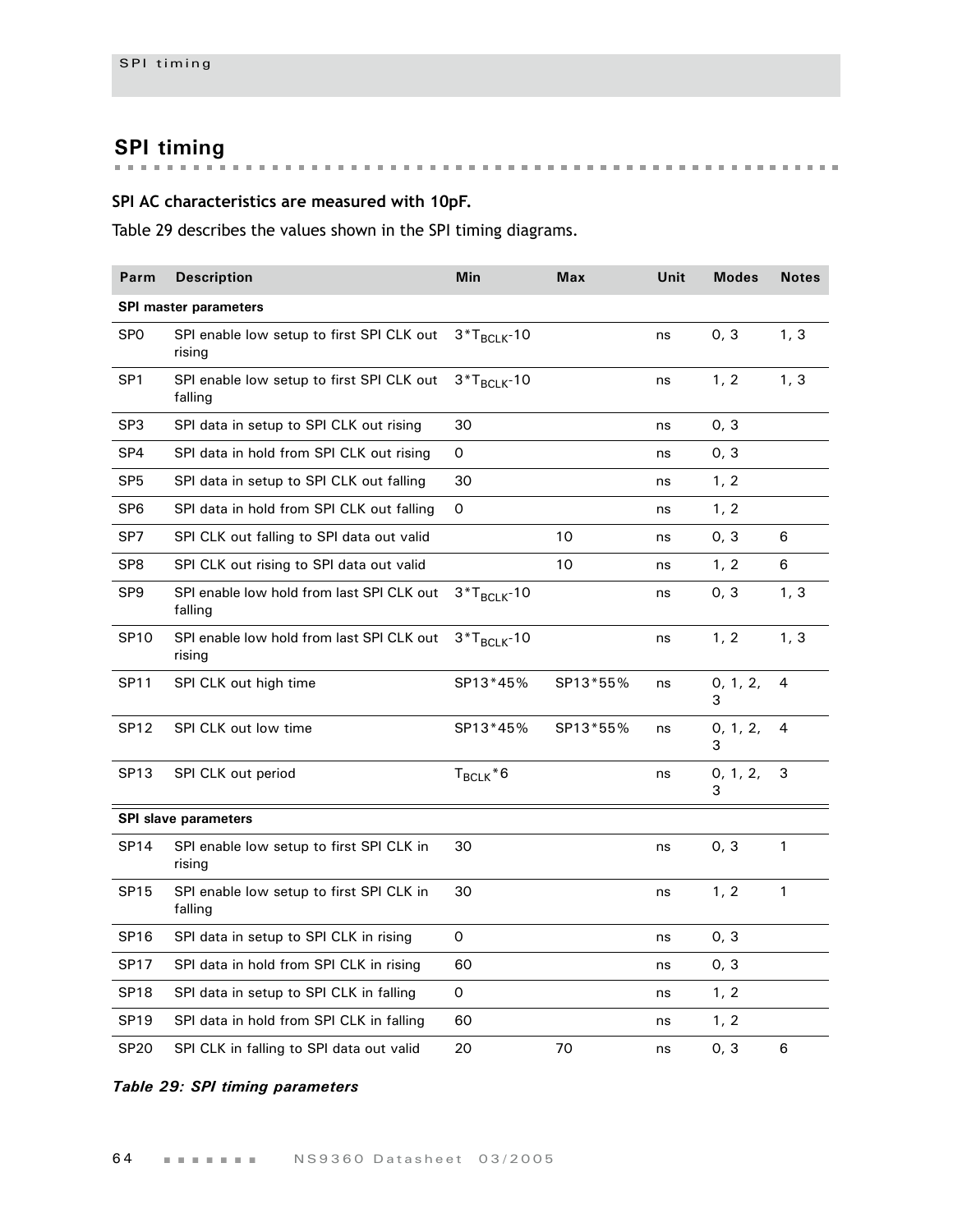| Parm        | <b>Description</b>                                  | Min                  | <b>Max</b> | Unit | <b>Modes</b>  | <b>Notes</b> |
|-------------|-----------------------------------------------------|----------------------|------------|------|---------------|--------------|
| <b>SP21</b> | SPI CLK in rising to SPI data out valid             | 20                   | 70         | ns   | 1, 2          | 6            |
| <b>SP22</b> | SPI enable low hold from last SPI CLK in<br>falling | 15                   |            | ns   | 0, 3          | 1            |
| <b>SP23</b> | SPI enable low hold from last SPI CLK in<br>rising  | 15                   |            | ns   | 1, 2          |              |
| <b>SP24</b> | SPI CLK in high time                                | SP26*40%             | SP26*60%   | ns   | 0, 1, 2,<br>3 | -5           |
| <b>SP25</b> | SPI CLK in low time                                 | SP26*40%             | SP26*60%   | ns   | 0, 1, 2,<br>3 | -5           |
| <b>SP26</b> | SPI CLK in period                                   | T <sub>BCLK</sub> *8 |            | ns   | 0, 1, 2,<br>3 |              |

#### *Table 29: SPI timing parameters*

#### **Notes:**

- 1 Active level of SPI enable is inverted (that is, 1) if the CSPOL bit in Serial Channel B/A/C/D Control Register B (see the *NS9360 Hardware Reference*) is set to 1. Note that in SPI slave mode, only a value of 0 (low enable) is valid; the SPI slave is fixed to an active low chip select.
- 2 SPI data order is reversed (that is, LSB last and MSB first) if the BITORDR bit in Serial Channel B/A/C/D Control Register B (see the *NS9360 Hardware Reference*) is set to 0.
- $3$  T<sub>BCLK</sub> is a period of BBus clock.
- $4 \pm 5\%$  duty cycle skew.
- $5 \pm 10\%$  duty cycle skew.
- 6  $C<sub>load</sub> = 5pf$  for all outputs.
- 7 SPI data order can be reversed such that LSB is first. Use the BITORDR bit in Serial Channel B/A/C/D Control Register A.



#### *SPI master mode 0 and 1: 2-byte transfer (see note 7)*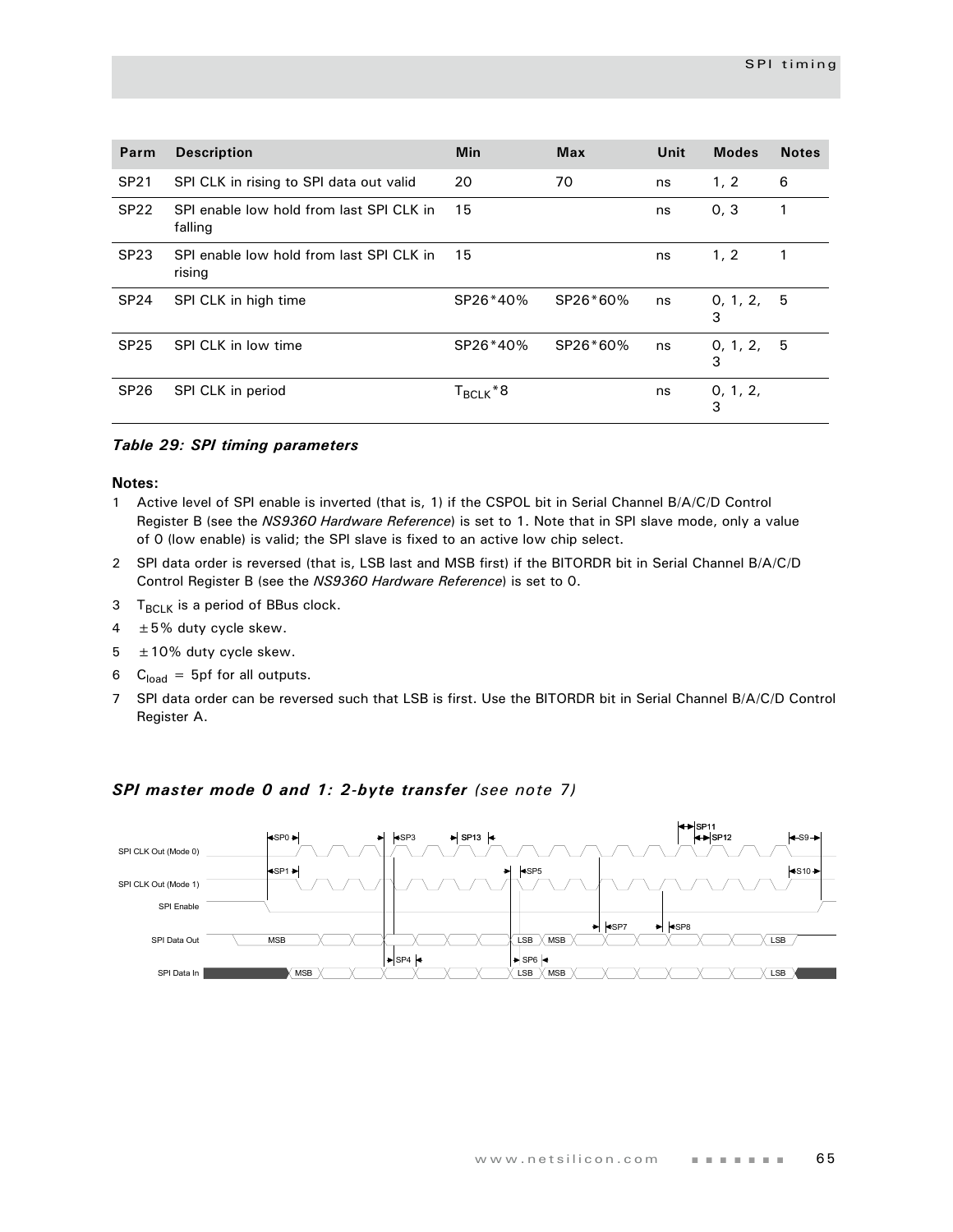

### *SPI master mode 2 and 3: 2-byte transfer (see note 7)*

*SPI slave mode 0 and 1: 2-byte transfer (see note 7)*



*SPI slave mode 2 and 3: 2-byte transfer (see note 7)*

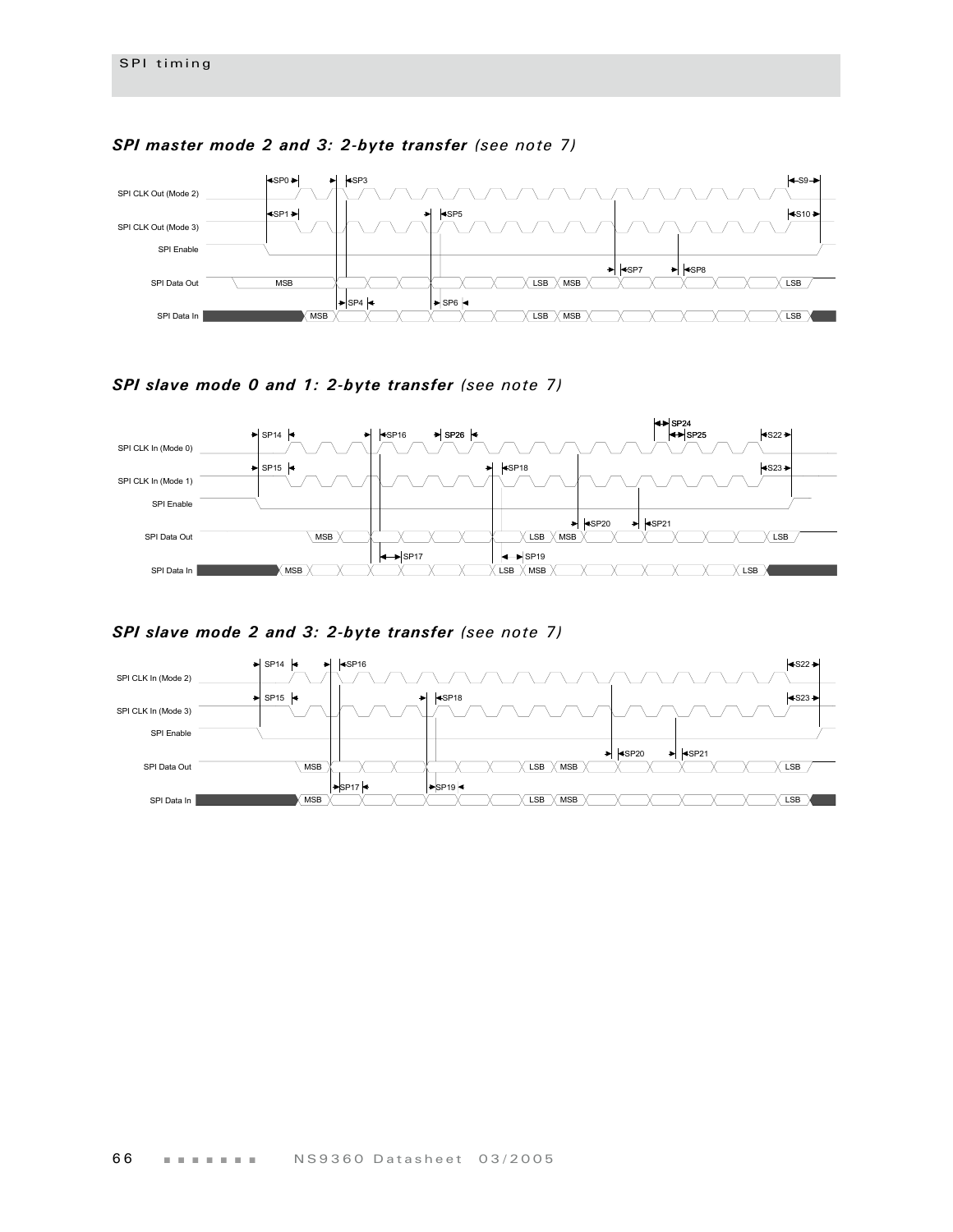# **IEEE 1284 timing**

#### . . . . . . . . . . . . . . . **Record Follows** m.

#### **IEEE 1284 AC characteristics are measured with 10pF.**

[Table 30](#page-70-0) describes the values shown in the IEEE 1284 timing diagram.

| <b>Parameter</b> | <b>Description</b>    | Min | Max  | Unit | <b>Note</b> |
|------------------|-----------------------|-----|------|------|-------------|
| IE1              | Busy-while-Strobe     | O   | 511  | ns   |             |
| IE <sub>2</sub>  | Busy high to nAck low | O   |      | ns   |             |
| IE <sub>3</sub>  | Busy high             |     | 1022 | ns   | 2           |
| IE4              | nAck low              |     | 511  | ns   | 3           |
| IE <sub>5</sub>  | nAck high to Busy low |     | 511  | ns   | 3           |

<span id="page-70-0"></span>*Table 30: IEEE 1284 timing parameters*

#### **Notes:**

- 1 The range is 0ns up to one time unit.
- 2 Two time units.
- 3 One time unit.

#### *IEEE 1284 timing example*

The IEEE 1284 timing is determined by the BBus clock and the Granularity Count register (GCR) setting. In this example, the BBus clock is 45 MHz and the Granularity Count register is set to 23. The basic time unit is  $1/45$  MHz  $\times$  23, which is 511ns (the basic time unit must be at least 511 ns).

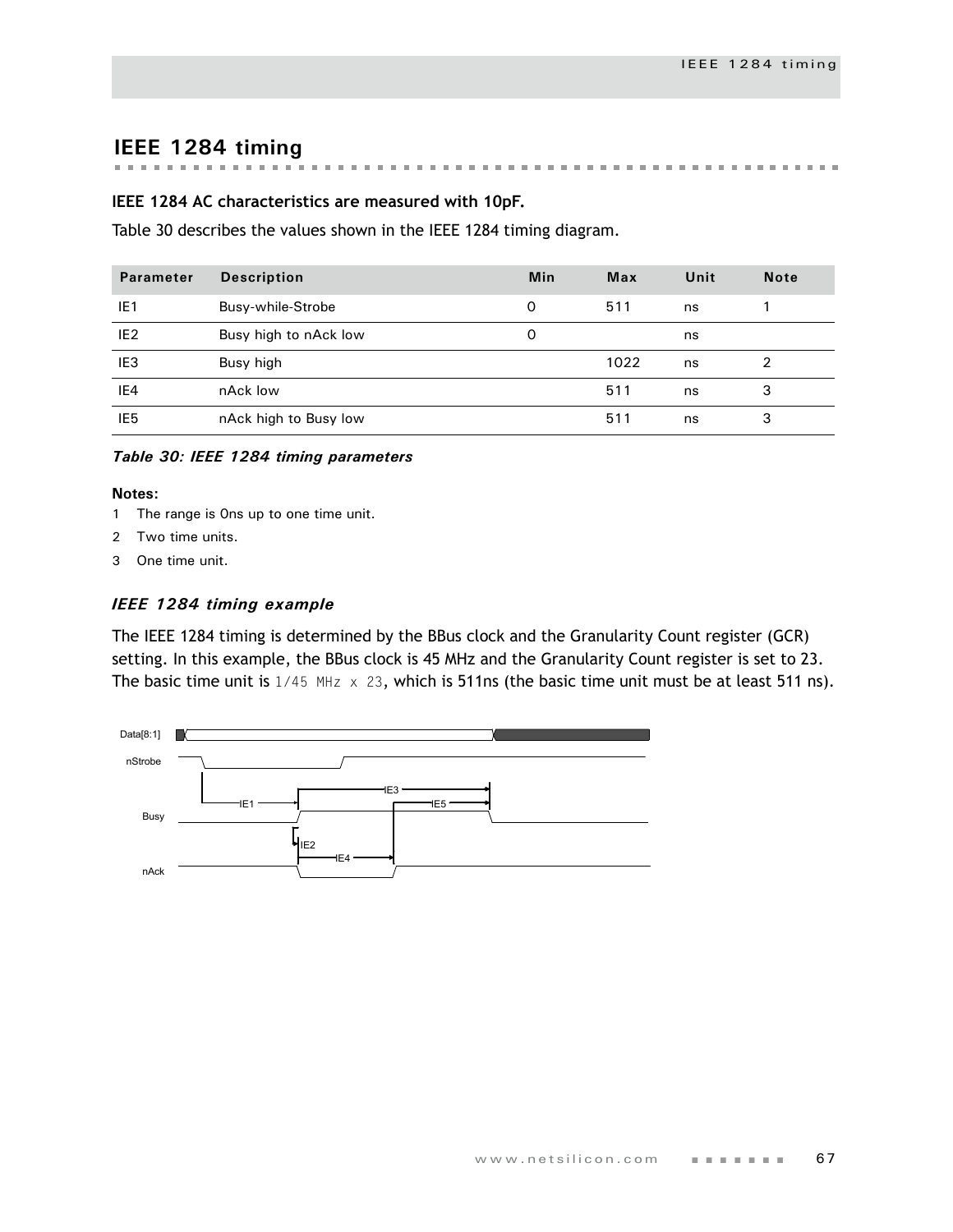# **USB internal PHY timing**

the first term in the first

 $\mathbb{R}^n$  $\mathbf{m}$  $\mathbf{m}$  $\mathbf{m}$  [Table 31](#page-71-0) and [Table 32](#page-71-1) describe the values shown in the USB internal PHY timing diagrams.

| <b>Parameter</b> | <b>Description</b>                       | <b>Min</b> | Max    | Unit | <b>Notes</b> |
|------------------|------------------------------------------|------------|--------|------|--------------|
| U1               | Rise time (10%-90%)                      |            | 20     | ns   |              |
| U <sub>2</sub>   | Fall time (10%-90%)                      |            | 20     | ns   |              |
| U3               | Differential rise and fall time matching | 90         | 111.11 | $\%$ | 1, 2, 5      |
| U4               | Driver output resistance                 | 28         | 44     | ohms | 3            |

<span id="page-71-0"></span>*Table 31: USB internal PHY full speed timing parameters*

| <b>Parameter</b> | <b>Description</b>                       | Min | Max | Unit | <b>Notes</b> |
|------------------|------------------------------------------|-----|-----|------|--------------|
| U1               | Rise time (10%-90%)                      | 75  | 300 | ns   |              |
| U2               | Fall time (10%-90%)                      | 75% | 300 | ns   |              |
| U3               | Differential rise and fall time matching | 80  | 125 | $\%$ | 2, 4, 5      |

#### <span id="page-71-1"></span>*Table 32: USB internal PHY low speed timing parameters*

#### **Notes:**

- 1 Load shown in ["USB internal PHY full speed load."](#page-72-0)
- 2 U1/U2.
- 3 Includes resistance of 27 ohm  $\pm 2$  ohm external series resistor.
- 4 Load shown in ["USB internal PHY low speed load."](#page-72-1)
- 5 Excluding the first transition from the idle state.

### *USB internal PHY differential data timing*

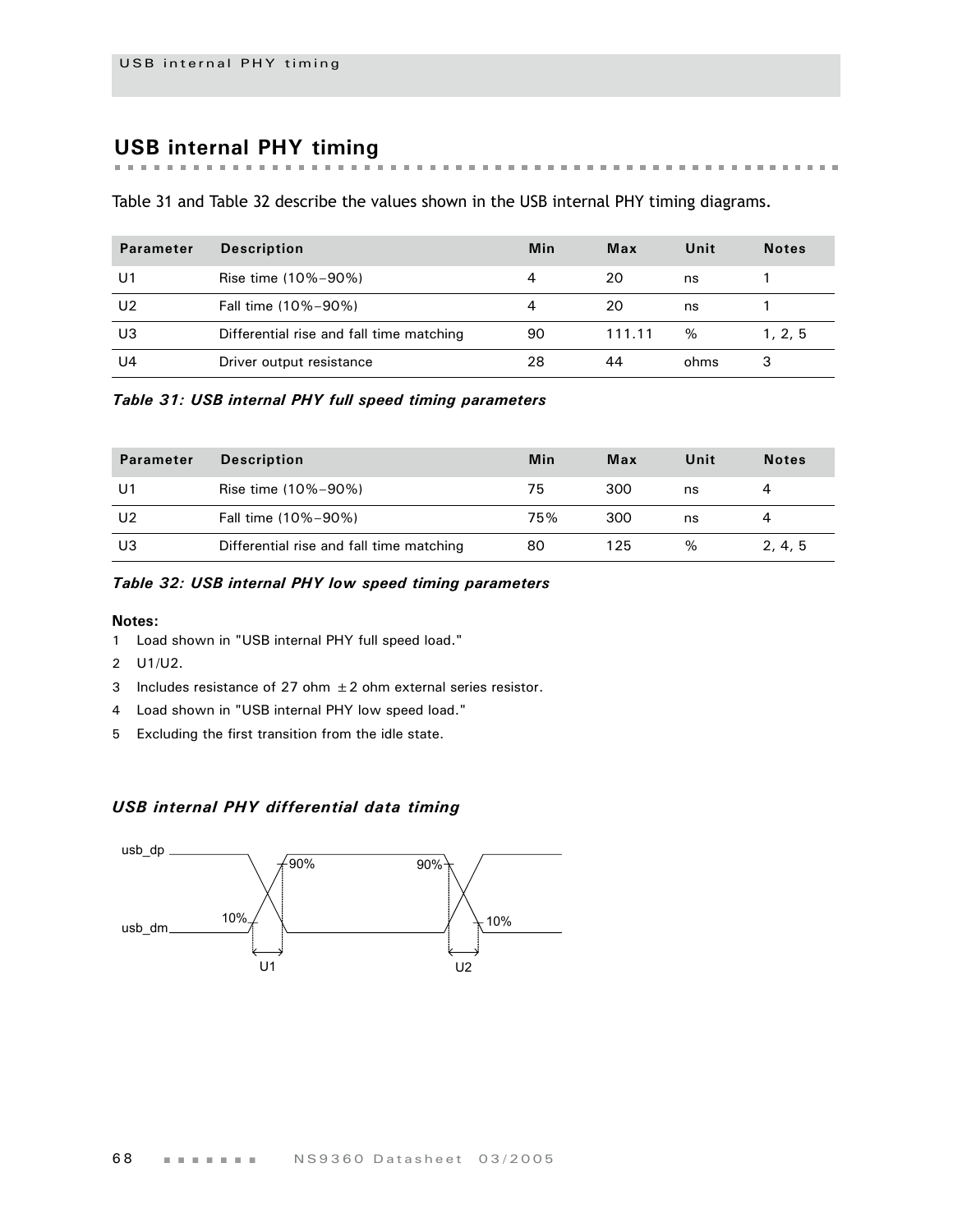

### *USB internal PHY full speed load*

*USB internal PHY low speed load*

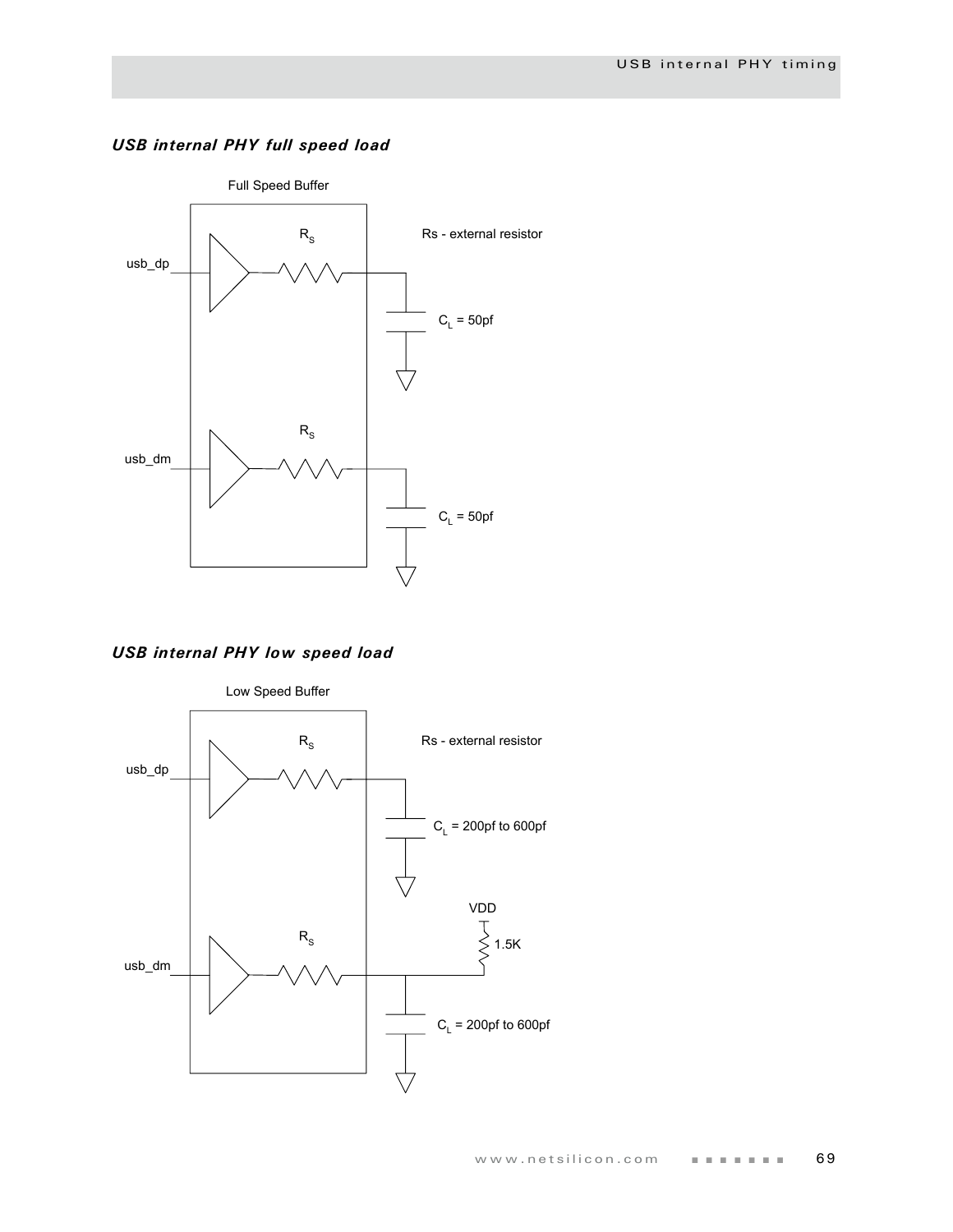# **USB external PHY interface**

### **USB external PHY AC characteristics are measured with 10pF.**

[Table 33](#page-73-0) describes the values shown in the USB external PHY timing diagram.

| Parameter | <b>Description</b> | Min     | Max  | Unit | <b>Notes</b> |
|-----------|--------------------|---------|------|------|--------------|
| U5        | Output skew        | $-0.25$ | 0.25 | ns   |              |

#### <span id="page-73-0"></span>*Table 33: USB external PHY interface output timing parameters*

#### **Note:**

1 Output skew between any of the output signals that interface to an external USB PHY; that is, GPIO[44:42] and GPIO[49:48] for primary interface or GPIO[52:50] and GPIO[55:54] for duplicate interface.

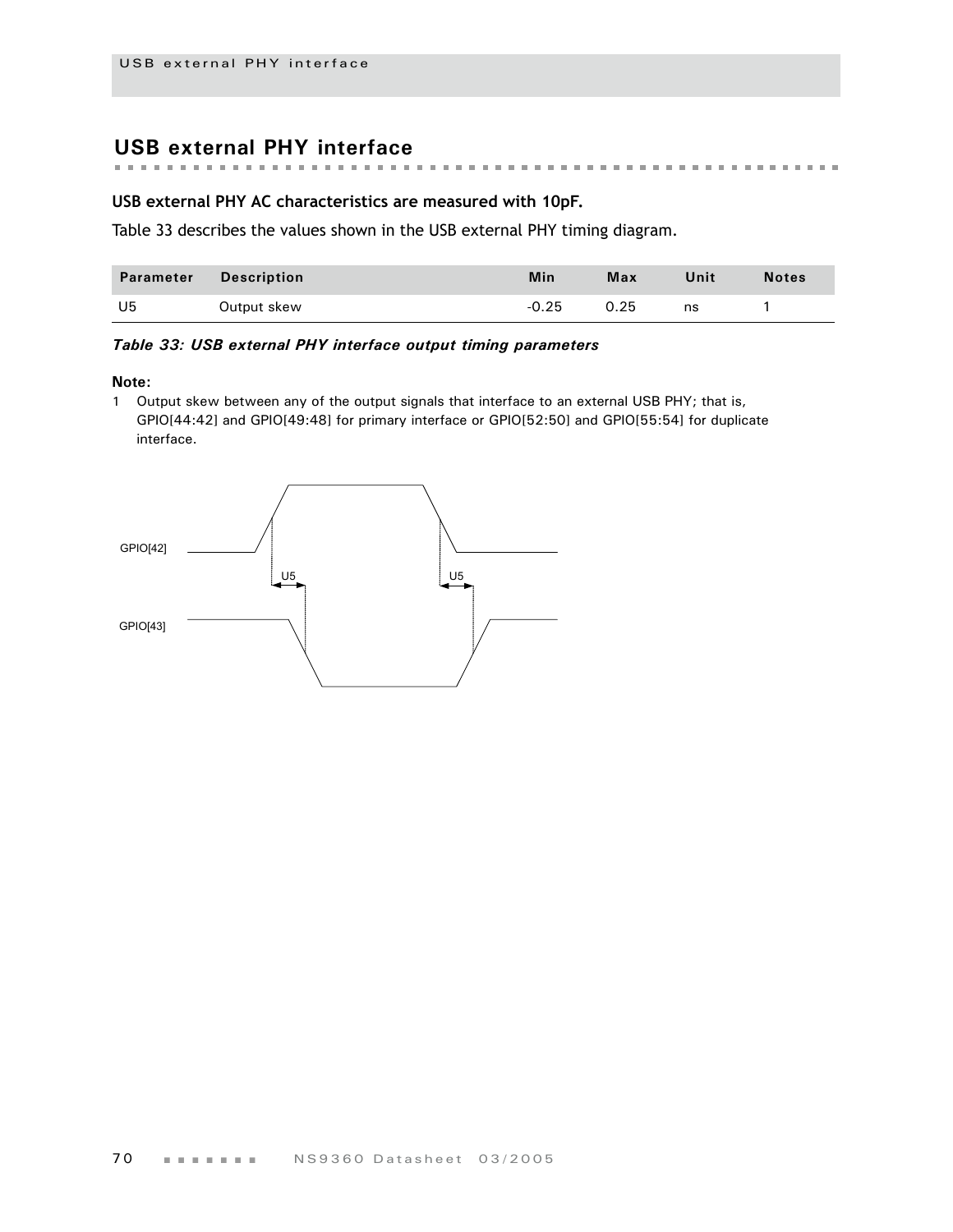# **Reset and hardware strapping timing**

### **Reset and hardware strapping AC characteristics are measured with 10pF.**

[Table 34](#page-74-0) describes the values shown in the reset and hardware strapping timing diagram.

| Parameter      | <b>Description</b>    | Min | Typ                                         | Unit                    | <b>Notes</b> |
|----------------|-----------------------|-----|---------------------------------------------|-------------------------|--------------|
| R1             | reset n minimum time  | 10  |                                             | x1 sys osc clock cycles |              |
| R <sub>2</sub> | reset n to reset done |     | <b>NOR</b><br>flash:4.5<br>SPI flash:<br>15 | ms                      |              |

#### <span id="page-74-0"></span>*Table 34: Reset and hardware strapping timing parameters*

#### **Note:**

1 The hardware strapping pins are latched 5 clock cycles after reset\_n is deasserted (goes high).

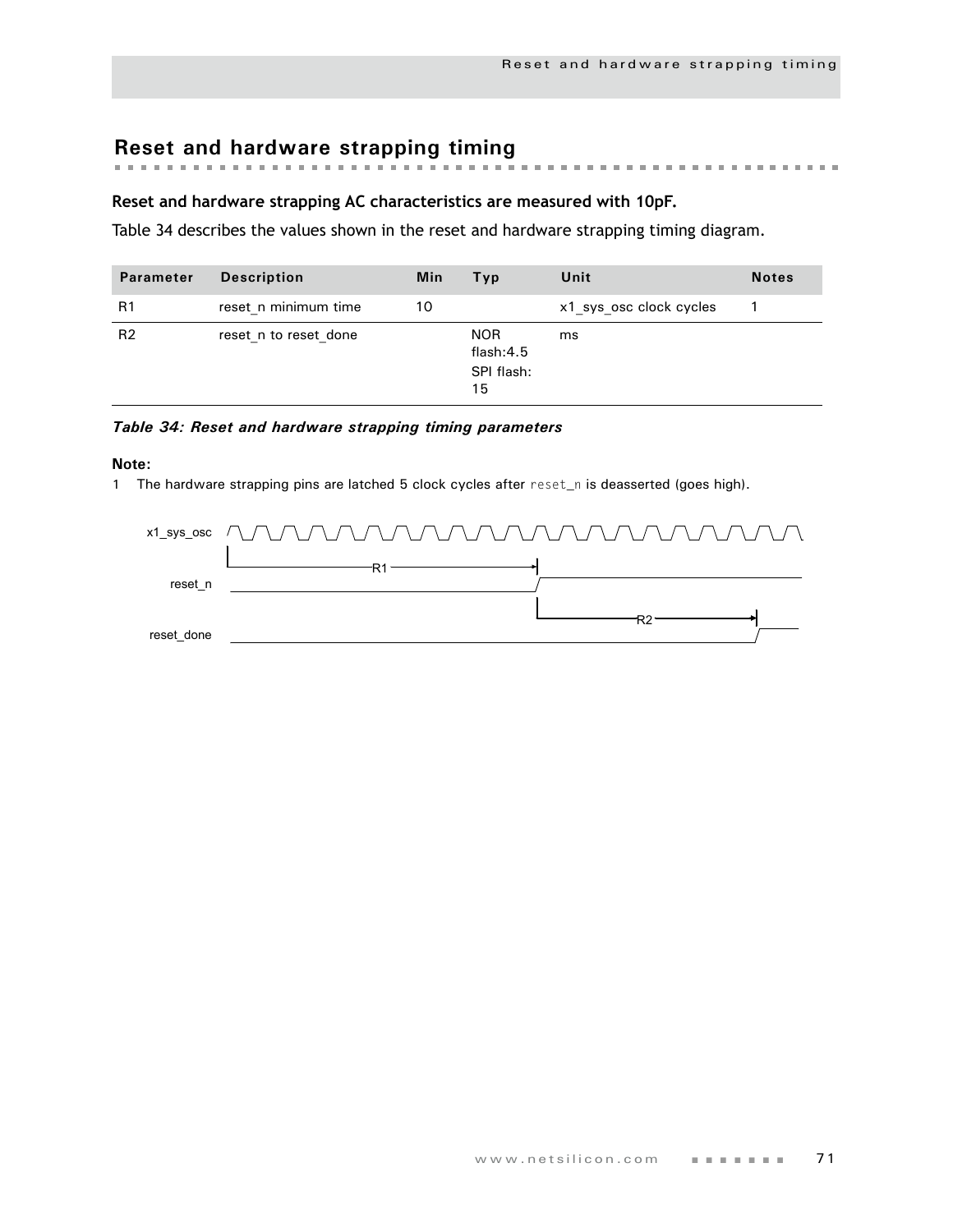# **JTAG timing**

# **JTAG AC characteristics are measured with 10pF.**

Table 35 describes the values shown in the JTAG timing diagram.

| <b>Parameter</b> | <b>Description</b>              | Min | Max | Unit |
|------------------|---------------------------------|-----|-----|------|
| J1               | tms (input) setup to tck rising | 5   |     | ns   |
| J <sub>2</sub>   | tms (input) hold to tck rising  |     |     | ns   |
| JЗ               | tdi (input) setup to tck rising | 5   |     | ns   |
| J4               | tdi (input) hold to tck rising  | 2   |     | ns   |
| J5               | tdo (output) to tck falling     | 2.5 | 10  | ns   |

*Table 35: JTAG timing parameters*



- **Maximum tck rate is 10 MHz.**
- rtck\_out is an asynchronous output, driven off of the CPU clock.
- **follogy** trst\_n is an asynchronous input.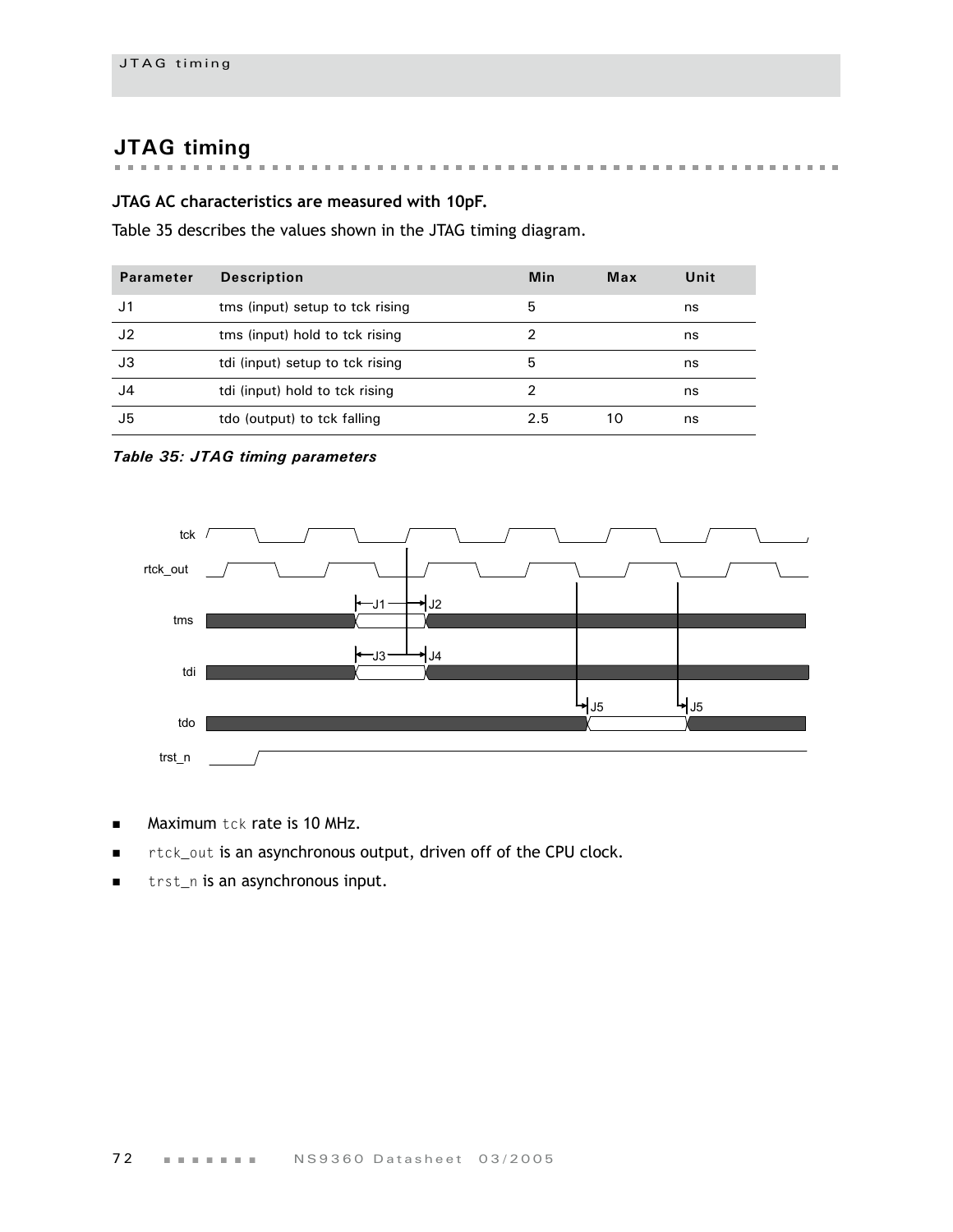# **Clock timing**

## **Clock AC characteristics are measured with 10pF.**

The next two timing diagrams pertain to clock timing.

### *USB crystal/external oscillator timing*

[Table 36](#page-76-0) describes the values shown in the USB crystal/external oscillator timing diagram.

| <b>Parameter</b> | <b>Description</b>    | Min                  | Max                  | Unit | <b>Notes</b> |
|------------------|-----------------------|----------------------|----------------------|------|--------------|
| UC1              | x1 usb osc cycle time | 20.831               | 20.835               | ns   |              |
| UC2              | x1 usb osc high time  | $(UC1/2) \times 0.4$ | $(UC1/2) \times 0.6$ | ns   |              |
| UC <sub>3</sub>  | x1 usb osc low time   | $(UC1/2) \times 0.4$ | $(UC1/2)$ X 0.6      | ns   |              |

#### <span id="page-76-0"></span>*Table 36: USB crystal/external oscillator timing parameters*

#### **Note:**

1 If using a crystal, the tolerance must be  $\pm$  100 ppm or better.



## *LCD input clock*

[Table 37](#page-76-1) describes the values shown for the LCD input clock timing diagram.

| <b>Parameter</b> | <b>Description</b> | Min                  | Max                  | Unit | <b>Notes</b> |
|------------------|--------------------|----------------------|----------------------|------|--------------|
| LC1              | Icdclk cycle time  | 11.11                |                      | ns   |              |
| LC <sub>2</sub>  | Icdclk high time   | $(LC1/2) \times 0.4$ | $(LC1/2) \times 0.6$ | ns   |              |
| LC <sub>3</sub>  | Icdclk low time    | $(LC1/2) \times 0.4$ | $(LC1/2) \times 0.6$ | ns   |              |

### <span id="page-76-1"></span>*Table 37: LCD input clock timing parameters*

#### **Note:**

1 The clock rate supplied on lodclk is twice the actual LCD clock rate.

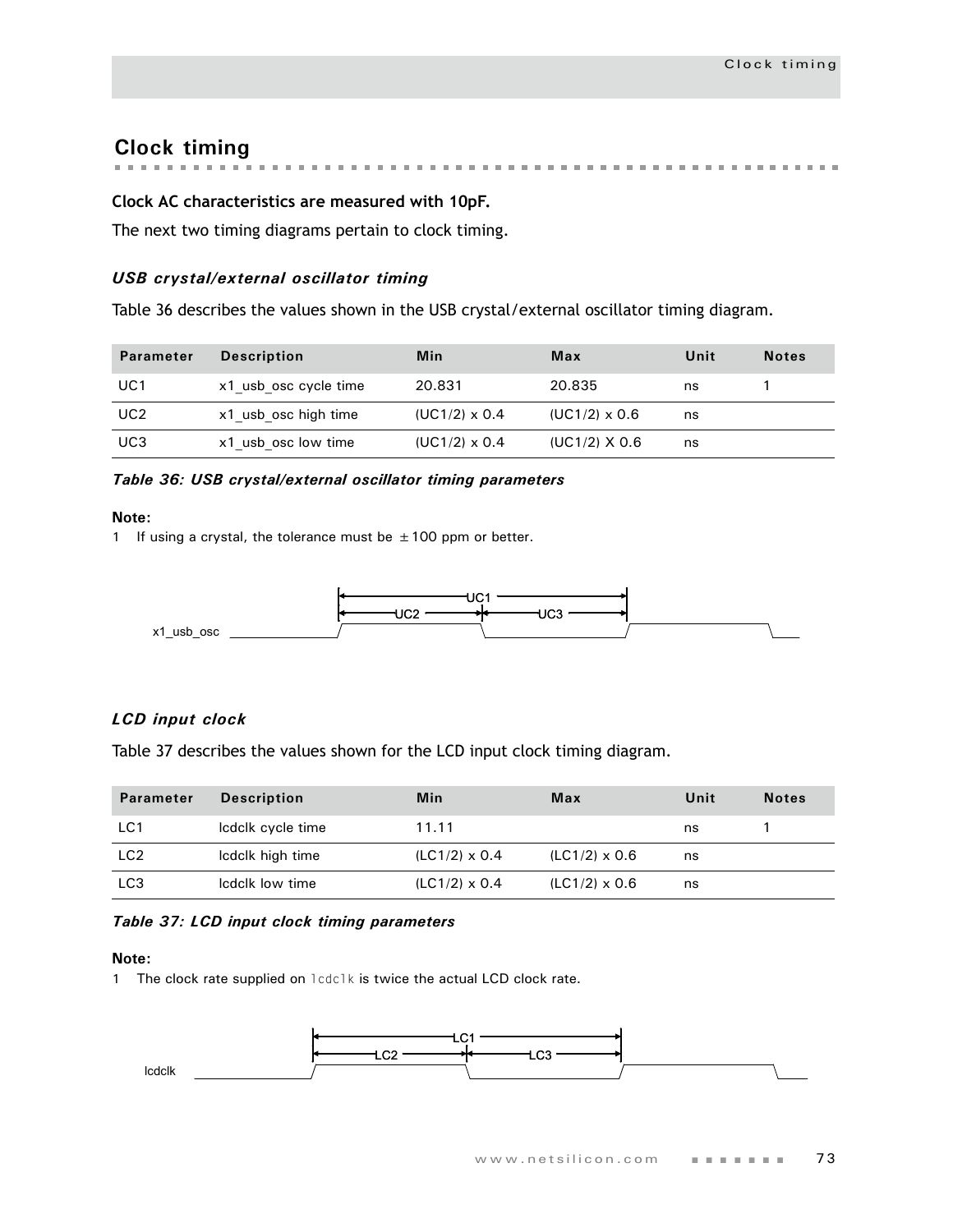## *System PLL reference clock timing*

Table 38 describes the values shown in the system PLL reference clock timing diagram.

| <b>Parameter</b> | <b>Description</b>    | Min                   | Max                   | Unit |
|------------------|-----------------------|-----------------------|-----------------------|------|
| SC1              | x1 sys osc cycle time | 50                    | 25                    | ns   |
| SC <sub>2</sub>  | x1 sys osc high time  | $(SC1/2) \times 0.45$ | $(SC1/2) \times 0.55$ | ns   |
| SC <sub>3</sub>  | x1 sys osc low time   | $(SC1/2) \times 0.45$ | $(SC1/2) \times 0.55$ | ns   |

*Table 38: System PLL reference clock timing parameters*



*Figure 7: System PLL reference clock timing*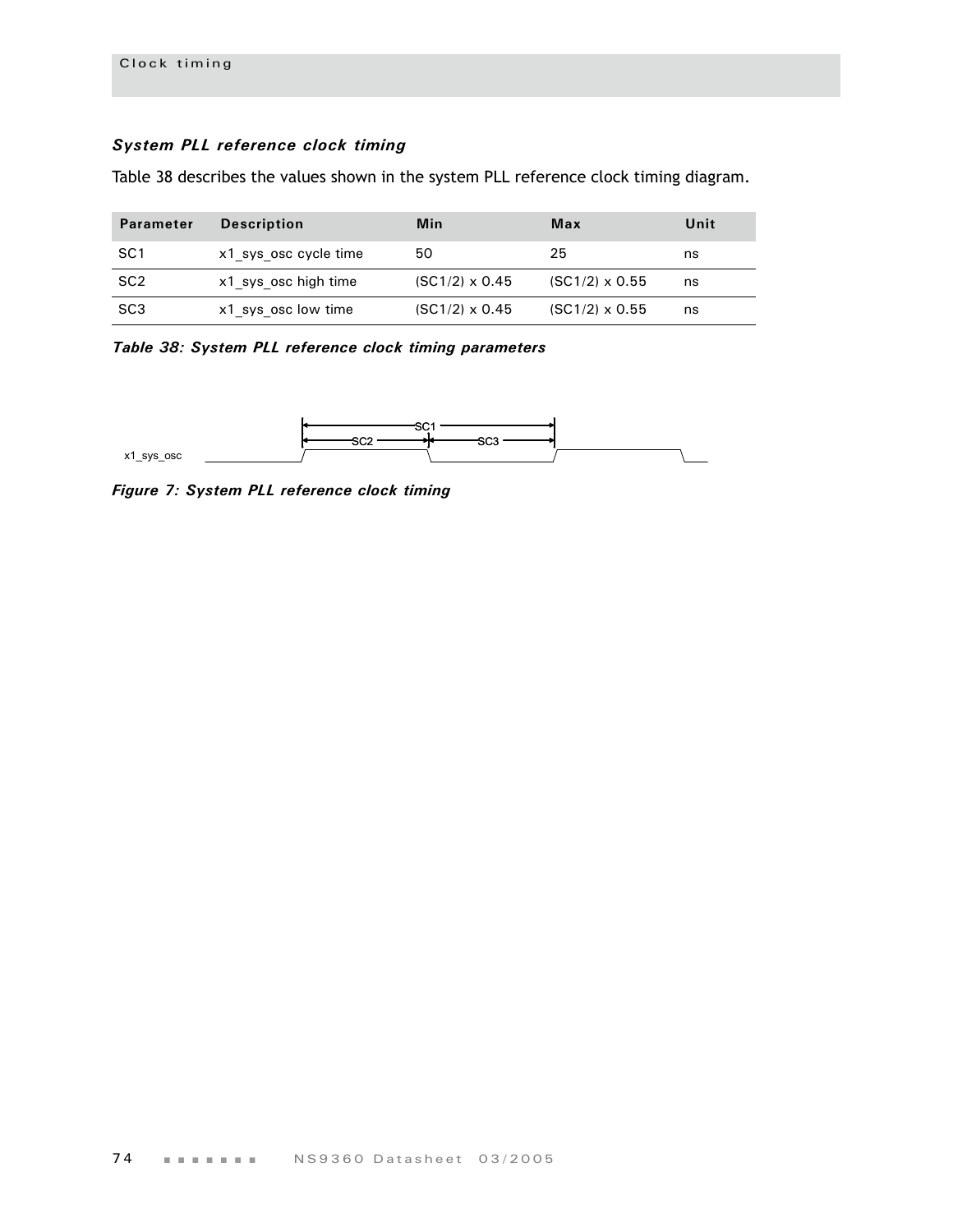# **Packaging**

**All All All All All All All All Building**  $\overline{\phantom{a}}$  $\overline{\phantom{a}}$  $\sim$  $\mathbf{m}$  $\sim$  $\mathbf{m}$  $\mathbb{R}^2$  $\sim$  $\mathbf{m}$  $\overline{\phantom{a}}$  $\sim$  $\mathbf{m}$  $\mathbf{m}$  $\sim$ 

The next figures show the top view/dimensions and side and bottom view/dimensions of the NS9360.

The recommended pad size for this package configuration is 0.60 mm.

## *Top view*

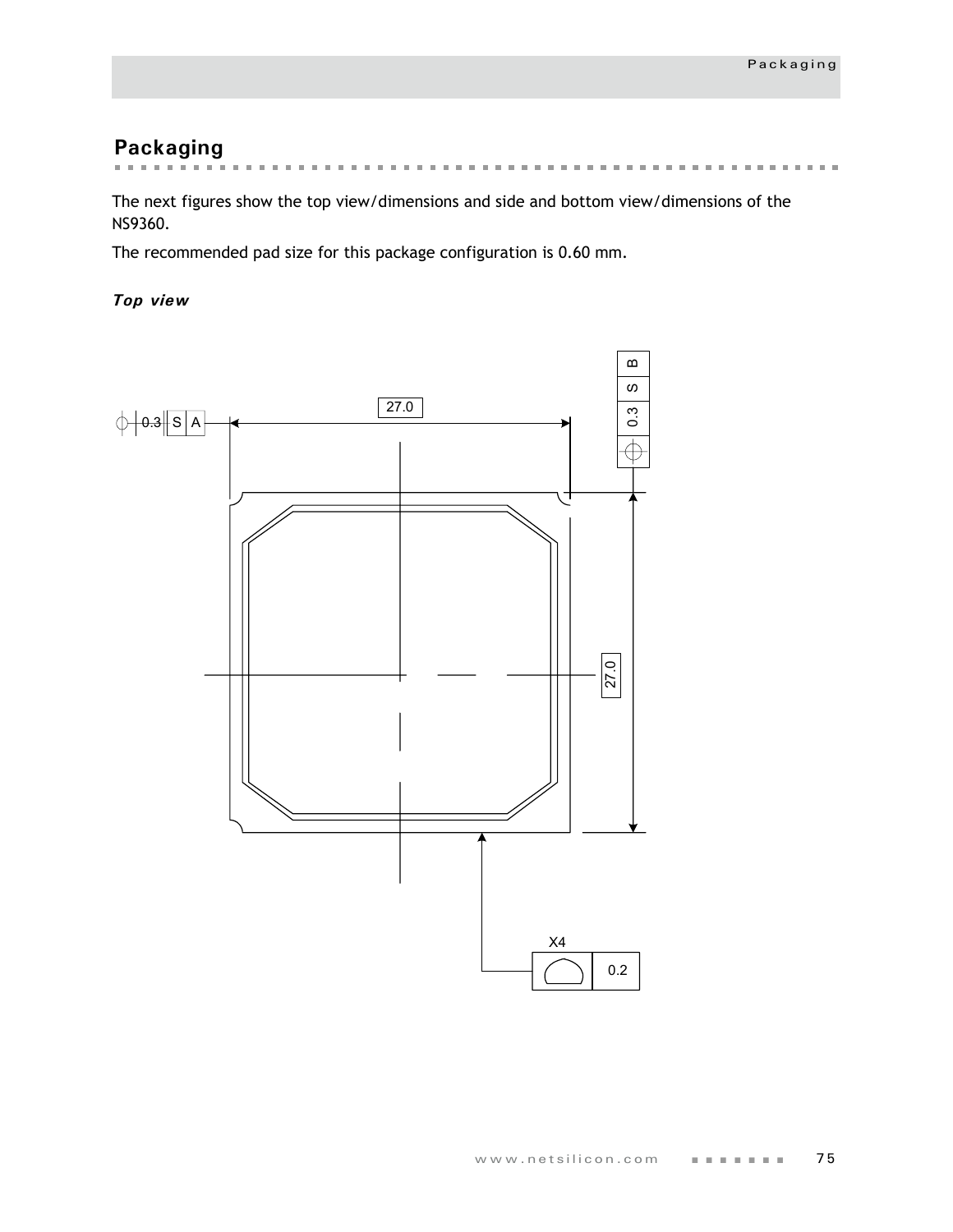ഗ

2.46MAX A  $0.6 \pm 0.1$  $\sqrt{1.27}$  $0.635$  $1.435$ 1.27  $\bullet \bullet \circ \circ \circ \circ \circ \circ \circ \bullet | \circ \circ \circ \circ \circ \circ \circ \circ \circ \bullet$ Y W V U T  $\circ \circ \circ \circ \circ$  $O$   $O$   $O$   $\oplus$ B  $\circ \circ \circ \circ \circ$ R  $\circ$   $\circ$   $\circ$   $\circ$ P  $\circ \circ \circ \circ \circ$  $\circ \circ \circ \circ \circ$  $\circ \circ \circ \circ \circ$ N  $\circ$   $\circ$   $\circ$   $\circ$ M  $\circ \circ \circ \circ \circ$  $\circ$   $\circ$   $\circ$  $\circ$   $\circ$   $\circ$   $\circ$  $\begin{array}{c} 0 & 0 & 0 \\ 0 & 0 & 0 \end{array}$  $\circ \circ \circ \circ$  $0000$ L K  $\circ \circ \circ \circ \circ$  $\circ$   $\circ$   $\circ$  $\circ \circ \circ \circ \circ$  $\frac{1}{2}$  $\circ$   $\circ$   $\circ$ J  $\circ$   $\circ$   $\circ$   $\circ$  $\circ$   $\circ$   $\circ$   $\circ$ H  $\circ \circ \circ \circ$  $\circ \circ \circ \circ \circ$ G  $\circ$   $\circ$   $\circ$   $\circ$  $\circ$   $\circ$   $\circ$   $\circ$ F  $\circ$   $\circ$   $\circ$   $\circ$  $\circ \circ \circ \circ \circ$ 0.635 1.435 0.635 E  $\circ \circ \circ \circ \circ$  $\circ \circ \circ \circ \circ$ S) D 0.35 C B A // 1 3 5 7 9 11 13 15 17 19 2 4 6 8 10 12 14 16 18 20  $|1.435$  $\bigcirc$  0.20  $\mid$  s  $0.75 \pm 0.15$   $\downarrow$  0.15  $\circ$  AB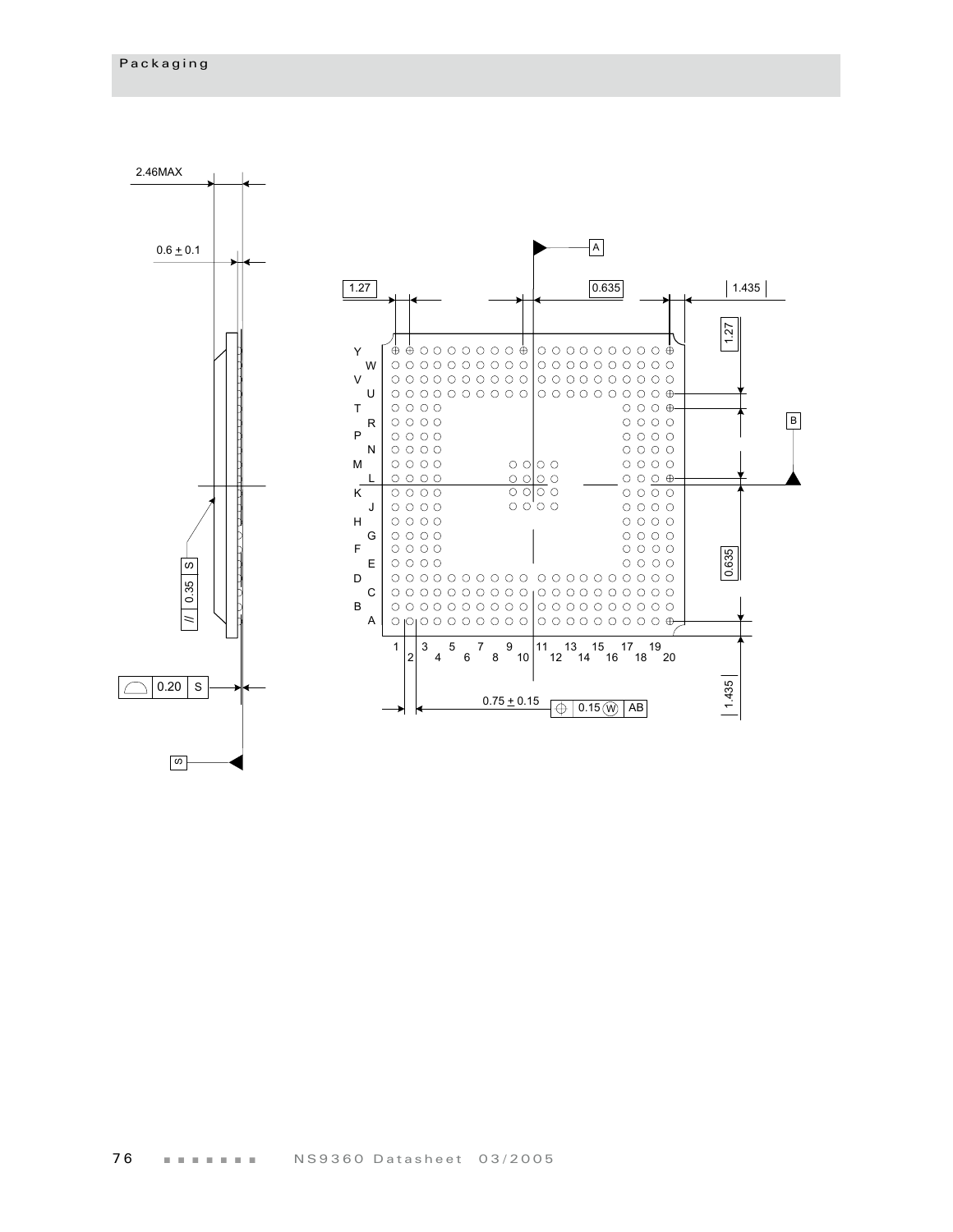[Figure 8](#page-80-0) shows the layout of theNS9360, for use in setting up the board.



*Figure 8: NS9360 BGA layout*

<span id="page-80-0"></span>For information about hardware strapping options, see Table 1, "Configuration pins— Bootstrap initialization," on page 5.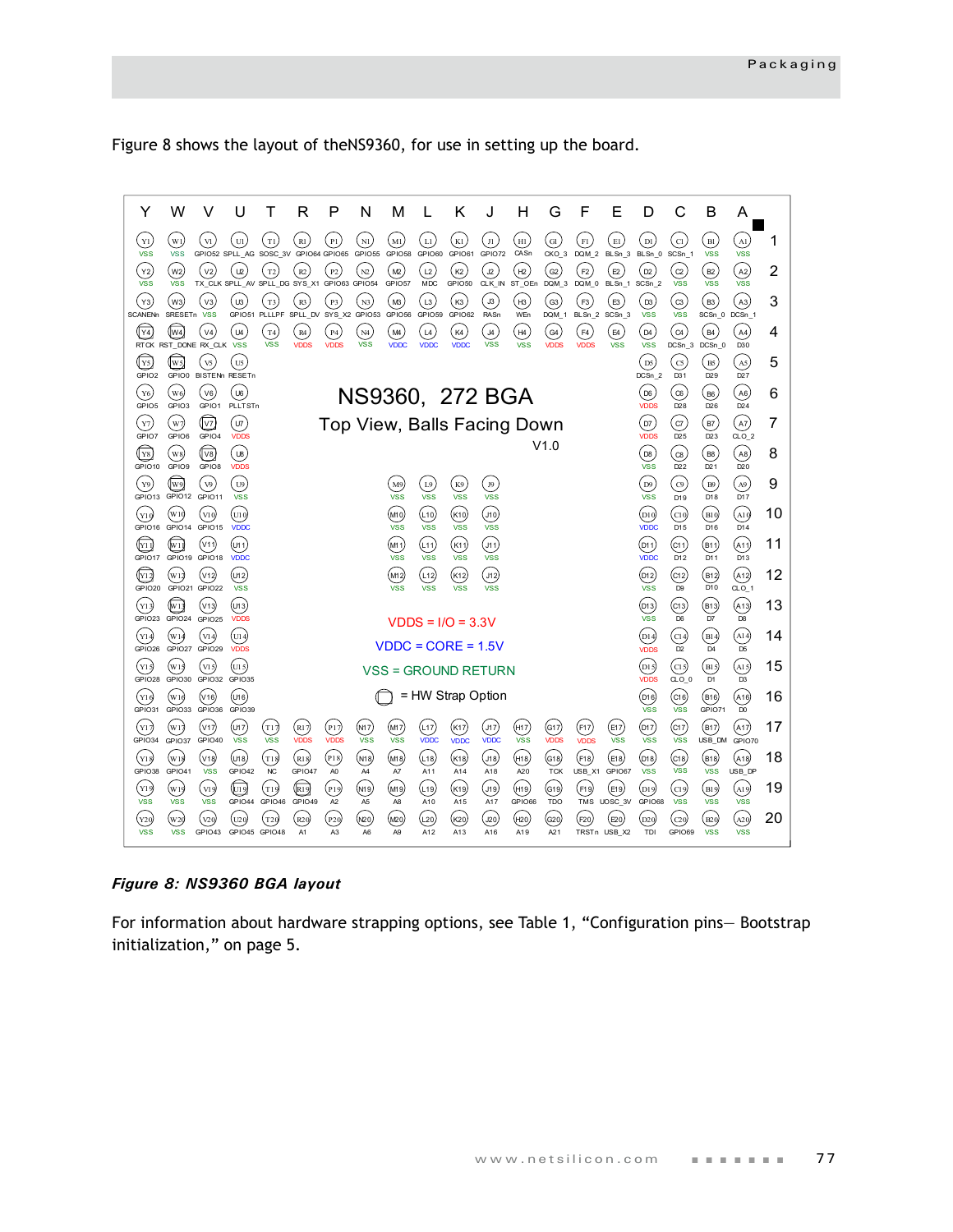# **Product specifications**

These tables provide additional information about the NS9360.

| <b>ROHS</b> substance          | <b>PPM</b> level |
|--------------------------------|------------------|
| l ead                          | Ω                |
| Mercury                        | O                |
| Cadmium                        | O                |
| Hexavalent Chromium            | O                |
| Polybrominated biphenyls       | Ω                |
| Polybrominated diphenyl ethers |                  |

### *Table 39: NS9360 ROHS specifications*

| Component    | Weight [mg] | <b>Material</b> |                  | Weight [mg] | Content [%] |
|--------------|-------------|-----------------|------------------|-------------|-------------|
|              |             | CAS no.         | <b>Name</b>      |             |             |
| Chip         | $7.20 -$    | 7440-21-3       | Silicon          | 6.080       | 0.239       |
|              |             | n/a             | PI               | 1.120       | 0.044       |
|              |             | n/a             | BT resin         | 305.828     | 12.011      |
|              |             | 7440-50-8       | Copper           | 260.280     | 10.222      |
| Frame        | 650.70      | 7440-02-0       | <b>Nickel</b>    | 3.254       | 0.128       |
|              |             | 7440-57-5       | Gold             | 0.651       | 0.026       |
|              |             | n/a             | Brominated epoxy | 65.070      | 2.555       |
|              |             | n/a             | Other            | 15.617      | 0.613       |
| Die attach   | $5.20 -$    | 7440-22-4       | Silver           | 4.160       | 0.163       |
|              |             | n/a             | Epoxy resin      | 1.040       | 0.041       |
| Wire bond    | 3.20        | 7440-57-5       | Gold             | 3.200       | 0.126       |
|              |             | 7440-21-3       | Silica           | 1168.000    | 45.870      |
| Mold resin   | 1460.00     | n/a             | Epoxy resin      | 116.800     | 4.587       |
|              |             | n/a             | Phenol resin     | 87.600      | 3.440       |
|              |             | n/a             | Other            | 87.600      | 3.440       |
| Solder ball  | 420.00      | 7440-31-5       | Tin              | 420.000     | 16.495      |
|              |             |                 |                  |             |             |
| Total weight | 2546.30     |                 |                  | 2546.300    | 100.000     |

*Table 40: NS9360 materials sheet*